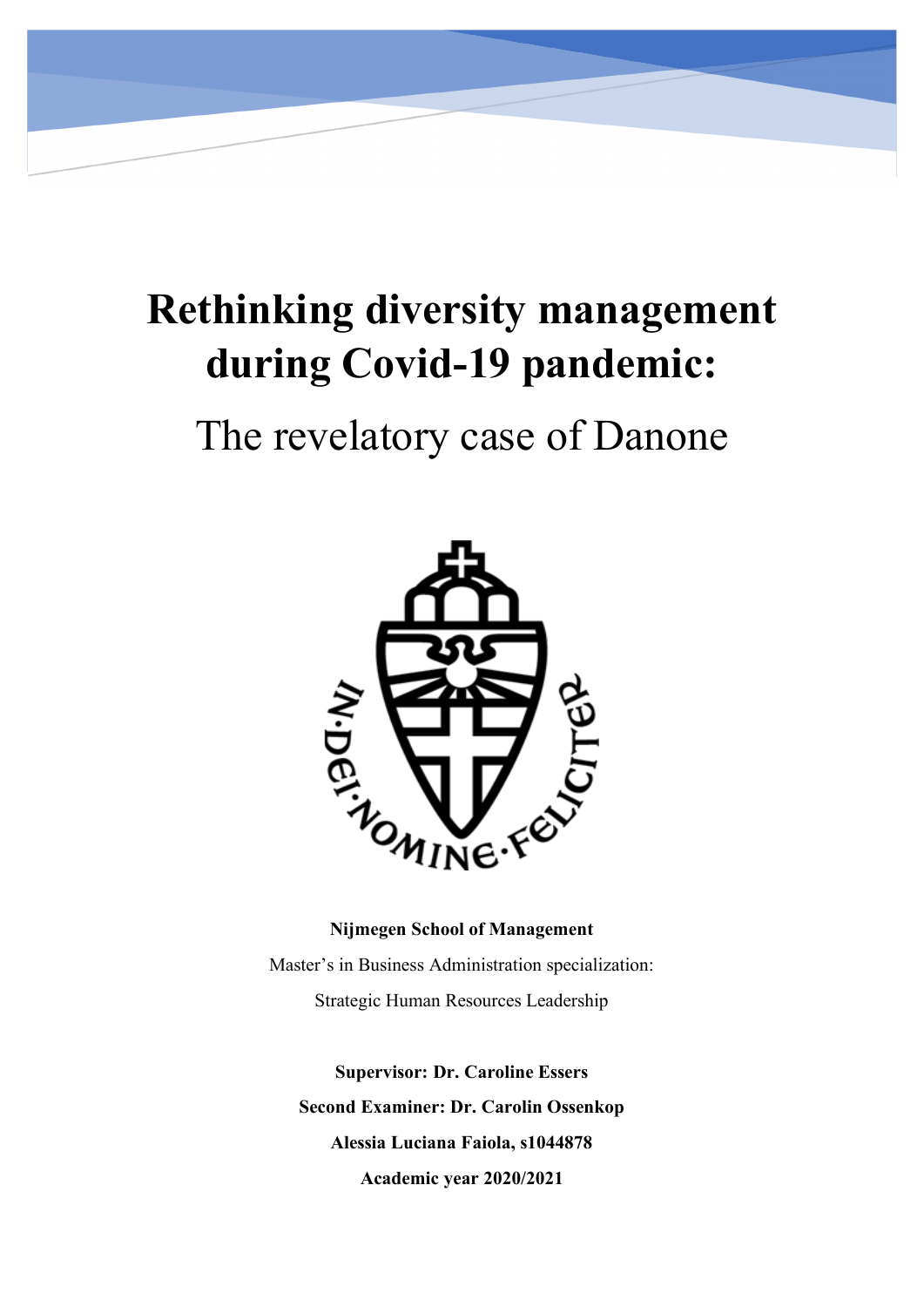# **Table of contents**

| 1.  |  |  |  |  |  |
|-----|--|--|--|--|--|
| 2.  |  |  |  |  |  |
|     |  |  |  |  |  |
|     |  |  |  |  |  |
|     |  |  |  |  |  |
|     |  |  |  |  |  |
| 3.  |  |  |  |  |  |
| 3.1 |  |  |  |  |  |
| 3.2 |  |  |  |  |  |
| 3.3 |  |  |  |  |  |
| 3.4 |  |  |  |  |  |
|     |  |  |  |  |  |
| 4.1 |  |  |  |  |  |
| 4.2 |  |  |  |  |  |
| 4.3 |  |  |  |  |  |
| 4.4 |  |  |  |  |  |
|     |  |  |  |  |  |
|     |  |  |  |  |  |
|     |  |  |  |  |  |
|     |  |  |  |  |  |
|     |  |  |  |  |  |
|     |  |  |  |  |  |
|     |  |  |  |  |  |
|     |  |  |  |  |  |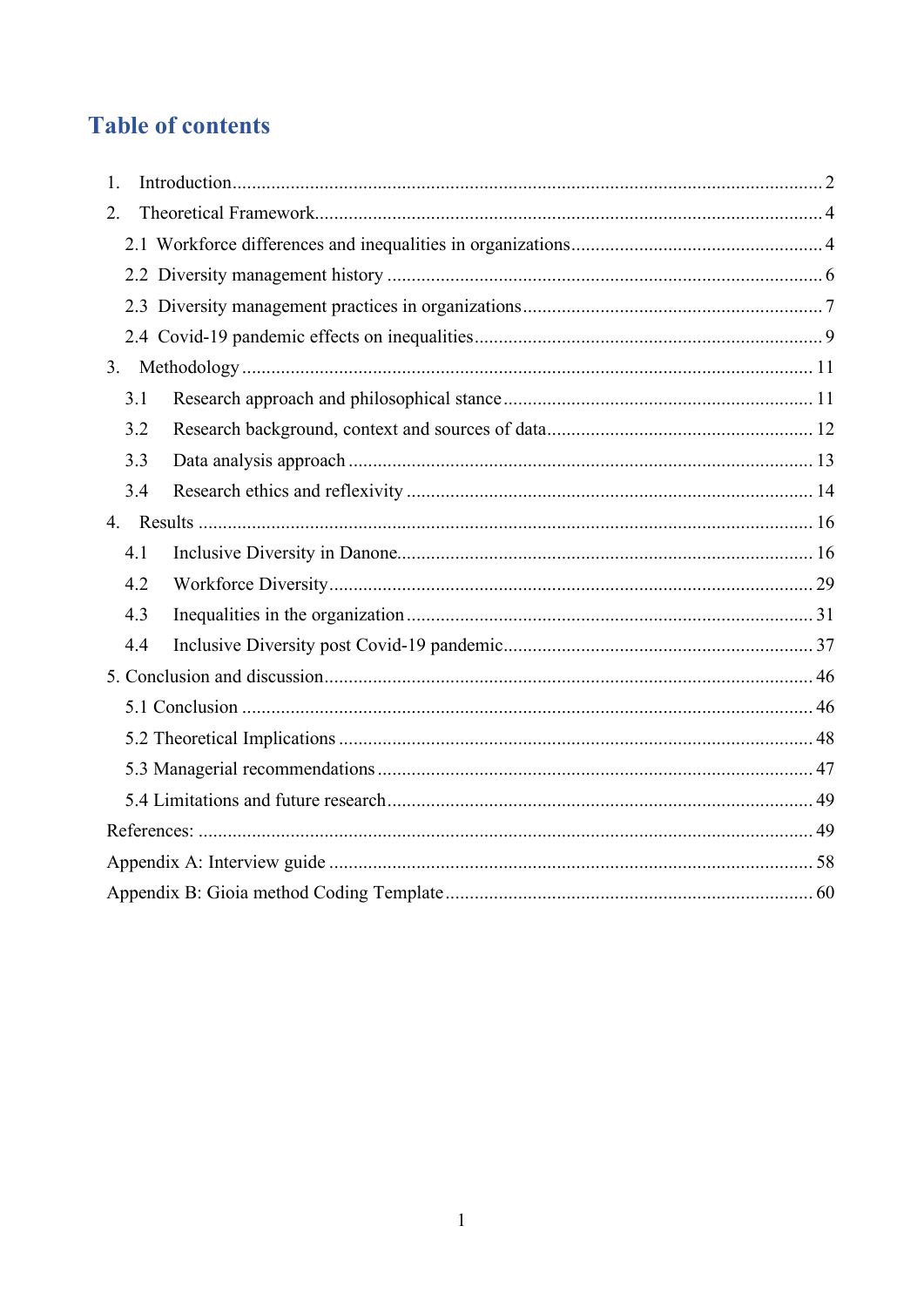# <span id="page-2-0"></span>**1. Introduction**

"*The COVID-19 looking glass does not show us a world turned upside down because of the effects of a global pandemic; it shows us more starkly than ever how unequal our world is, has always been."* (Kennedy-Macfoy, 2020, p. 5)

Assessing the impact of Covid-19 on society has been the focus of researchers for only one year, especially in the field of social injustice (Gibson et al., 2020; Kennedy-Macfoy, 2020; Özkazanç‐ Pan, & Pullen, 2020; Yearby & Mohapatra, 2020). However, studies analyzing the effects in organizations are still lacking. Certainly, "the Covid-19 looking glass" as defined by Kennedy-Macfoy (2020) is exposing inequalities in society, and perhaps as well in organizations, that are costly (both figuratively and materially) for individuals and for organizations. For instance, as noted in the analysis by Mc Kinsey (2020, December 14), overall women's jobs and livelihoods are more vulnerable to the crisis generated by the Covid-19 pandemic. Indeed, using data and trends from unemployment surveys in the United States and India, the researchers (Madgavkar, White, Krishnan, Mahajan, & Azcue, 2020) estimated that female job loss-rates due to Covid-19 are about 1.8 times higher than male job loss rates globally, at 5.7 % versus 3.1% respectively. Additionally, their analysis shows that only one-fourth of the difference between job loss rates for men and women is explained by the gendered nature of work across industries and labor market specifics, leaving the other three-quarters to be explicated by factors which are mainly reconducted to social norms and attitudes. In this context, big organizations, either moved by the business case for diversity, or by environmental pressure to be more "responsible and equal"(Pitts et al., 2010), are starting to revise their processes and practices in order to prevent the perpetuation of discrimination. Such management policies, practices and processes are what is being called diversity management.

Despite more than 20 years of research in diversity management, there is no universal model on how to manage workforce diversity, especially in a global context. There have been some attempts to provide conceptual frameworks in the academic debate (e.g., Nishii & Özbilgin, 2007; Özbilgin, Ellis & Gibbs, 2019), however a definitive answer or model is, as of date, not available. The main reason for this is that diversity issues vary per country, culture and institutional context of reference (Shen et al., 2009). Nevertheless, it is possible for organizations to effectively value workforce diversity through human resource management policies and practices (Shen et al., 2009). Diversity management practices can be defined as: "A set of formalized practices, processes or systems developed and implemented by organizations to manage diversity effectively among all organizational stakeholders" (Yang & Konrad, 2011, p. 6). Assessing diversity management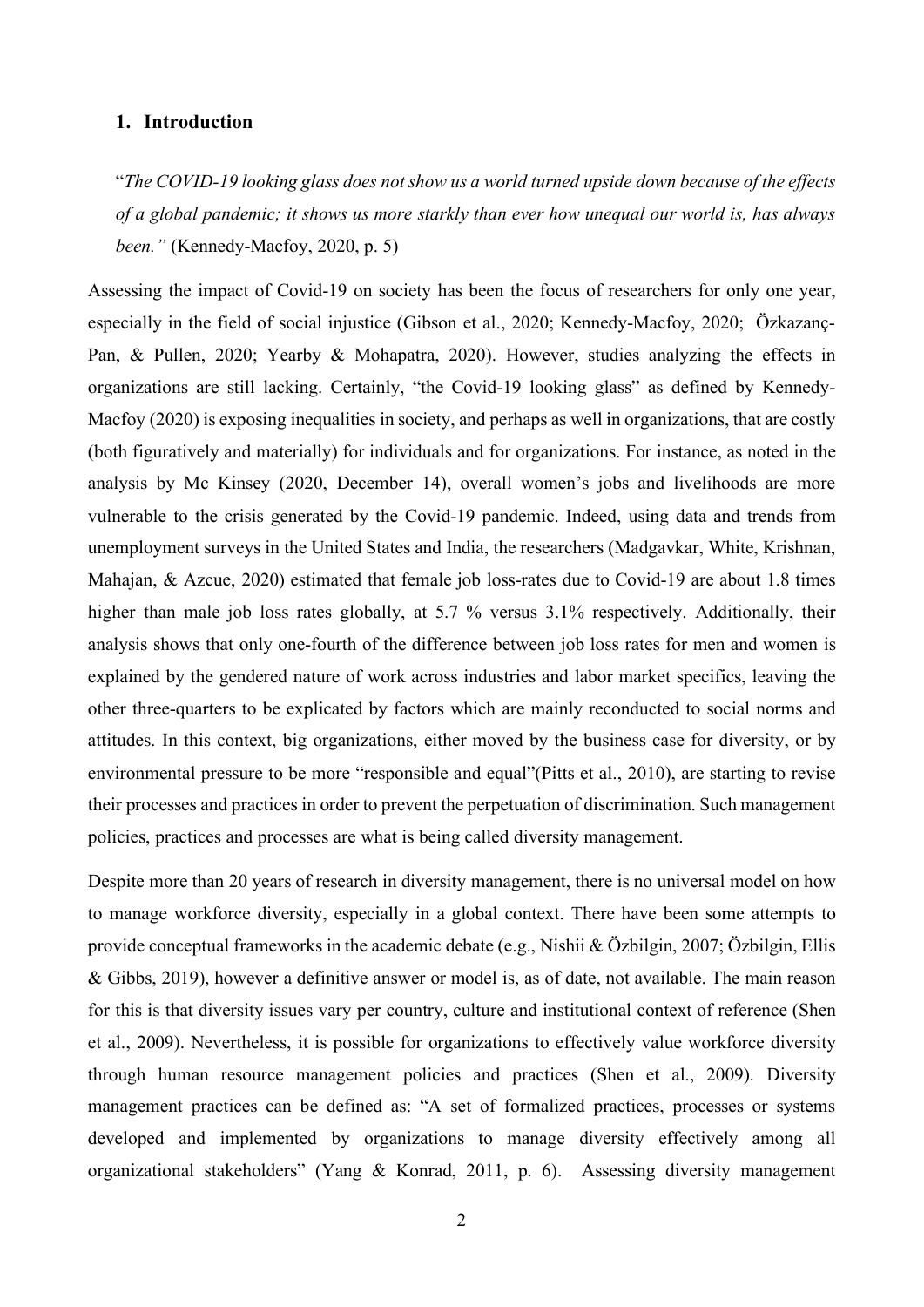practices in multinational organizations and exploring the qualitative changes as a result of the ongoing pandemic, are, as of date, not researched yet. Therefore, this study wants to address this knowledge gap in global diversity management literature and contribute to reveal the critical issues surrounding global diversity management in multinational organizations during the ongoing pandemic. The study intends to reveal insights on how to build a more sustainable diversity management in the aftermath of Covid-19 pandemic. It aims to do so by answering the following research question and sub questions:

#### *How to rethink diversity management in multinational organizations after Covid-19 pandemic?*

- What are the consequences and issues for diversity management practices?
- How are inequalities perceived by organizational actors?
- How can these challenges be solved?

Hence, reflecting on the issues surrounding the international management of diversity during the ongoing pandemic has significant relevance for both academic literature, as well as management practice. The context for this analysis will be the case organization, Danone. Being a multinational organization with highly pervasive international presence and declared commitment to include and value people in their strategy (Danone Annual Report 2019), it represents the perfect case organization to investigate how diversity management might have been affected by the pandemic and how this has been dealt in organizations. In order to analyze this unexplored phenomenon, an inductive approach was adopted. In this way, it was possible to capture the richness of the social processes, as well as unexpected findings (Gioia et al., 2012).

In the following sections a short literature review on the main themes of this inductive research will be presented. Secondly, the methodology section will illustrate the methods used to conduct the study. Finally, results from data collection will be discussed in detail against existing literature in order to establish new theoretical developments and suggest managerial implications.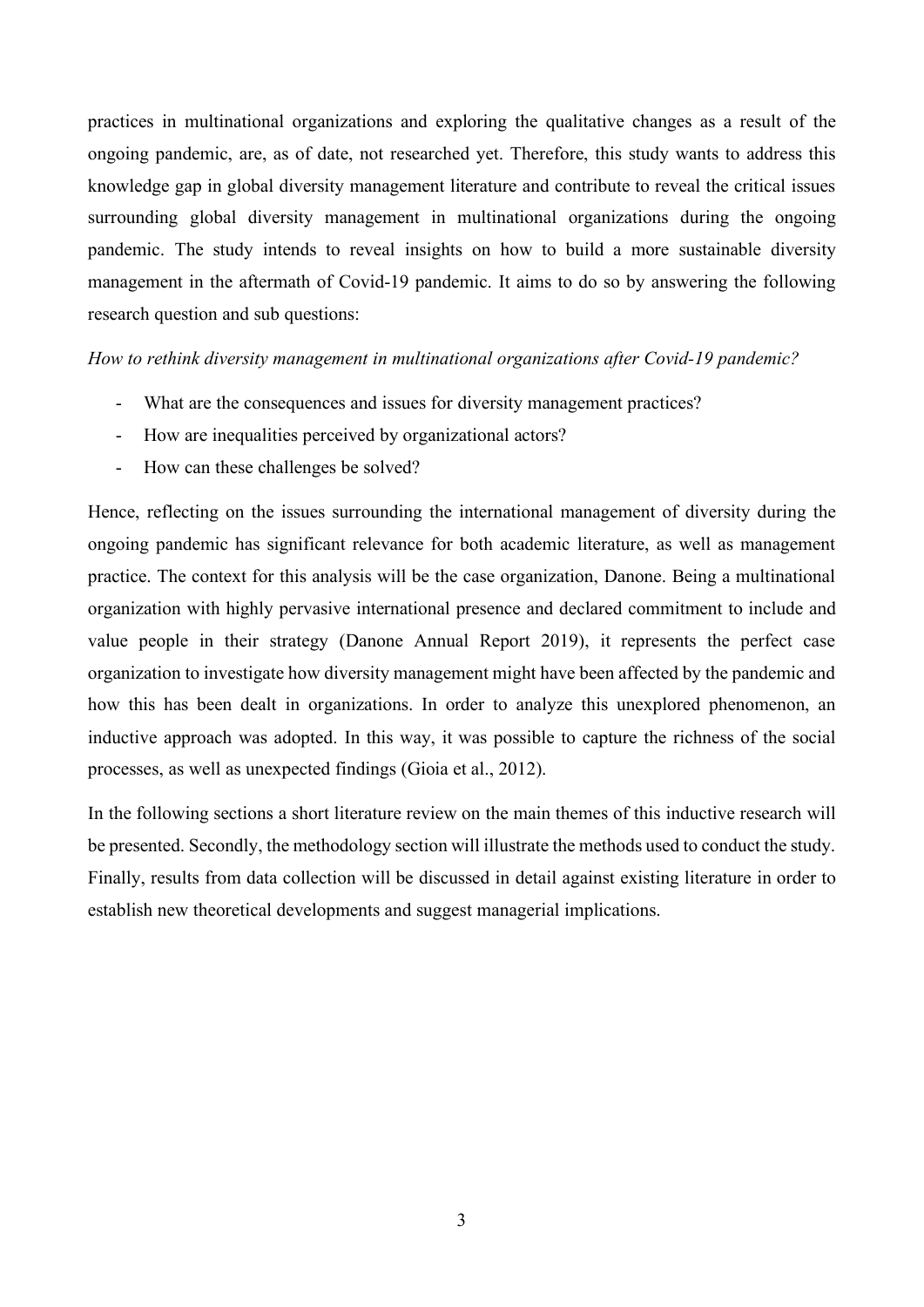#### <span id="page-4-0"></span>**2. Theoretical Framework**

In this chapter an overview of the current state of the art of diversity management literature, will be provided, together with a summary on the global diversity management challenges known as of now. I will also provide a review of some of the most recent articles dealing with Covid-19 pandemic effects on society and labor market. The chapter is divided in different paragraphs, each one corresponding to four main themes which will be the starting point of the inductive inquiry. First of all, I will review the concept of workforce differences and inequalities in organizations, which are the very reason for the existence of diversity management practices. Secondly, I will present an overview on the history of diversity management in general and in multinational contexts. In the third section, I will review the role of diversity management practices towards the ideal of inclusion in organizations and, in the final section, I will introduce some highlights from the very novel literature connecting Covid-19 to social and structural inequalities in order to orientate myself on the possible consequences that the organization might face when dealing with diversity and inequality during the pandemic.

#### <span id="page-4-1"></span>**2.1 Workforce differences and inequalities in organizations**

Jonsen, Maznevski and Schneider, (2011), evidenced that although cultural anthropologists have studied cultural diversity for almost 150 years, diversity in management literature is a topic which has been only addressed for the last 30 years. Additionally, the definition of diversity is often taken for granted (Harrison & Klein, 2007) or used interchangeably to indicate dispersion, heterogeneity, dissimilarity, divergence and variation. In order to bring more clarity into the topic, Mor Barak (2005) created a typology of diversity definitions which can be divided into narrow-category-based, broadcategory based or based on a conceptual rule. Mor Barak (2005) herself provides a comprehensive definition of workforce difference as:

*Division of the workforce into distinct categories that have a perceived commonality within a given cultural or national context and that impact potentially harmful or beneficial employment outcomes such as job opportunities, treatment in the workplace and promotion prospects, irrespective of job-related skills and qualifications (p.123),* 

Moreover, Harrison et al. (2002), identify the diversity literature as being characterized by both surface and deep level attributes. Therefore, it is possible to distinguish between demographic diversity constituted by categories such as race, gender and age, and finally invisible diversities such as work experience, educational background, functional background, as well as diversity in terms of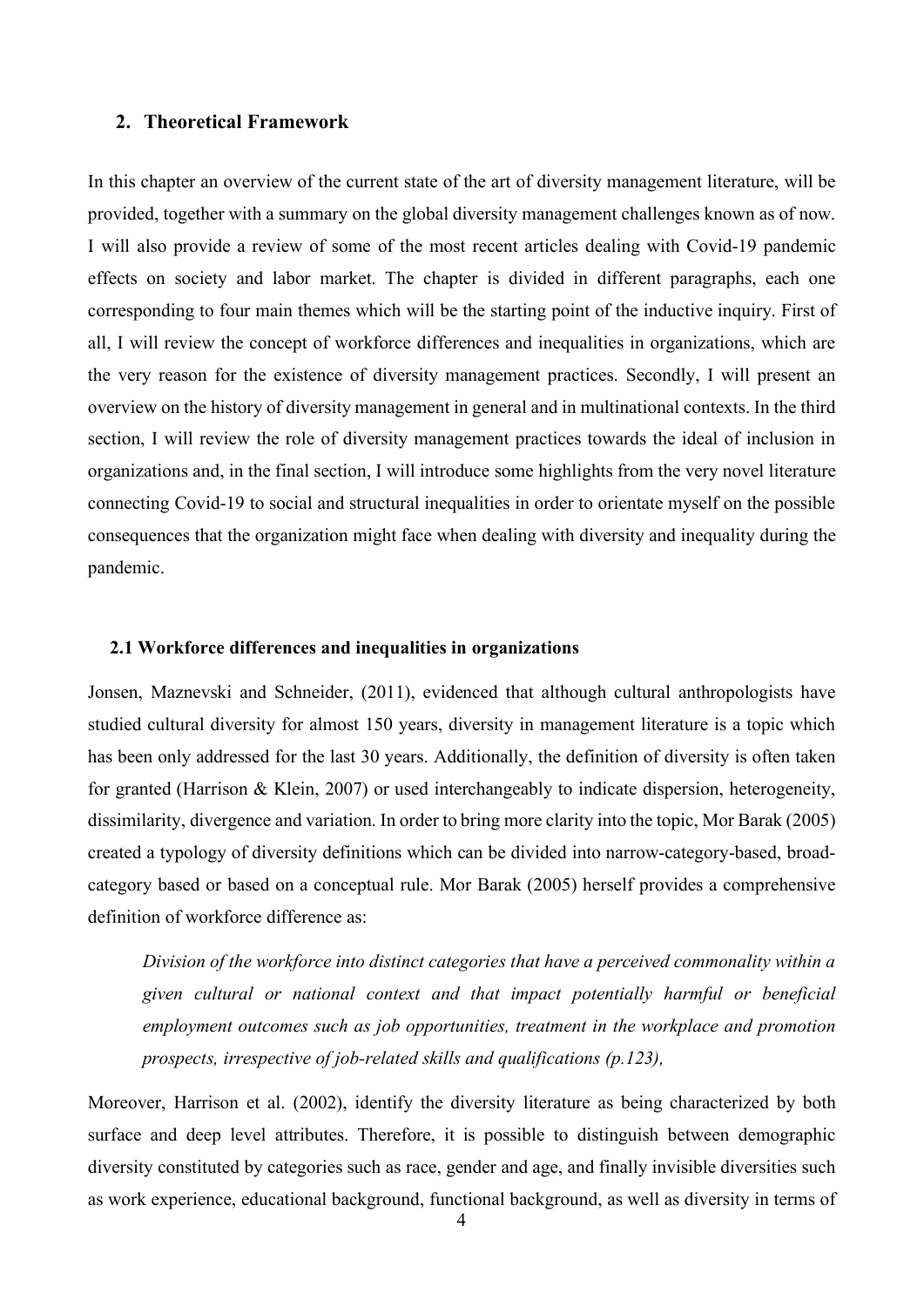values, culture and religion. Surface or observable traits are estimated to be the focus of 89% of existing research (Jackson et al, 2003), because they are easy to operationalize and are assumed to be proxies for underlying or deeper traits (Harrison et al., 1998, 2002; Jackson et al., 2003; Jehn et al., 1999; Pelled, 1996; Pfeffer, 1983). In this research, the definition of Mor Barak (2005) is the starting point to define differences in the studied organizational context, in order to focus on observable factors as well as invisible factors, which might determine the different contribution of employees in the organization (Jackson et al., 2003). Ultimately, acknowledging differences means having to deal with inequalities, both in societies and by reflection, in organizations (McPherson, 2009). A very comprehensive and multidimensional definition of workplace inequalities is provided by Acker (2006) where she introduces the revolutionary concept of "inequality regimes". Inequality regimes are defined as "loosely interrelated practices, processes, actions and meanings that result in and maintain class, gender and racial inequalities within particular organizations (Acker, 2006 p. 443)". In this view, inequalities are to be seen in practice as "systemic disparities between participants in power and control over goals, resources and outcomes (Acker, 2006 p.443). Inequality regimes are continuously changing, and they are directly linked to societal inequalities, in terms of history, politics and cultural heritage. In her work, Acker (2006) continues on describing the components of inequality regimes, which can serve as analytical tool in order to assess inequalities in organizations: *bases of inequality* that is to say, gender, class and race as omniscient processes generating inequality; *shape and degree of inequality*, where shape refers to organizational structure (hierarchical or flat) and degree refers to possible emerging patterns of inequalities reproduction; *visibility of inequality*, defined as the degree of awareness of inequalities; *legitimacy of inequalities* again mostly depending on the type of organization, where the most rigid bureaucracy for instance would even come to legitimize inequalities. Finally, interaction practices themselves generating inequalities are more than often subtle and not spoken, therefore they cannot be always documented or traced in the long term (Acker, 2006). Kalev, Dobbin, & Kelly (2006) mentioned in their study that a preponderance of empirical research shows that inequalities in organizations can be caused by managerial bias and poor network connections, however actions aimed at changing individuals do not seem to bring the expected results. Thus, researchers introduced the notion of transformative potential. Transformative potential means the potential for diversity practices to diminish inequalities, defined as systematic disparities in power and control over goals, resources, and outcomes (Acker 2006), by changing organizational work practices, norms, routines, and interactions. Even more so in virtual environments, Boyer et al. (2006) demonstrated that diversity can be expressed differently through contents like websites and social media pages. Still, it is not known if and how the transformative potential of diversity management practices is in any way influenced by a virtual work context.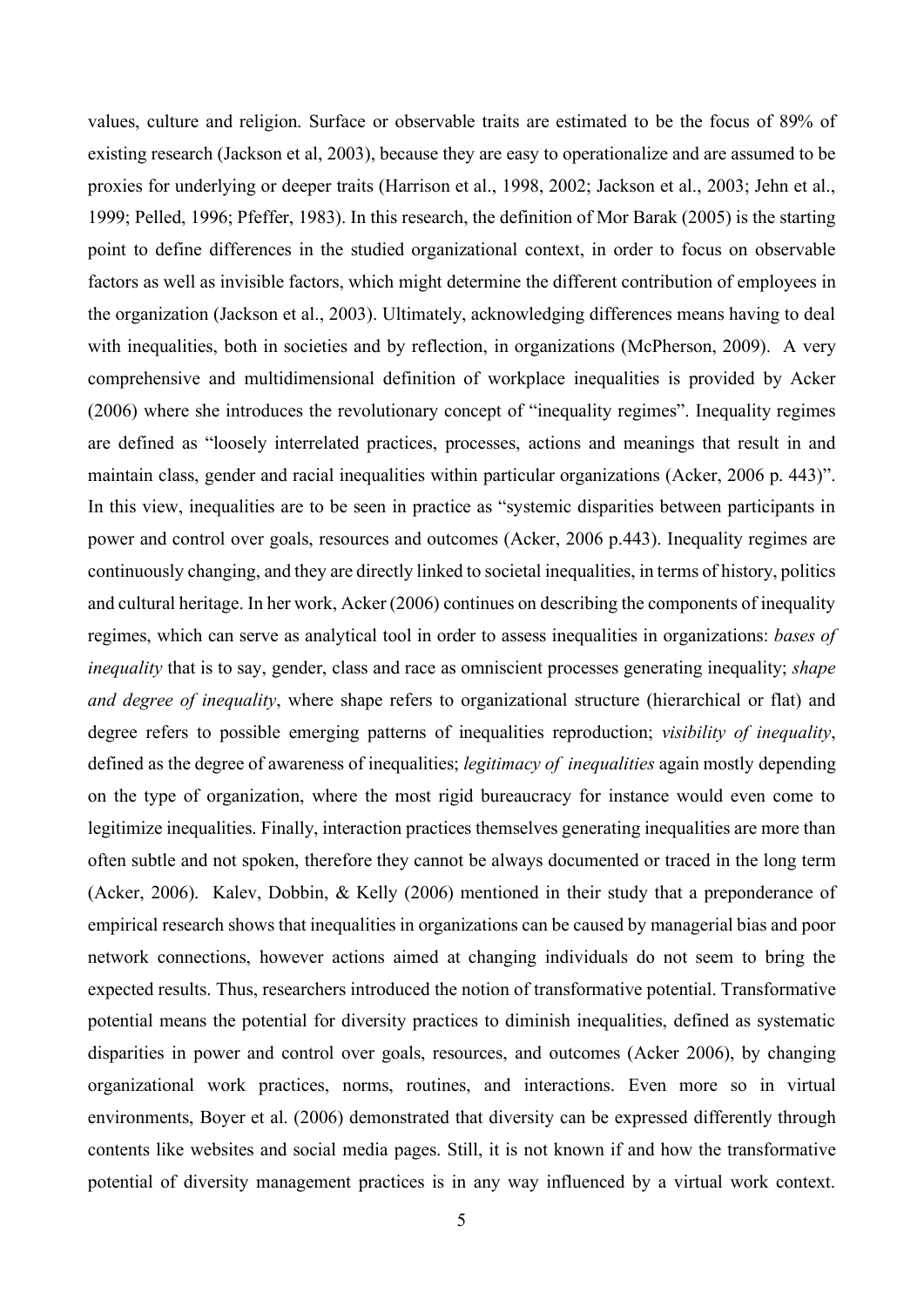Consequently, it is important to explore organizational settings and be aware of the key issues emerging from the history of managing diversity, which will be dealt in the following paragraph.

#### <span id="page-6-0"></span>**2.2 Diversity management history**

Diversity management was initiated in North America, being rooted in the anti-discrimination movement for civil rights during the 1960s. Consequences of such debates were the establishment of Equal Employment Opportunity (EEO) and Affirmative Action (AA), which are the "product" of both the issues brought up to the public attention, and the liberal political philosophy (Webb, 1997). Both EEO and AA addressed inequalities, especially in the US, focusing on legislative issues, guaranteeing access to employment for historically disadvantaged minorities (Jonsen et al. 2011). What is striking is that policies, like EEO and AA, focus on always specific categories, one by one, however the intersection of inequalities is hardly ever considered (Dennissen, Benschop, & van den Brink, 2016). Thus, diversity management research is relatively recent, and perhaps limited in its analysis, being not particularly diverse in itself (Jonsen et al. 2011). The peak of the discussion around diversity management in academic literature started approximately around the 1990s, when it first became a popular topic of discussion among organizational studies and business practice (Zanoni, Janssens, Benschop, & Nkomo, 2009). However, important to notice is that, as Ghorash and Sabelis (2013) highlighted, the interest in managing diversity and its discussion in the academic debate, only emerged when the economic benefits became the main argument, generating to the socalled "business case" for diversity. According to the critical perspective on diversity management (e.g., Zanoni and Janssens, 2004), managing diversity in terms of individual differences that can be exploited to achieve greater organizational success, should not be the only driver for organizations, as this may leave structural inequalities unchallenged, if not even reinforced. Indeed, the potential for the social justice case is often overshadowed by the business case, since organizations are mostly focused on making profit (Zanoni et al., 2010). However, focusing on the social justice case of diversity, it is possible to reduce inequalities that inherently characterize the workforce. According to Randel et al., (2018) employees will feel included when they both feel a sense of belongingness and uniqueness, which is of course difficult to put in practice. Nevertheless, when inclusion is the focus in teams, this can benefit organizations and overall performance (Randell et al., 2018). The employees, if included, will feel that in the organization they can be their unique selves, while identifying at the same time to the organization (Randel et al., 2018). This sense of uniqueness and identification, which might appear as paradoxical, is instead a key focus for organizations, as this can generate more engagement and enhance innovation processes and performance (Randel et al., 2018).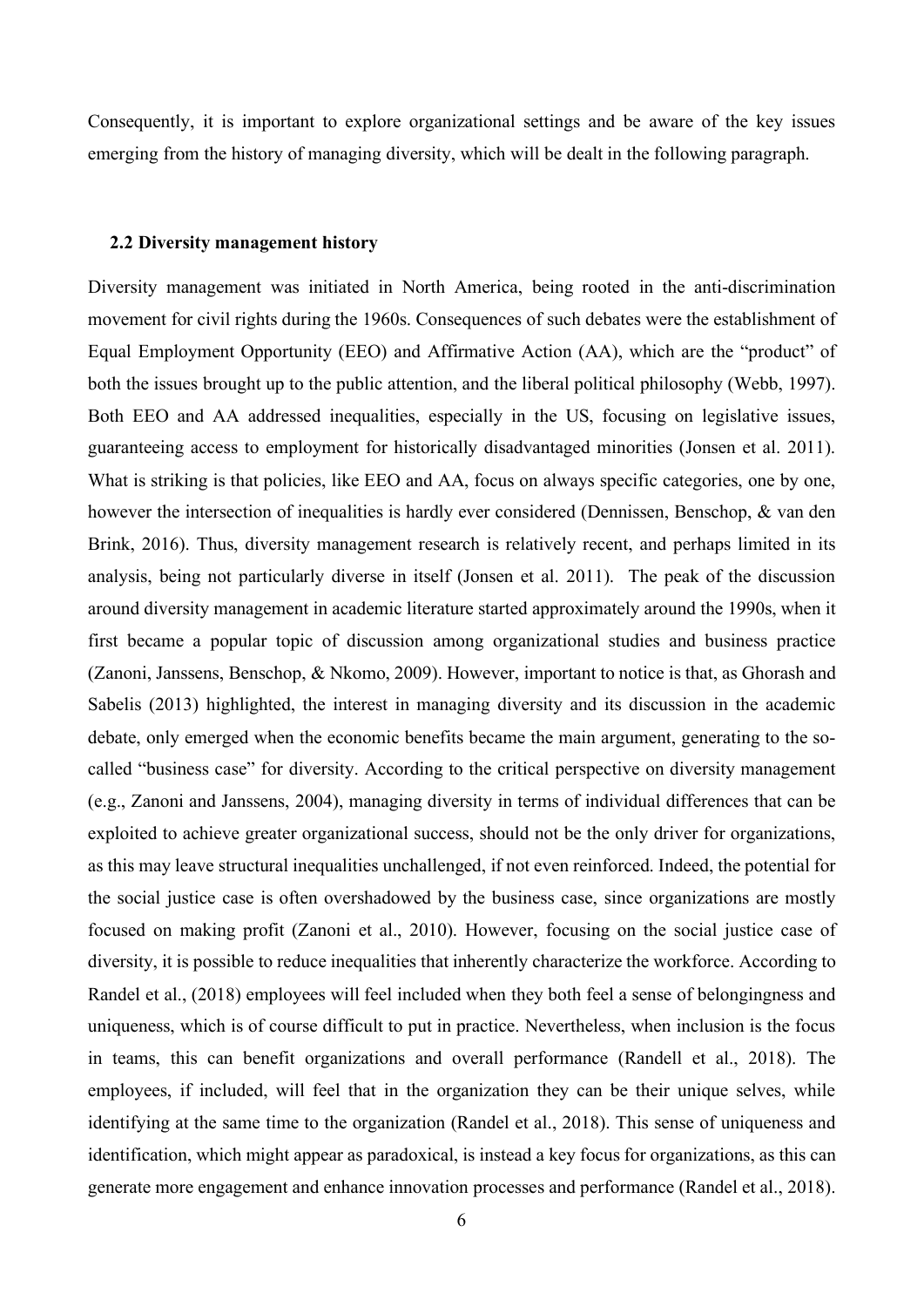Thus, economic as well as moral reasons for social justice should guide organizations in striving towards the ideal of inclusion of all individuals composing the workforce, meeting their needs and letting them express their own multiple identities (Holck, Muhr, & Villesèche, 2016).

Acknowledging workforce diversity and making sure that everyone is included is a strategic choice, and downplaying its cultural, social and institutional roots, as well as dynamics of power, it means to simplistically flatten all differences and perpetuate the dominant norm (Zanoni & Janssens, 2004). As a result, diversity management towards the ideal of inclusion in organizations is mainly influenced by power dynamics, organizational actors and discourses around the implementation of such practices (Dennissen, Benschop & van den Brink, 2016).

#### <span id="page-7-0"></span>**2.3 Diversity management practices in organizations**

Reviewing current literature available on the contribution of diversity management practices, the first thing that is possible to notice is that again interpretations, approaches and practices vary significantly. The clearest definition of diversity management practices is provided by Yang & Konrad (2011). Diversity management practices refer to formalized practices developed and implemented by organizations to manage diversity effectively (Yang & Konrad 2011).

Kalev, Dobbin, & Kelly (2006) in their study advanced that there are at least three broad approaches to promoting diversity: some programs are designed to instill organizational responsibility for diversity, others aim only at changing individuals, especially managers, in order to reduce managerial bias through training and feedback and finally, others try to reduce social isolation of women and minority workers. Always in the same study, the authors aimed to assess the efficacy of each of these three broad categories of approaches in achieving the aims of promoting inclusion and valuing diversity. The findings by Kalev, Dobbin, & Kelly (2006) show that efforts aimed at making changes at individual level tackling bias are the least effective at increasing the share of white women, black women and black men in management. Efforts that aim to prevent social isolation through mentoring and networking show modest effects. Finally, efforts to establish shared responsibility for diversity lead to better outcomes in terms of increase in managerial diversity. What was also highlighted by the authors was that once organizations appoint responsibility to individuals for targets towards change, then the joint combination of the individualistic and networking approaches to diversity contribute to a significant remediation of workplace inequality.

Other studies like the one by Dennissen, Benschop & van den Brink (2016) focused on showing the potential and issues around specific diversity management practices, namely diversity networks.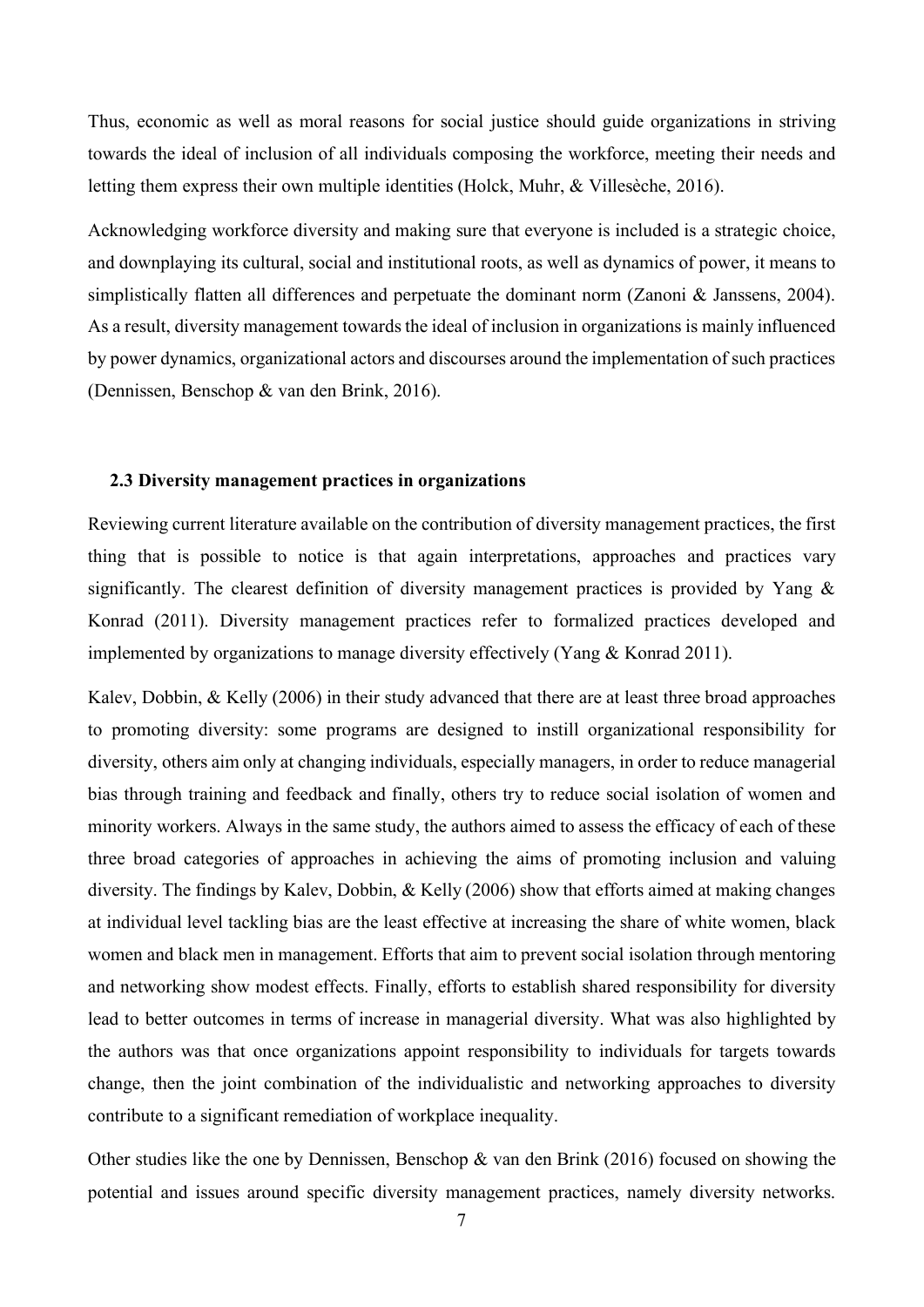Diversity networks are associations of workers that aim to provide support to employees who are historically excluded and marginalized (Green, 2018; Pini, Brown & Ryan, 2004), career advice (Friedman, 1996; O'Neil, Hopkins & Sullivan, 2011) and voice (Bell, Özbilgin, Beauregard & Sürgevil, 2011; Creed, 2003; McNulty, McPhail, Inversi, Dundon & Nechanska, 2018). Despite the apparent benefit that these associations bring to the workplace, it was demonstrated by Dennissen, Benschop & van den Brink (2016) that network leaders tend to construct the value of their networks mainly for their contributions in career development and community building, they are not specifically concerned on how networks could remove barriers to inclusion in organizations. Thus, the value of networks conceived as such may be limited, since it leaves systemic inequalities at the organizational level unchallenged (Dennissen, Benschop & van den Brink, 2016). On the importance of structural inequalities and power, the work by Benschop et al., (2015) is emblematic as it highlights how the subdimension of the power perspective is needed when choosing the content of diversity practices and disseminating awareness about it. If power is absent in the discourses, then inequalities are not challenged deeply enough (Benschop et al., 2015).

When it comes to apply diversity management strategies and practices in international contexts there is even more unclarity in the existing literature, as it is an underexplored phenomenon from the practice point of view. Indeed, literature available on global diversity management is quite limited to the sole aspect of theorizing, lacking to provide nuances on the actual implementation and assumptions behind practices. Despite this, insightful findings were provided by Sippola & Smale (2007) who developed a theoretical framework for global integration of diversity management practices. The authors thanks to a longitudinal case study, showed that the process of global integration is influenced by institutional pressures exactly in the same way as it happens with global HRM practices (e.g., Rosenzweig and Nohria, 1994; Bae et al., 1998; Bjo¨rkman and Lu, 2001). Therefore, diversity and inclusion practices vary locally, while, at the policy and philosophy level, integration is easily reached (Sippola & Smale, 2007). The same authors also suggest that there is a need for "internalization" (Kostova, 1999) more than formalization of diversity and inclusion practices which is hard to achieve for organizations. Internalization is meant here in the sense of recognition of the value and use of diversity management practices by organizational members. Nevertheless, through a system of appointed responsibilities via diversity coordinators, the policies and procedures were adopted by all employees and managers who were somehow obliged to "think about everyday diversity issues when self-initiative was not forthcoming", receiving a top-down process of implementation. The ultimate "answer" to the issue of global diversity management is then for multinational organizations to aim for consistency on diversity philosophy, with a multidomestic approach to diversity policies and practices which are susceptible to demographical and institutional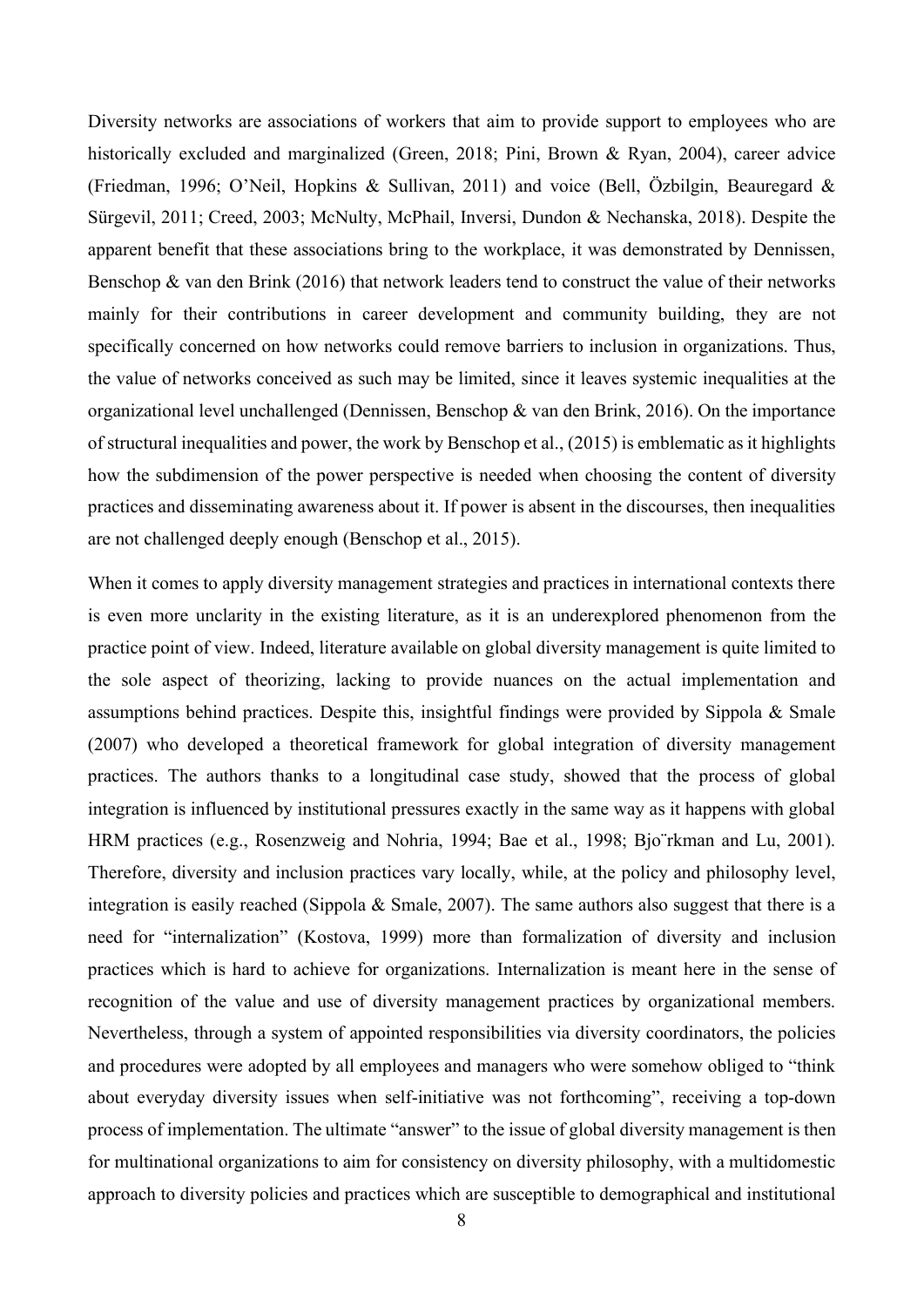characteristics of each country of reference (Sippola & Smale, 2007). However, this localization should never result in total local autonomy, what the authors suggest is that it is crucial that subsidiary and parent organization should co-operate to find mutually beneficial solutions by sharing and brainstorming ideas. Concluding, the more recent work by Özbilgin, Bartels-Ellis & Gibbs (2019) identifies three main issues for global diversity management, which reside in the nature of the capitalist system surrounding multinational organizations. Namely effective management of diversity in global contexts faces the challenges of individualization, deregulation and financialization, all of which corrode and destroy the moral and social value of diversity and inclusion (Özbilgin, Bartels-Ellis & Gibbs, 2019). Individualization consists of the tendency to focus organizational efforts on changing individuals, through awareness, without giving enough attention to changing of structures and systems which lead to unequal distribution of power and influence, more than often this is done intentionally to keep the status quo (Özbilgin, Bartels-Ellis & Gibbs, 2019). Deregulation issue corresponds instead to the regulatory vacuum in which global diversity management operates (Özbilgin et al., 2016a, 2016b): there is indeed not enough regulatory pressure at international level encouraging organizations to have truly consistent diversity standards across countries, with highly regulated and protected markets and poorly regulated ones where labor is exploited, and human rights are at risk. The risk of financialization consists instead of prioritizing financial rationales of diversity and inclusion because of its contribution to the profitability of the organization, overshadowing the social and economic rationales, without considering the overall global value chain. In order to solve such issues, the authors suggest three different approaches: intersectional solidarity to transcend individualization and focus on the structures and processes, global value chain to transcend deregulation by focusing on all the aspects of produced value, beyond monetary resources and synchronicity to transcend financialization.

In the next and last section of this theoretical framework, I will delineate the findings of the very recent studies about Covid-19 effects on social inequalities, in order to orientate myself in the exploration of the consequences in organizations specifically.

#### <span id="page-9-0"></span>**2.4 Covid-19 pandemic effects on inequalities**

Since its outbreak, Covid-19 has been having an enormous impact on the global landscape, both in terms of economic, as well as social and human aspects, changing drastically the reality we used to live. After almost one year since the pandemic started, we are able to preliminarily assess the detrimental economic consequences in many countries, which are unfortunately still ongoing. Governments around the world have adopted social distancing, travel restrictions and quarantine measures in the attempt to control the infection rate among the population. However, these measures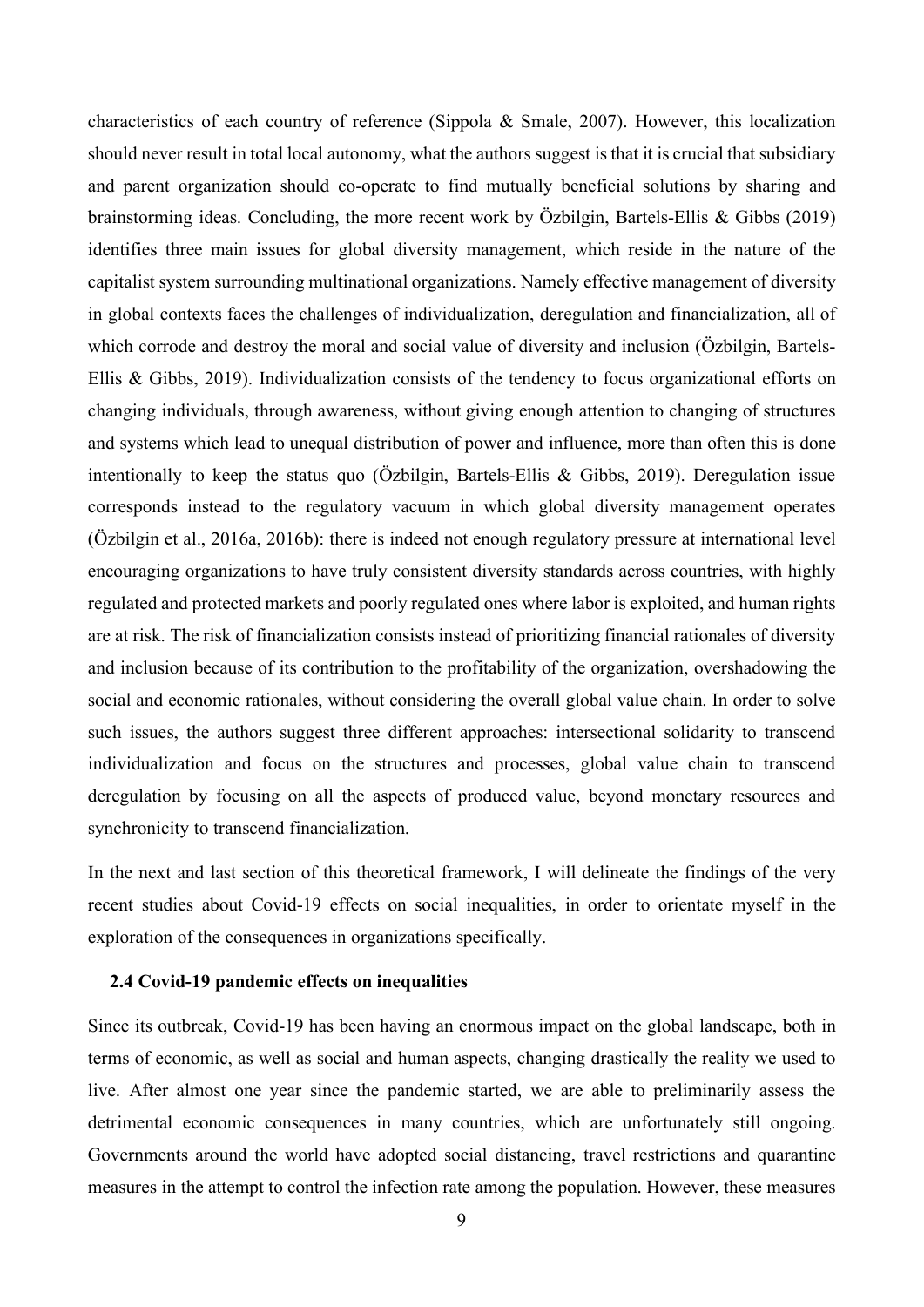have directly led to reduced (if not completely stopped) activities across all economic sectors, leading ultimately to losses in productivity and massive unemployment, especially in low-waged and low skilled sectors, comparable only to post-war scenarios (Nicola et al., 2020). According to the same authors, the disparate economic effects are identified in primary, secondary and tertiary sectors, resulting, for instance, in a severe crisis in manufacturing and hospitality industry, but also to incredible demand boosts in other sectors, such as video-gaming industry or online meeting platforms. With many people being constrained at home and not being able to physically meet, industries which require physical contact are perishing, while other businesses are seeing enormous benefits, generating an unforeseen transformation of society: the "work-from home revolution" (The Economist 2020, June 25). The just recently published study by Chung et al., (2021) examined how flexible working from home during the pandemic impacted gender equality, analyzing the UK social context. The results of their survey showed that in most families, mothers were mainly responsible for households and childcare tasks both before and during the pandemic. Moreover, fathers working from home declared that they are doing more housework and childcare work during the lockdown than ever before. The findings by Chung et al., (2021) show persistent patterns of inequality that were exacerbated by the pandemic. Therefore, despite the large diffusion of flexible work could generate the conditions to reduce gender inequalities, as also fathers are now working from home, what is evident is that if cultures and discourses are not challenged, then patriarchal values and practices are perpetuated.

Another article, just being published in March by Agarwal (2021), tries to reflect and challenge the relationship between gender and Covid-19 in India. The researcher highlights some more visible and immediate effects such as job losses, food shortages and increased domestic duties, as well as other effects which will emerge with time. For instance, depletion of savings and assets, pandemic related widowhood that will make the recovery difficult, coupled with more hidden effects such as care work and domestic violence. What can be certainly drawn from this study is the importance of trying to predict and delineate not only the immediate direct effects, but also the long-term effects of the pandemic on pre-existing social inequalities. Hence, in this study the objective is to explore how the actors are experiencing diversity management practices and inequalities during the ongoing pandemic in the organization, in order to draw conclusions on the eventual changes and to suggest a more conscious management practice.

Concluding, having presented theories and concepts which have been the guiding reference in this exploratory study, the methodology that led to data collection and results is illustrated.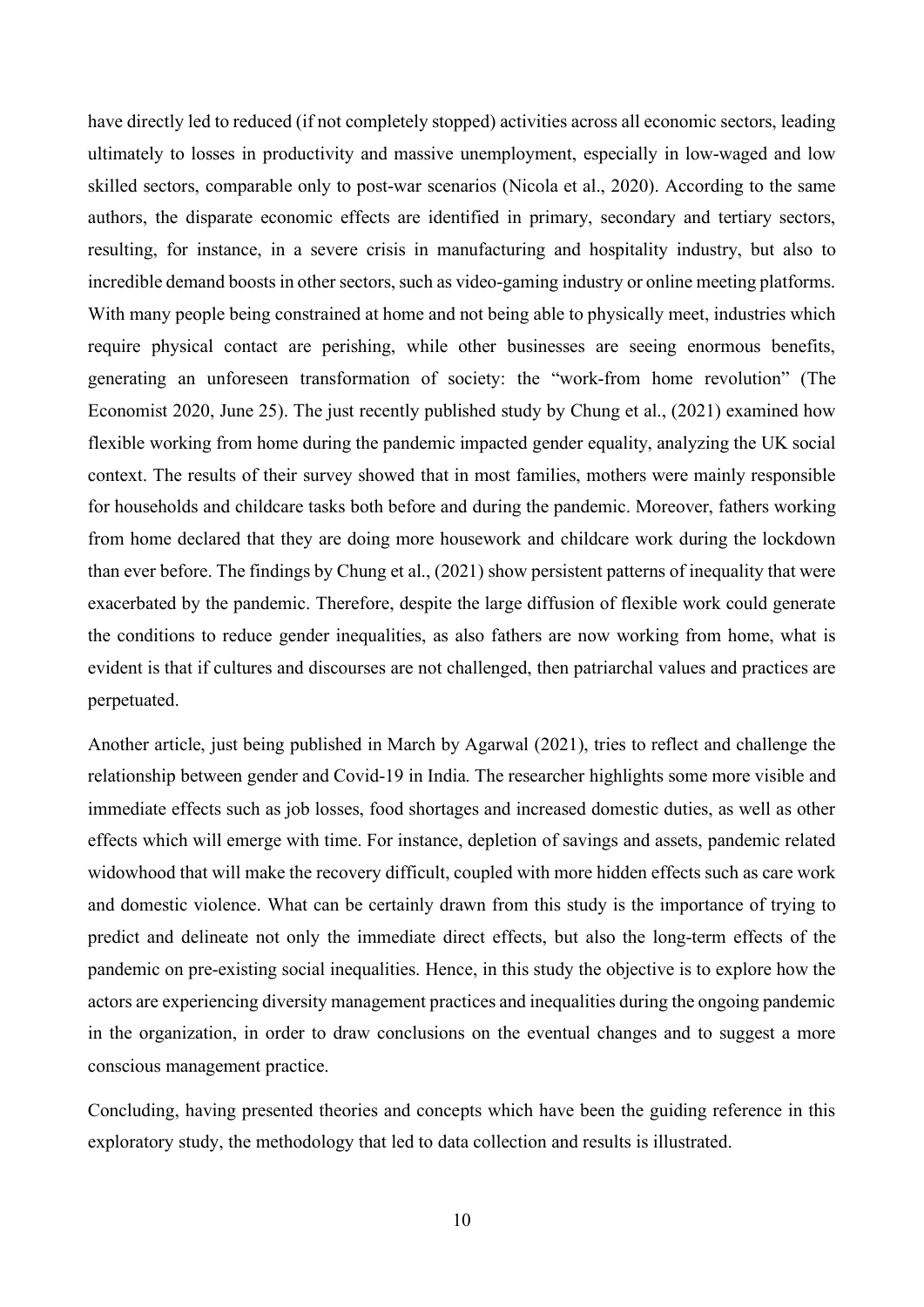# <span id="page-11-0"></span>**3. Methodology**

In the following sections, the methodology chosen to conduct the research project will be presented and explained in detail. Specifically, it will be first included the research approach and philosophical stance, secondly the research context, background, and sources of data, the approach to data analysis and finally a more reflective paragraph on reflexivity of research and ethical issues.

#### <span id="page-11-1"></span>**3.1 Research approach and philosophical stance**

Being this study focused on the exploration of qualitative changes happening around diversity management policies and practices, during an ongoing pandemic and in a virtual context, it would benefit an inductive approach to research, as well as an interpretivist standpoint, in order to describe how the actors, interpret and actively contribute to the social construction of knowledge (Gioia, Corley, & Hamilton, 2012). Having a more open and grounded approach on how the actors are interpreting the changes they are experiencing and contributing to, will enable me to discover if these were also influenced in any way by the global pandemic and what are the consequences for organizational strategies and practices. Moreover, in order to describe in depth qualitative changes happening in one specific social context, I chose to adopt the single case study method as theorized by Gioia et al. (2012). The single case study method will allow me to delve deeper into the specific research context, Danone, and I will be able to describe it providing richer insights. The single case study method as defined by Gioia et al., (2012) allows for description and explanation of a revelatory case, in this case Danone, which, being a multinational organization located in different countries around the world, necessarily requires more contextualization and analysis.

The interpretive approach to research assumes that human understanding and action are based on the interpretation of information and events by the people experiencing them (Rabinow & Sullivan, 1997). Understanding depends on the meaning assigned to any set of events (cf. Daft & Weick, 1984). However, meaning is not only subjective, rather it is a "socially constructed phenomenon" (Berger & Luckmann, 1966; Weick, 1979). Thus, meaning making process is highly dependent on the context and goals that the actors are trying to achieve. The implications of this perspective in the study are therefore that the actors are "knowledgeable agents" (Gioia et al, 2012 p. 1) and their interpretations, declared and enacted are the explanation and antecedents for what is happening and why it is so. Concluding, the meanings as expressed and seen in artefacts produced by the members of the organization will be the primary focus of the analysis.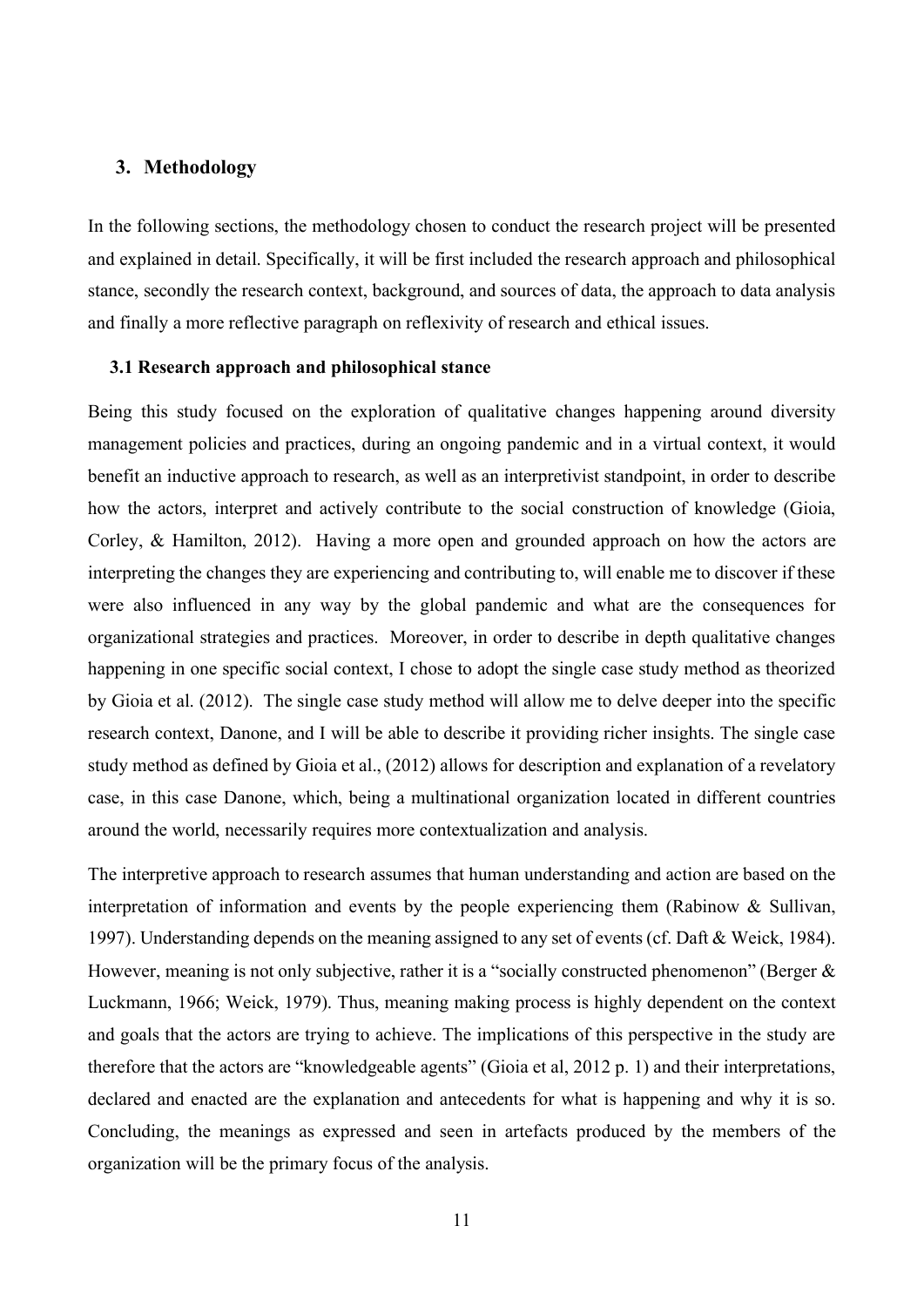#### <span id="page-12-0"></span>**3.2 Research background, context and sources of data**

The context of research is the multinational organization Danone. I chose this organization as case study first of all, because it is a company that openly declares and translates its commitment to diversity into concrete actions: partnering with the UN campaign #Heforshe, introducing the new gender-neutral Global Parental Policy and finally, allowing employees many opportunities for networking with online events. The second reason for this choice is that having started my six-month internship in Danone, allowed me as researcher to have direct access to informants and to gather even richer insights through direct observation on how diversity management is being approached during the global pandemic. My dual role as insider and outsider in the research I believe, though challenging, is able to reveal even more valuable findings. I collected data by purposively sampling 11 informants from different levels across the organizations: HR managers and "diversity activists", that is to say employees who have obtained a badge, visible on the social media "Workplace", because of having completed the global e-learning on diversity and inclusion offered by Danone. I decided to especially focus on people who were familiar with the topic or directly involved because the research aims to understand how Covid-19 changed the ways of working and challenged the management of inequalities in the organization. The main portal through which I gathered data was the internal social media "Workplace", where employees from all levels in the organization and from all regions across the world, actively share content and communications. Therefore, I conducted eleven semi-structured interviews online via WebEx with people within the company that are recognizable on the internal social media by the diversity activist badge. Down below, I provide a table overview of each interviewee's characteristics such as gender, country of responsibility and job title, which are useful in order to contextualize the findings for the research:

| <b>Interview</b> | Gender | <b>Country Responsibility</b> | <b>Job Title</b>                             |
|------------------|--------|-------------------------------|----------------------------------------------|
|                  | Female | <b>Benelux</b>                | Learning manager                             |
| 2                | Female | <b>Netherlands</b>            | Food scientist                               |
| 3                | Male   | <b>Netherlands</b>            | Supply Chain Coordinator                     |
| $\overline{4}$   | Female | <b>Benelux</b>                | Junior Internal Communications Manager       |
| 5                | Male   | <b>Benelux</b>                | Learning manager                             |
| 6                | Female | Global                        | Global Talent Manager for operations         |
| 7                | Female | <b>Netherlands</b>            | Senior Scientist                             |
| 8                | Male   | North America (US and Canada) | Senior Director of Diversity and Inclusion   |
| 9                | Female | Global                        | Global Specialized Nutrition Management Lead |
| 10               | Female | <b>Benelux</b>                | Talent manager for finance                   |
| 11               | Female | Netherlands                   | Senior manager at General Secretary          |

Secondly, I observed three different diversity related workshops/events promoted on the Workplace group especially dedicated, called "Inclusive Diversity". In particular, I attended one "Diversity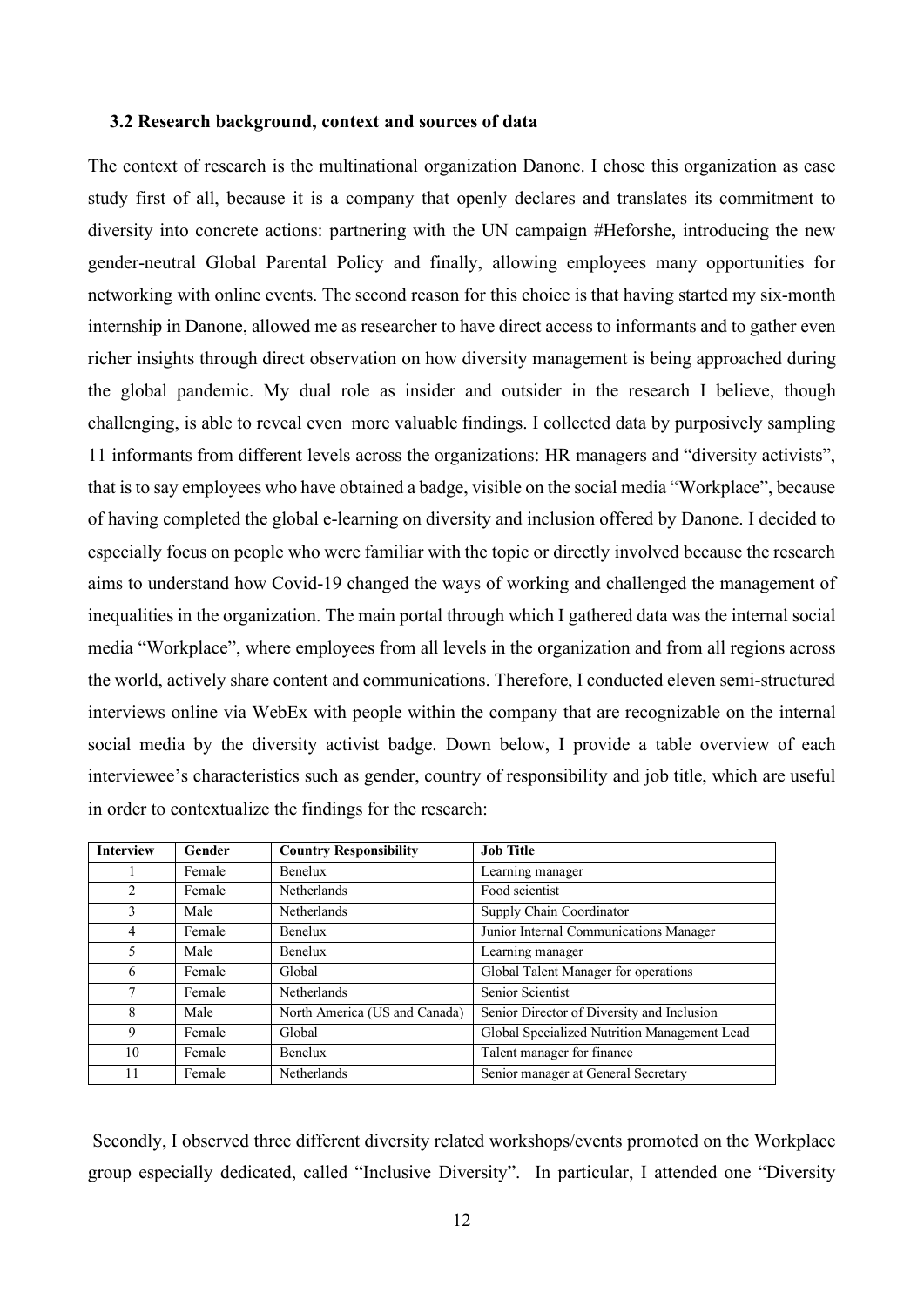Nudge" on unconscious bias, secondly a webinar on the power of brands in order to market diversity and inclusion in Danone (with internal and external guest speakers) and finally I observed a webinar to celebrate the introduction of the new global and gender-neutral parental policy. Concluding, I triangulated data from all these different sources in order to answer the complex research question on the qualitative changes surrounding diversity management in organizations during the current pandemic.

#### <span id="page-13-0"></span>**3.3 Data analysis approach**

The sensitizing concepts which were the starting point of this inductive analysis on the qualitative changes in diversity management during the covid-19 outbreak are presented. In particular, workforce differences, diversity management practices and covid-19 impact on inequalities, as defined in the previous theoretical framework, are the sensitizing concepts which informed the data gathering in the field. The objective of sensitizing concepts is far from providing definitive concepts. As Blumer (1954, p. 7) explained:

*A definitive concept refers precisely to what is common to a class of objects, by the aid of a clear definition in terms of attributes or fixed benchmarks. . . A sensitizing concept lacks such specification of attributes or benchmarks and consequently it does not enable the user to move directly to the instance and its relevant content. Instead, it gives the user a general sense of reference and guidance in approaching empirical instances. Whereas definitive concepts provide prescriptions of what to see, sensitizing concepts merely suggest directions along which to look.* 

Thus, sensitizing concepts are interpretive devices and starting point for a qualitative study (Glaser, 1978; Padgett, 2004; Patton, 2002). They provide ultimately guidelines for researchers in specific unexplored settings. Since as of date, there are no studies which can predict the consequences and issues arising on diversity management due to Covid-19 outbreak, assuming this inductive perspective allowed for exploration of phenomena, achieving deeper insights, without being constrained by a priori constructs (Gioia et al. , 2012). Following the methodological suggestions and experiences shown by the study of Gioia et al., (2012), the data analysis approach in a single interpretive case study is characterized by different stages. There is a first-order analysis, which tries to adhere faithfully to informant terms, identifying all possible categories, terms and codes that emerge early in the research (a process identified by Strauss and Corbin, 1997 under the notion of open coding). In this first order analysis, the number of categories tends to be vast. As the analysis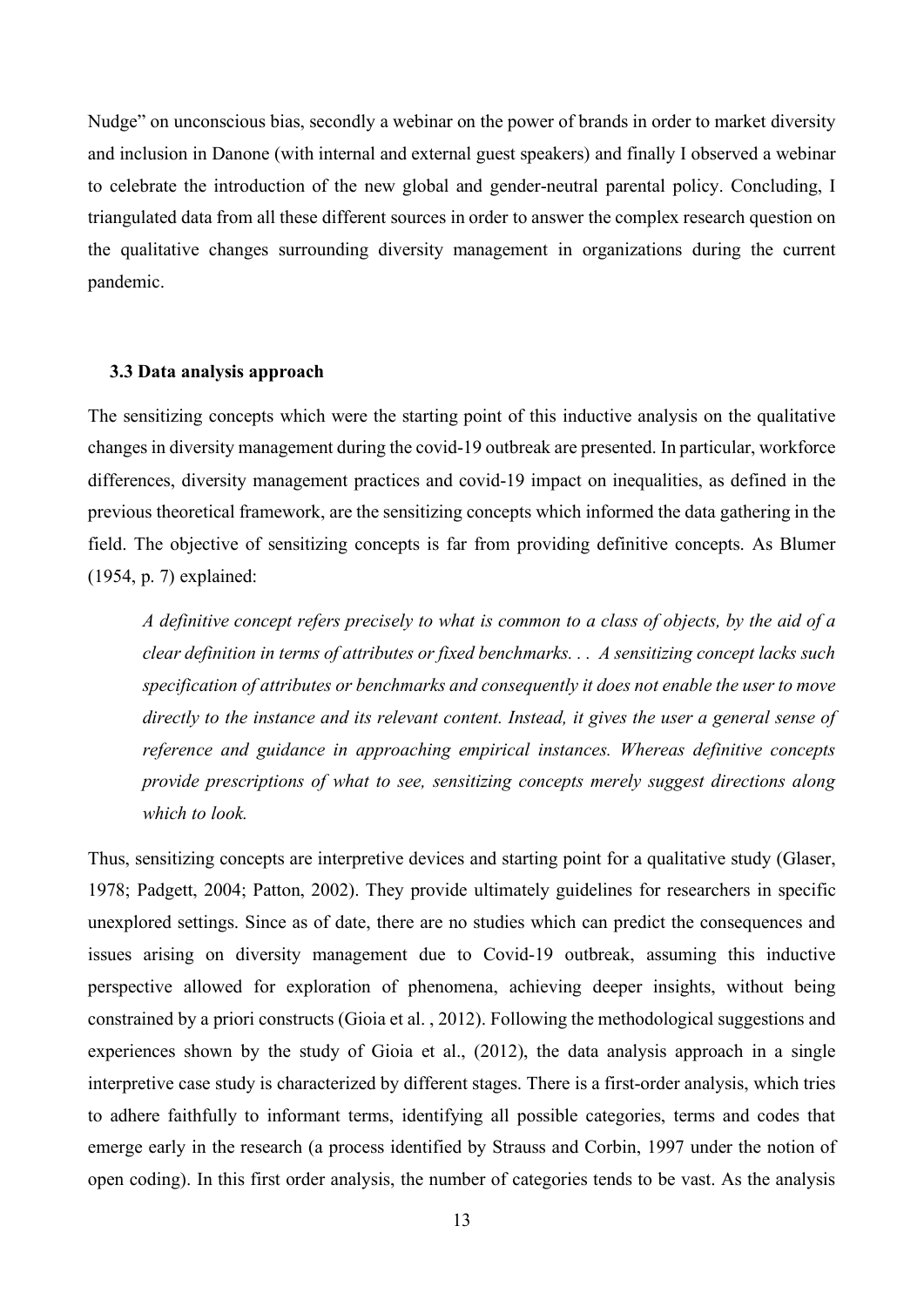progresses, the researcher starts to seek similarities and differences among the many categories (axial coding, as defined by Strauss and Corbin, 1997) a process which reduces categories to a more manageable number. The researcher needs then to give those categories labels or phrasal descriptions retaining informants term and then consider the deeper structure among them and the relationships. At this point the researcher turns from observer to "knowledgeable agent" who will think about multiple levels simultaneously: the level of informant terms and codes and at the more abstract level of themes and dimensions identified, and ultimately, to the level of larger narrative, assessing patterns and phenomena. Once the first order and second order terms and aggregate dimensions are ready, these will be the basis for the researcher to build the data structure, which is a visual aid to represent how the researcher progressed from collected data into themes, showing the methodological rigor behind the analysis. As noted by Gioia et al. (2012) "there is value in semi-ignorance or enforced ignorance of the literature", because knowing literature too intimately too early puts blinders on and leads to prior hypothesis bias (confirmation bias). Some combination of knowing and not knowing allows for discovery without reinventing the already known.

Finally, in order to develop the grounded theory model, Gioia et al. (2012) identify as last step the assessing of relationships and the dynamic of what is represented statically in the data structure. That is to say, the researcher needs to account in this last step for dynamic interrelationships and depict the theory underlying the data collected. The result of this whole process described is illustrated in a table depicted by Figure 1.1, Appendix B.

#### <span id="page-14-0"></span>**3.4 Research ethics and reflexivity**

Addressing complexity and collecting data, especially in virtual environments, involves quite some ethical issues and risks. For instance, identities and privacy of online users are at stake. Adopting an interpretivist standpoint in research, means letting know participants that they are observed. However, this is not always possible. The practice of lurking (Varis, 2014) entails that researchers participate invisibly to the field, and they are unknown to the people whose activities are being observed. Lurking might happen for example analyzing social media activity of the case organization, or observing as participant a diversity related workshop, which constitute key sources of data for this study, together with informants' interviews and official documents.

In order to address these issues, anonymity has been a priority. Every cited social media post on LinkedIn or workplace (the social media especially for Danone employees), every claim from participants during the workshops or in the interviews, was analyzed only concerning its content and in relation to the theme of investigation. Moreover, confidentiality and transferability of findings were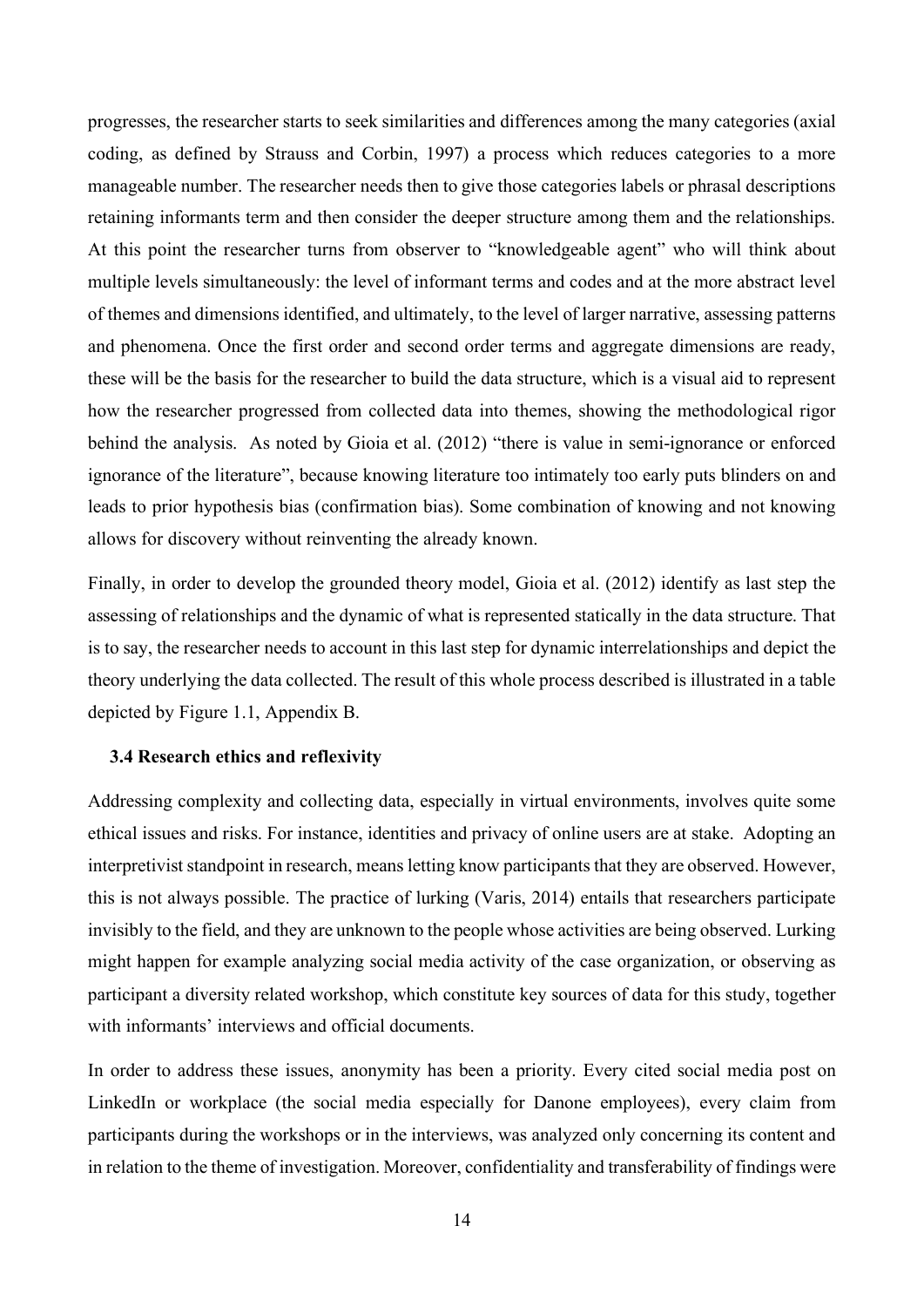the main focus during the entire research project. Extracting transferable concepts and principles (Lincoln & Guba, 1985) allows to address the findings to a larger audience, in this case, to apply findings to all multinational organizations dealing with the management of diversity, during the ongoing global pandemic. Moreover, assuming the perspective of Gioia et al. (2012) and an interpretivist standpoint of view, does not mean that findings are idiosyncratic. Social processes are happening with the interaction of contexts and actors; however, they are not always so unique. According to the authors indeed, many concepts and processes in human social life are similar and they happen to have an equivalent structure (Morgeson & Hofmann, 1999). Hence, it is possible to generalize by providing thick descriptions of events and accounting for transferability and anonymity of people, the agents revealing such findings. Moreover, if the case generates concepts or principles with obvious relevance to some other domain, it can exemplify a general principle or better a ''principle that is portable'' from one setting to another (Gioia et al., 2012).

Finally, in order to tackle my dual role as employee and researcher, I will adopt alternatively the role of participant observer (for instance during the observation of internal events aimed at increasing awareness of diversity) and pure observer, aiming to critically assess the underlying implications and meanings behind respondents' claims and factual information gathered from documents and observations. In this way, I will be able to collect in depth qualitative data that will inform the rich descriptions and narrative of the findings (Gioia et al., 2012). Ethical considerations of this mixed role could be my impartiality when assessing organizational practices. Nevertheless, by alternating roles, by using the Gioia methodology and going back and forth in an ongoing discovery process between websites, field notes and interviews, I will be able to still achieve rigorous method and provide valuable non-biased findings.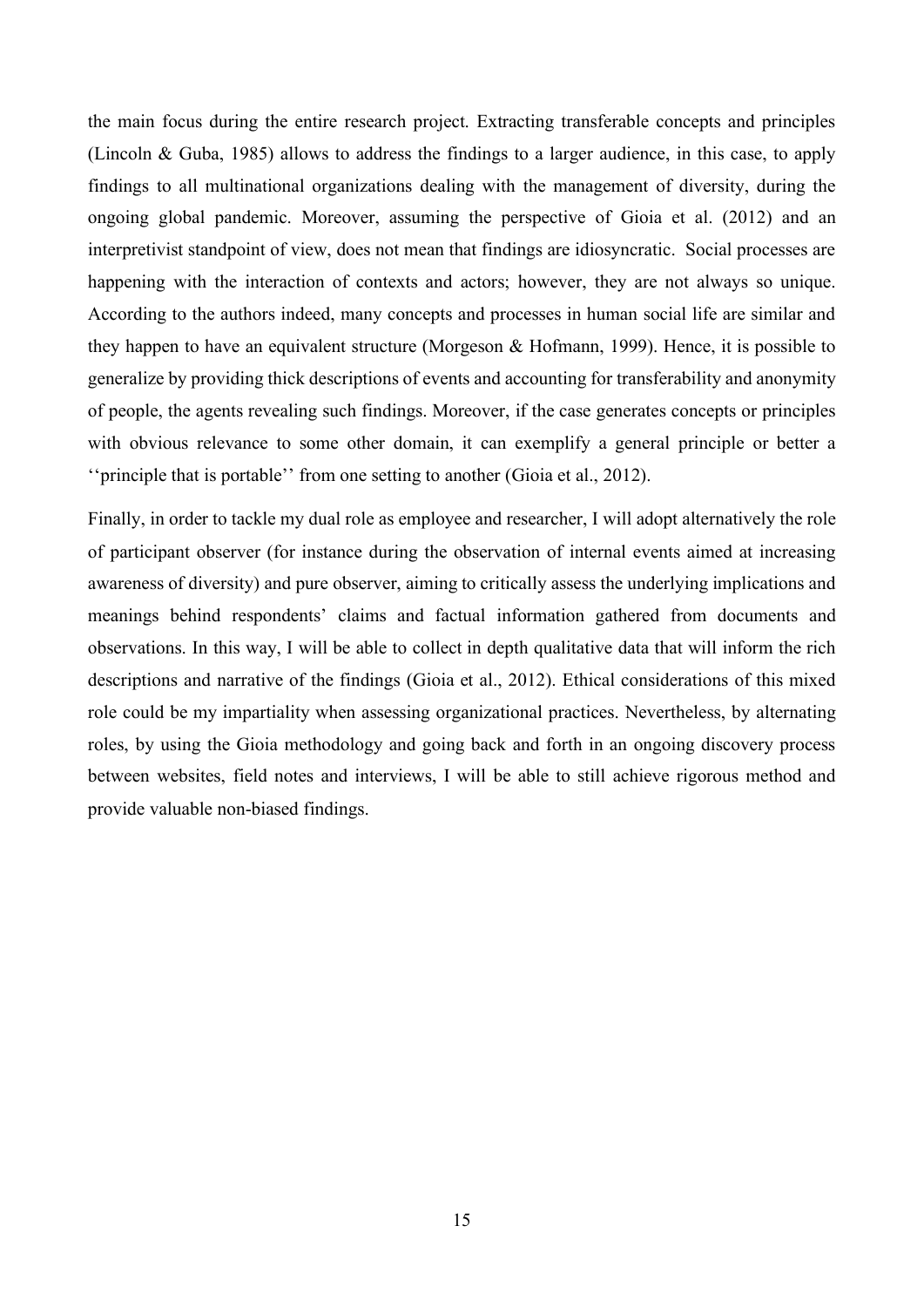#### <span id="page-16-0"></span>**4. Results**

Analyzing all the data collected from interviews, observations, and official company's websites, one thing appeared quite clear: diversity management has been impacted by Covid-19, just as business and social relationships did. In particular, interviewing respondents in charge of the implementation of initiatives, both strategically and operationally, they were all agreeing on the fact that the pandemic at first slowed down the activities, but quickly, online events of all sorts became the norm for diversity management, or Inclusive Diversity, as denominated in the company. Concerning the consequences for inequalities instead, the results were pointing towards subtle forms of discrimination which are nevertheless balanced out by a pervasive inclusive culture, as I will explain in the next sections.

In order to illustrate the findings, I will dive into the three dimensions emerging from the data: Inclusive Diversity in Danone, Workforce Diversity and Inclusive Diversity post Covid-19 pandemic.

#### <span id="page-16-1"></span>**4.1 Inclusive Diversity in Danone**

In the next sections, Diversity management within the case organization is analyzed according to the second order concepts emerged from the process of interview coding. I will firstly introduce strategies and discourses around diversity and inclusion and its perception from the interviewees who are all involved in diversity management. Secondly, I will analyze the actual implementation and practices in order to assess what is already being practiced and how, by comparing global to local strategies in the Benelux area.

## *4.1.1 Strategies and discourses around diversity*

Diversity management in Danone group appears to be as a shared commitment across more than 55 countries in the world, supported simultaneously by company policies and passionate activists "Inclusive Diversity Champions", who create a movement within the company to personally act towards making Danone's ambition to be an inclusive workplace reality. The term itself "diversity management" is replaced by the coined phrase "Inclusive Diversity, or ID". Completing and studying the 15 minutes global e-learning *Inclusive diversity for all,* it was possible to understand clearly how diversity management is being proposed to employees and what are the discourses around it. Indeed, precise definitions of diversity and inclusion, as intended in the organization, are provided. Citing the slides in this course, diversity is: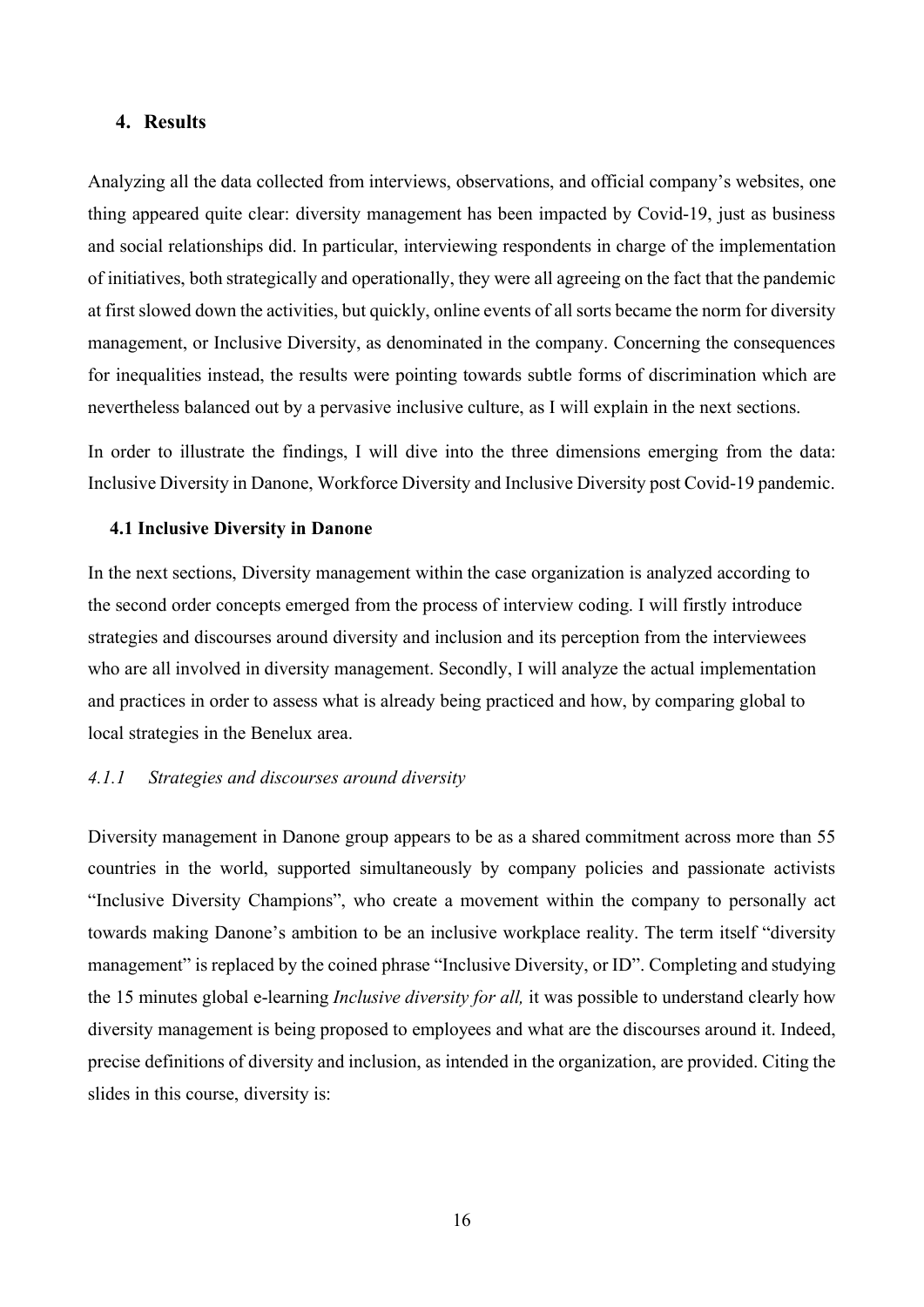"A mix of differences and similarities that make people unique, these can include, but not limited to, values, perspectives, beliefs, backgrounds, and certain physical attributes such as gender, race, color, ethnicity, size, weight, height, age and behaviors."

While inclusion is defined as:

"The achievement of a work environment in which all individuals can bring their true selves and are treated fairly and respectfully, have equal access to opportunities and resources and can contribute fully to an organization's success."

Both videos and slides of *the Inclusive diversity for all* e-learning, mentioned that diversity can be achieved with the implementation of company policies like recruitment policy, parental leave and KPIs, however inclusion is supposed to be driven by individuals with their every day's behavior. Moreover, reaching inclusion in the workplace is presented as having significant benefits for the business, which are described again in the e-learning as: "collaboration, trust, top talents are attracted, innovation and creativity are enhanced, turnover is low, and customers are satisfied". It is therefore possible to establish, following this observation, that Danone adopts a very broad definition of diversity, like Mor Barak (2005) conceptualized, including both visible and non-visible traits. Also, the company tries to go further than just applying an individualistic or network approach to diversity management (Kalev, Dobbin, & Kelly, 2006), as it appoints responsibility to a global dedicated team. In turn, observing the engagement activity in the social network Workplace, the global team encourages employees in all countries to become Inclusive Diversity activists, by inviting them to join events and if passionate about the topic, become inclusive diversity activists. This decentralized approach has the objective of creating a sense of urgency and ownership across regions and make sure that inclusive diversity is perceived as business strategy and priority.

Analyzing further policy documents and interviews, it was possible to discover that the company in the last 3 years underwent a big implementation process concerning diversity and inclusion. Starting from almost no formal processes or strategies, to a simultaneous bottom-up and top driven strategy for Inclusive Diversity, which allegedly allows for adaptation to each regional specificity. At the same time three global priorities are set as starting reference in the categories of gender, cultural diversity and inclusive behaviors (Danone's company commitment, 2019). Empowering local actors to make a change and strive to identify their local issues, specificities and priorities, is undoubtedly a very interesting engagement strategy, but this is causing a confused perception on how Inclusive Diversity is approached in the company, as it is possible to notice in these quotes from two respondents: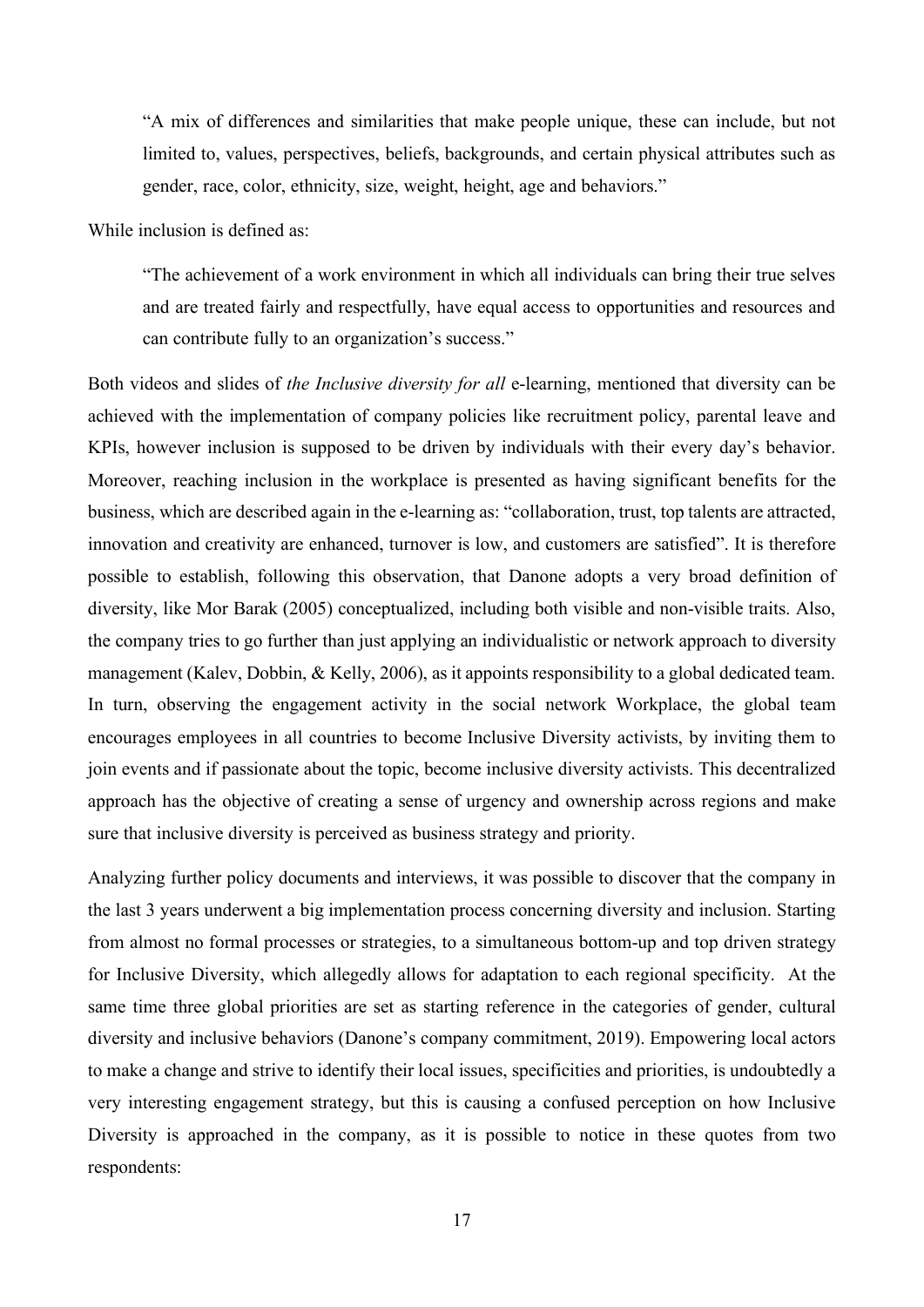Learning Manager (Interview 5): "Well, there are diversity champions, but for me the governance needs to be adjusted. It is not working that easily in the sense that people are not that clear about their roles and responsibilities. About... the ways of working. So, I think that clarifying on the ways of working for the diversity champions could make a difference."

Talent Manager (Interview 10): "For sure there is a lack of clarity and there is also a lack of communication. I have the feeling that some global campaigns are launched with high exposure, others you don't know what they are doing, and sometimes you miss the connection with local. So, I think that what global has been doing in the last years, it is now moving to a good direction, but it's still a baby of 2-3 years old."

Both interviewees highlighted that governance and ways of working are "not clear enough", and that there is not a sufficient synergy between global and local initiatives. However, while the learning manager just briefly mentions that ways of working are not clear enough, the talent manager provides more nuances to the issue, by highlighting a "lack of clarity" combined with a "lack of communication". She also suggests that in her perception some campaigns and projects are pushed with high exposure, while others are less known. Considering she is involved first line, as HeForShe leader in Benelux, the fact that the objectives of global campaigns are not fully shared locally can be harmful for the desirable synergy between regions and global level (Sippola & Smale, 2007). Concluding, she justifies this unclarity by mentioning that Inclusive diversity is a "baby", and it is the result of new global strategies and therefore, this might be the reason why initiatives are still not integrated optimally.

Another interviewed diversity activist, a senior manager at General Secretary who initiated the activities in the Benelux region with the UN movement HeForShe, critically pointed to another more serious problem in diversity management governance in the company: the absence of formal recognition for leaders deciding to step in inclusive diversity matters.

Senior manager General Secretary (Interview 11): "The way it's done is either bottom up, or top down through the inclusion and diversity teams globally. In the middle there's no one. Between all these initiatives, you see mostly managers, no directors, because once again at director level you don't see the benefit of stepping in. It's not that people are not interested in that, they are, it's just that there is no recognition by the organization, and they cannot find enough time to dedicate to those activities."

From this claim, what emerges is again a lack of integration from top-down to bottom up, which is exemplified by the lack of involvement of directors. The senior manager's claim is corroborated as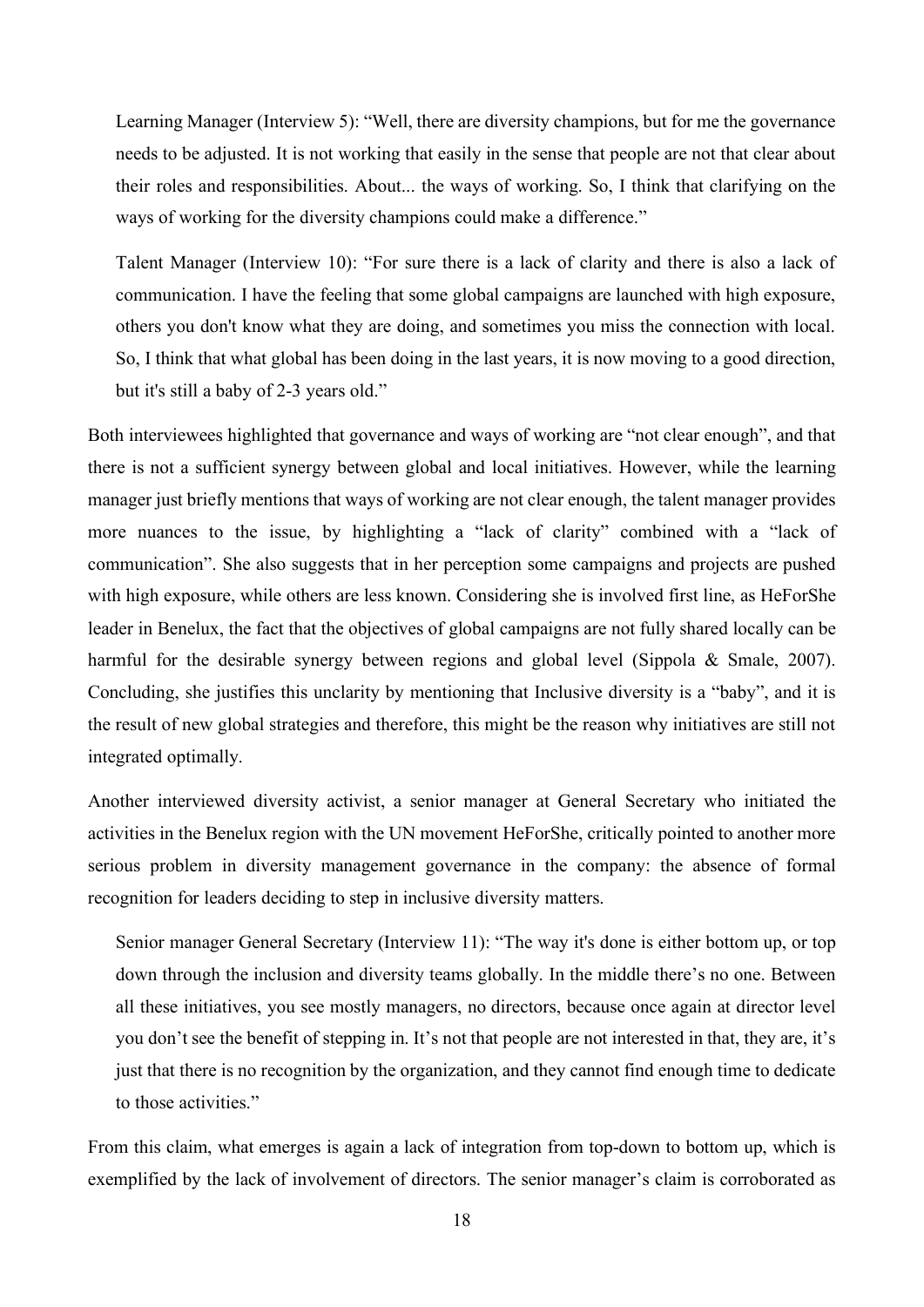well by the 6-month observation of the social media engagement activity, in which it was possible to notice that communications are universally addressed, and local inclusive diversity champions are periodically ambassadors of projects, however it was very difficult to identify among them directors. Despite this fact, the values of inclusion are part of the core company values represented by the acronym HOPE (People & Communities-Danone, 2021) which stands for Humanism, Openness, Proximity and Enthusiasm. More specifically, Humanism is defined as "sharing responsibility, respect for others, paying attention to individuals. Whether they are consumers, colleagues or fellow citizens is at the heart of our decisions" (People & Communities-Danone, 2021). Openness is the value which refers explicitly to inclusive diversity, and it is described as "curiosity, agility and dialogue; diversity is a source of wealth and change as constant opportunity" (People & Communities-Danone, 2021). The core value of proximity is also indirectly referring to welcoming the others, indeed proximity corresponds to "accessibility, authenticity and empathy; it means engaging with communities in our common quest to find better health through food for the greatest number" (People & Communities-Danone, 2021). Finally, the core value of Enthusiasm is described as "Boldness, passion and appetite; there are no limits, there are only obstacles to be overcome" (People & Communities-Danone, 2021). As it was possible to see from these statements, three, out of the four declared core values on the corporate's website, refer to different aspects of valuing otherness connecting it to humanism, proximity and openness to diversity, in order to include and benefit from such natural differences. Therefore, the fact that directors are not visibly involved like other inclusive diversity champions is an apparent contradiction, which is explained by the senior manager at General Secretary as happening because of lack of formal recognition, or benefit in stepping in. Another suggested reason is also the fact that "they cannot find enough time to dedicate to those activities" (Int. 11 Senior manager at General Secretary), questioning in this way the priority of diversity and inclusion initiatives, which instead should be considered as fundamental premise for the business, if faced against formal company statements.

Analyzing more in depth if there are any benefits in joining the Inclusive Diversity movement, the Global Specialized Nutrition Management Lead based in the Netherlands, highlights that the only form of recognition is the addition of Inclusive Diversity (ID) involvements to the annual objectives:

Global Specialized Nutrition Management Lead and ID Champion (Interview 9): "We are not mobilized. We are doing it voluntarily. On top of what we do. There is no benefit. Basically, the only thing we can do is, I can put a proportion of my annual objectives on ID because I am ID champion. Which I don't know is 5%. If I don't do it, I haven't done it."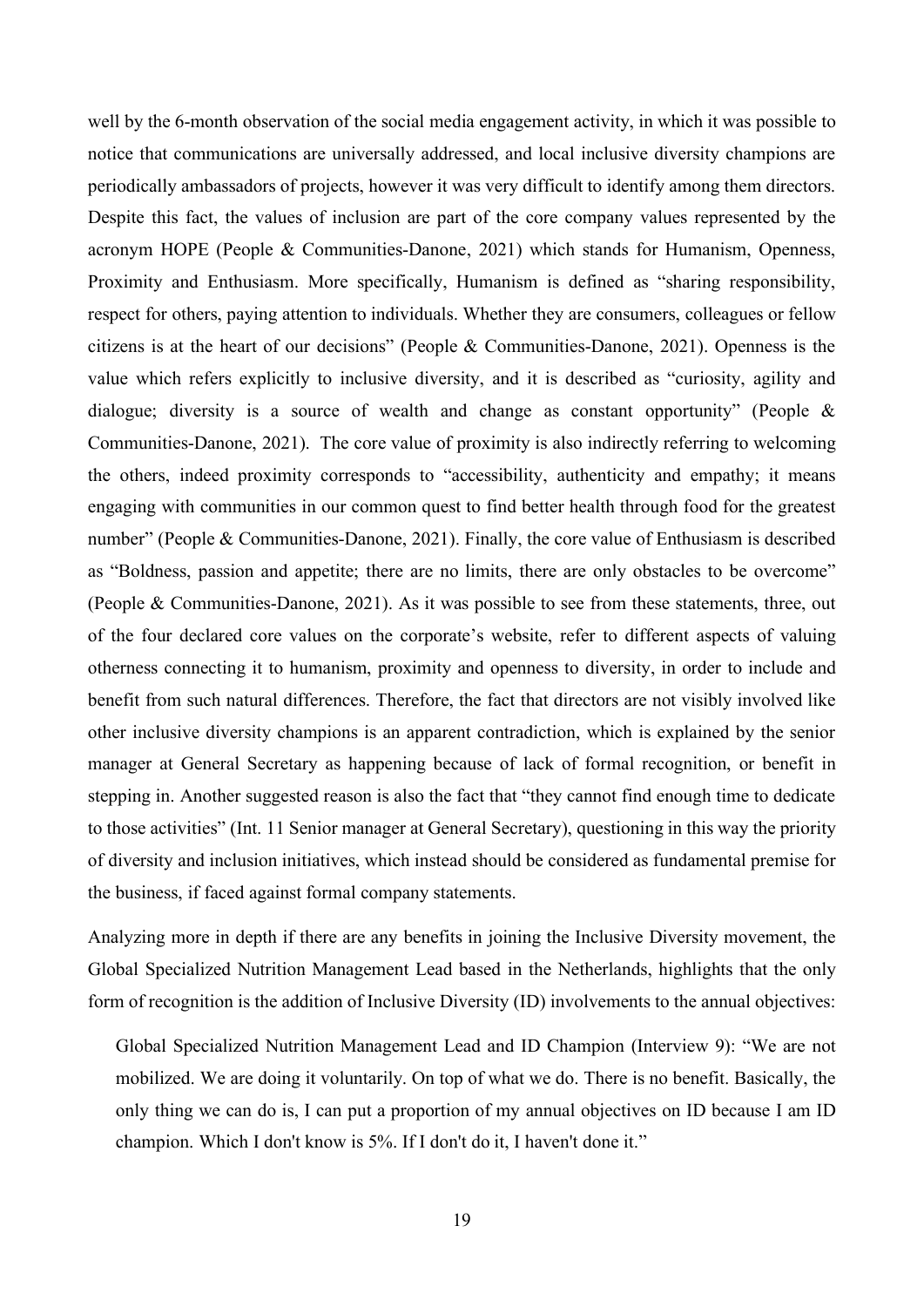Evidently, the passion for inclusion in ID champions is there, and that is what drives the numerous local initiatives supported by the network of inclusive diversity champions (more than 400 globally) and as well, it compensates for the lack of formal recognition. This fact shows that locally, or at bottom level, there is a significant adherence to the social justice case for diversity (Zanoni, Janssens, Benschop, & Nkomo, 2009) in people's attitudes following also corporate culture. Indeed, Diversity and Inclusion is not just a " business strategy" as stated formally in the company's commitment, but it is something which is felt by the activists as moral responsibility. However, the respondents clearly highlight some significant pitfalls in the system including lack of communication and lack of clarity on the ways of working and responsibilities of ID champions. More importantly, the lack of formal recognition is perhaps the biggest de-motivator for potential inclusive diversity champions, especially when it comes to directors.

Continuing on analyzing practices from facts and perceptions of respondents, I will dive deeper in the next section on the initiatives in place.

#### *4.1.2 Global Initiatives*

Diversity and Inclusion initiatives, as mentioned earlier, have the characteristic of being mostly of bottom-up nature, completely voluntary and managed locally. Nevertheless, there are events and activations being organized by the global team, which are more of a top-down nature. First of all, the main platform for advertisement and engagement around these online events is again the internal social media "Workplace", with in particular one group where all the communications are shared which is called "Inclusive Diversity". Next to this, there are global e-learnings on the digital learning platform of the company. There are in particular 3 different courses composed by "smart cards" which can be videos, slides with text or interactive quizzes. These courses are available for everyone to complete, at all levels and from all regions around the world. The global e-learnings are quite detailed on the ways of working of Inclusive Diversity, mission and vision and they seem to provide clarity. However, by comparing this fact against the evidence that many of the respondents found the governance system to be confusing, such trainings are apparently not enough known across countries and entities. Thus, materials are there for everyone interested enough to find out more about it, but they are not particularly pushed, except for the communications in the dedicated Workplace group. The global approach is strikingly different than the one adopted by Danone North America. Citing the senior director of Inclusive Diversity initiatives in the Noram region:

Senior Director of Inclusive Diversity (Interview 8): "I conduct what's called managing unconscious bias training. And you may have seen this in Danone also in Benelux, but I do a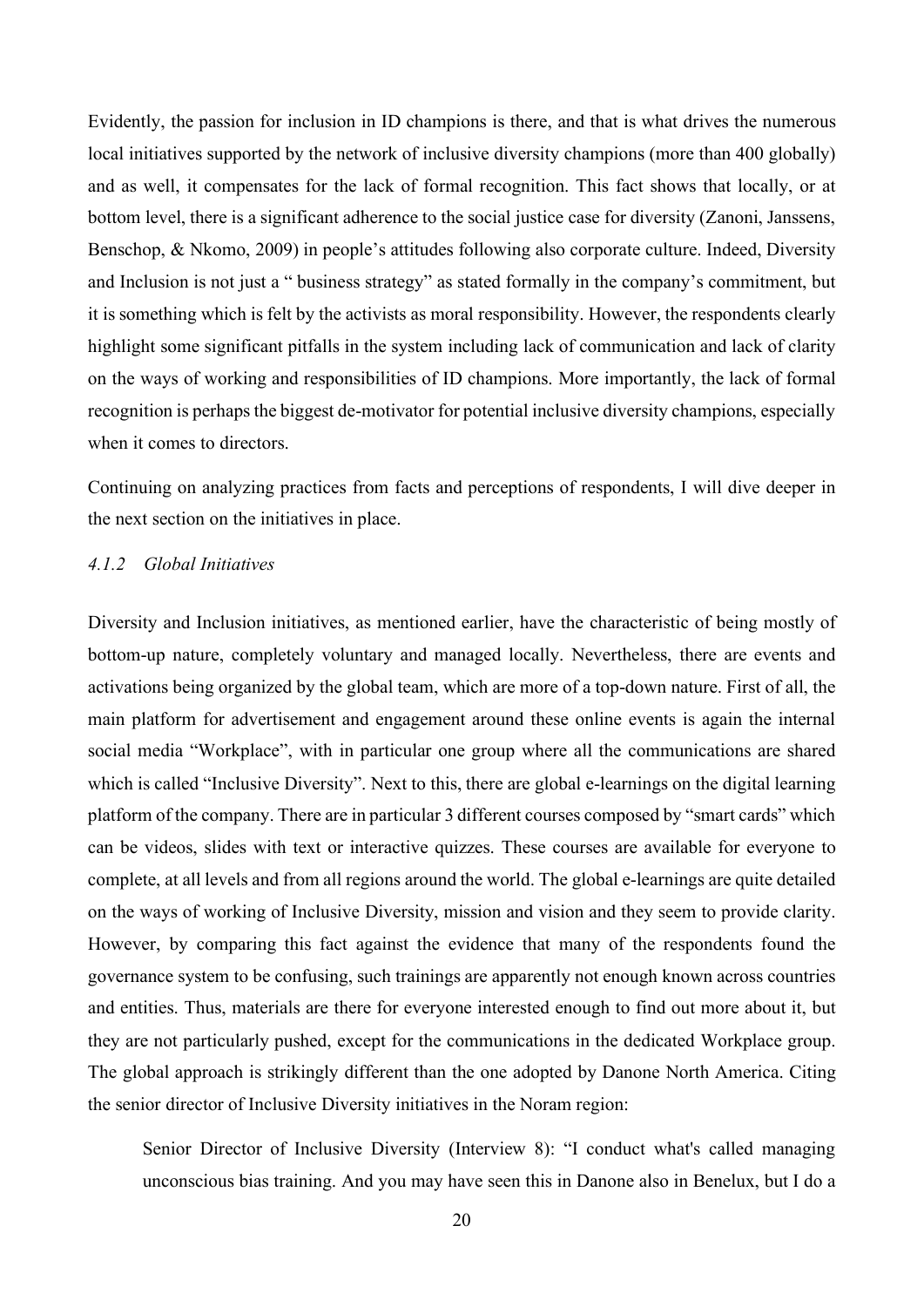training that is mandatory for all employees in North America. We have about roughly about 5500 employees. This training is mandatory for all of them, so you know, on a pretty frequent basis."

Inclusive diversity training on unconscious bias, is a global training organized by local managers and facilitators, and, as it might be seen from this claim, it is mandatory for all employees in North America. The choice of mandating diversity trainings is interesting, considering that in many other regions, such as Benelux, the unconscious bias training is facilitated and organized by local champions who do this on top of their job and ad-hoc, responding to teams' requests. Therefore, the top-down approach adopted in North America, is certainly questionable. Indeed, hundreds of studies, some even dating back to the 1930s, have shown that antibias training does not reduce bias, alter behavior, or change the workplace by itself. Despite this and the significant costs, diversity training is by far the most popular go-to solution adopted by public and private organizations (Dobbin  $\&$ Kalev, 2018). Moreover, mandatory diversity training has been shown to be detrimental by decades of social psychology and anthropology. Indeed, studying human behavior, one of the basic proven principles is that people react negatively to tentative control of thoughts and actions, that is why mandating a training on unconscious bias has been proven to increase instead of reducing bias (Dobbin & Kalev, 2018: Legault et al. 2007). Mandating participation sends a clear message to the workforce: an external power tries to control their behavior, and this will ignite opposite than desired attitudes (Kidder et al., 2004; Legault et al., 2007). Concluding, the choice for mandatory training in North America can be reconducted to a precise desire of the company to prevent discrimination in the workplace in a society, especially the American one, very much affected by the rising of infections of Covid-19 and by the recent social agitations following the episodes of violent discrimination, which affected particularly the Black and Asian community (Demsas & Ramirez, 2021). However, looking at decades of research in human behavior and its findings, there is a very significant chance of obtaining the opposite than wanted effect by utilizing mandatory training on diversity and inclusion.

Continuing analyzing global achievements of the company in diversity management, a crucial milestone wasthe recent introduction of the new gender-neutral parental policy, which was celebrated by online events and discussions with employees who already profited of the extended leave. Having participated in one of these meetings online organized at global level, it was interesting to see how the topic was addressed with enthusiasm, but also with a down-to-earth approach as the sponsors themselves, were quite honest. Especially a dad from the US who mentioned explicitly how uncomfortable he felt at the beginning, with the sole idea of taking such extended leave, which for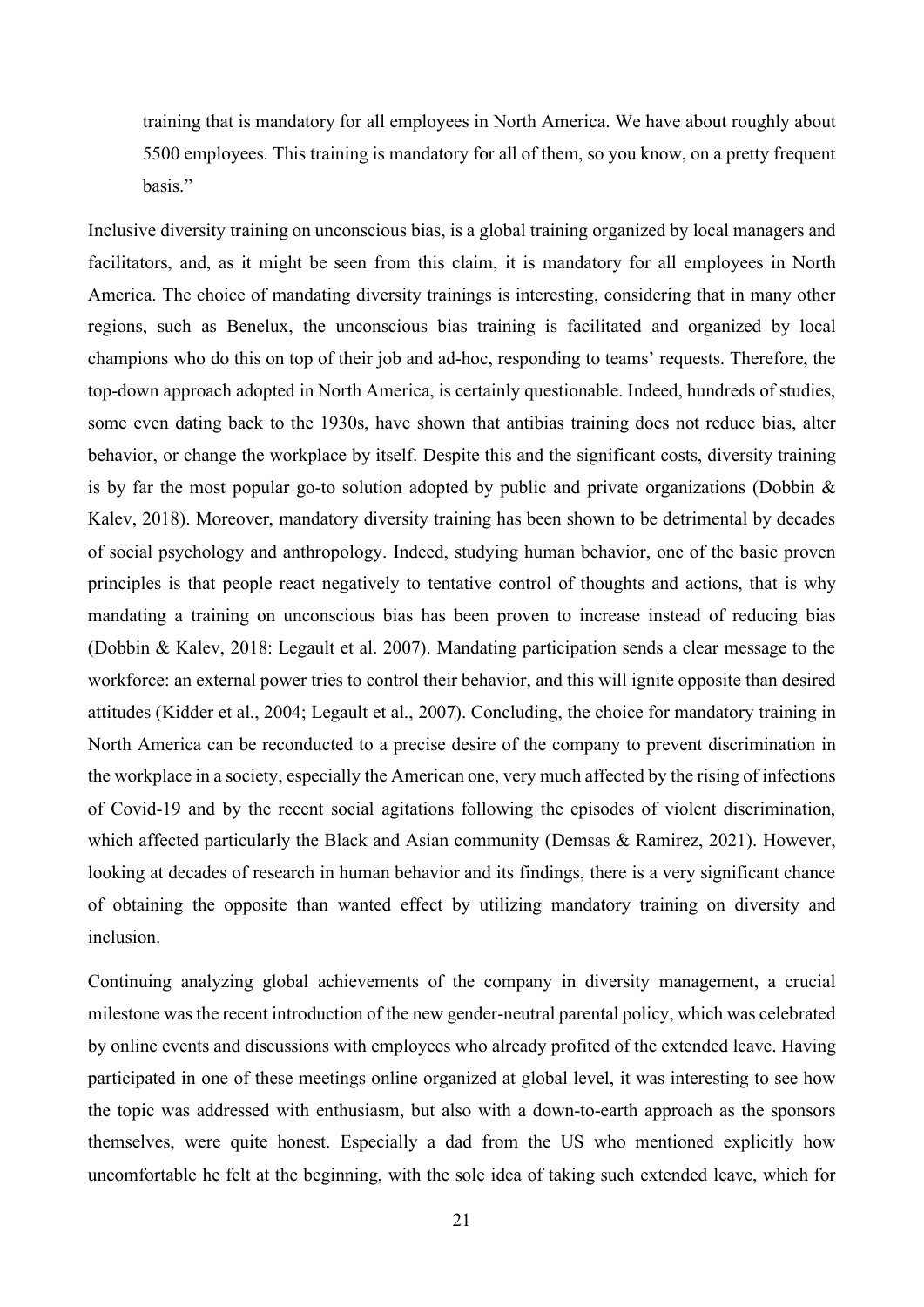American society is unheard of. Finally, he challenged the stigma attached to the "maternity leave" and decided to opt for his rights. His experience was defined by himself as being beneficial in order to reconnect with his family and for once step back from his work routine, for the significant period of time of 18 weeks. Indeed, the new global parental policy consists of 18 weeks of paid leave for primary caregivers, independently of gender, and 10 days of paid leave for secondary caregivers. Alongside paid leave, additional benefits are available, such as lactation rooms in offices for new moms, counselling, mentoring programs and flexible working arrangements to support working parents in Danone, both before and after the pregnancy. Looking at even more visible achievements, a summary of the last 3 years global strategies has been communicated internally on the Workplace group "Inclusive Diversity": the establishment of a network composed by 400 ID champions across the world and the listing on the Bloomberg Gender Equality Index 2021. Finally, concerning KPIs measurement, the global target on gender balance was achieved, with a female representation of 42% at Director level and 30% at Executive level (Danone's company commitment, 2019). Confronting these results to the perception of KPIs from the respondents', it was quite clear that everyone was aligned on the official communications. As also mentioned briefly before this paragraph, the main global KPIs are around three categories: gender equality, inclusive behaviors and cultural diversity. Clear is also the process on how these are being measured, as for instance in this excerpt, the senior scientist and inclusive diversity champion for the Benelux region, even suggests possible pitfalls:

Senior scientist (Interview 7): "For inclusive culture. I feel like we could do better because we didn't meet the target of the KPI, but also, I feel that's the way that's articulated. Now it's based on the Danone People survey question, which I think is just something like 'Do we have an inclusive culture?' And then people can say agree, not agree etc. So, to me there we could definitely dig deeper and articulate it better, as measurement."

The vagueness of the people survey question in pointing to the perceived presence of an inclusive culture is certainly a good point of criticism, coming of course from a senior scientist who is used to critically assess and analyze her surroundings in order to get to precise and reliable insights on which base decisions. It could definitely be more accurate and of interest to measure inclusive culture according to shared actions and values which can be sponsored and recognized at global level. The leader of Inclusive Diversity for the Benelux region, being herself a young woman in a position of Global talent manager for operations, knows quite in depth the struggle in attracting and retaining minorities, especially in certain segments of the business such as operations. She also points to the need to collect more data, while being aware of the risks for employees' privacy. For instance, there is no data about disability, or LGTQI.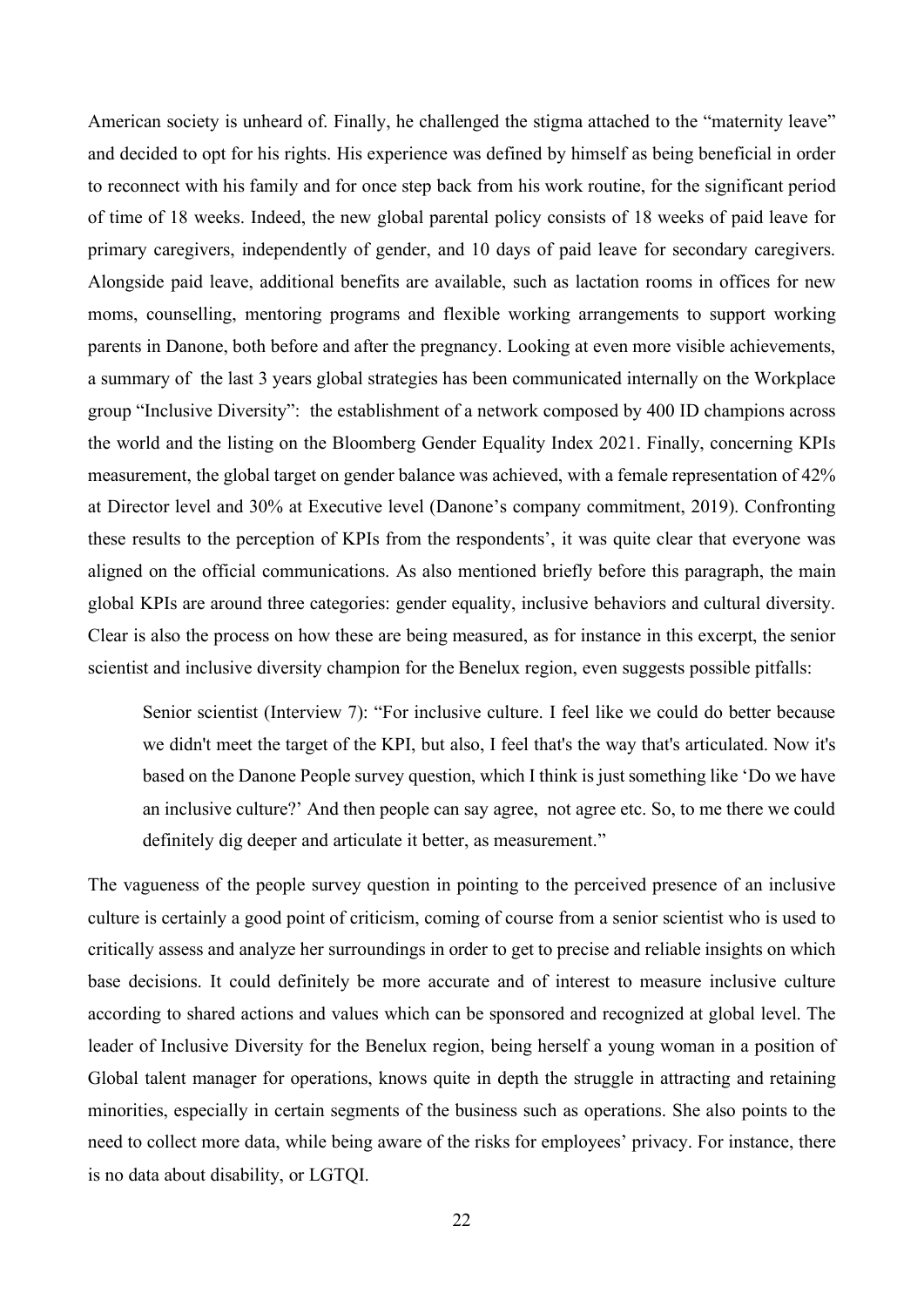Global Talent Manager for Operations (Interview 6): "Still, Inclusive Diversity is a big topic. There could be more KPIs like for example on how many disabled people we have, or how many gay people we have. This does not exist. Why? Because these are confidential. I mean even you don't put this information in the system, so you can't find any data to keep track."

Therefore, there is a significant difficulty in designing measures and handling data in the company, which are instead worth of attention for a more tailored strategy for diversity management. For instance, by asking for employees on permission to handle sensitive data. Despite some limitations, it is always the global talent manager for operations to highlight another crucial element of Danone global strategy: the power of brands in marketing inclusive diversity all over the world.

Global Talent Manager for Operations (Interview 6): "It is super important that Inclusive Diversity is embedded in our brands because with the brand power you can shift it. With your advertisements you can change mindsets in society, not only in your company but also in society. So, I truly believe that big corporations have a big role to play impacting society for the better and that is what Danone is doing it with its brands."

The talent manager for operations, being nominated recently Benelux Lead for Diversity and Inclusion, has contacts with global diversity managers and she is updated on new campaigns organized globally. She also explained that she contributes to the meetings with the other Inclusive Diversity champions and global diversity managers in order to build a roadmap of regional priorities established on a yearly basis. Hence, this is the reason why she can testify so vividly and clearly for the importance of marketing for the inclusive diversity strategy. She also continues by providing some examples of how exactly brands in Danone are marketing diversity and inclusion:

Global Talent Manager for Operations (Interview 6): "For example Danone Bonafont one of the Danone brands in Mexico, they are pioneering gender equality and in every advertisement they make, you can see like they are…for example in one of the last campaigns, they are showing young little girls giving an important message: to become who they want to be by fighting for a more equal society. They try to give this message on young girl empowerment and that's really what Bonafont is always doing, what they are known for."

Having the chance to participate to the webinar on the power of brands in marketing inclusion and diversity in the outside society, with Danone champions, as well as public speakers from other companies, I was able to observe myself and learn more in detail what the global talent manager means with the "power" of brands for inclusive and diversity. Indeed, during this online event, the Bonafont advertisement was shown as example of one of the best practices within Danone. Once the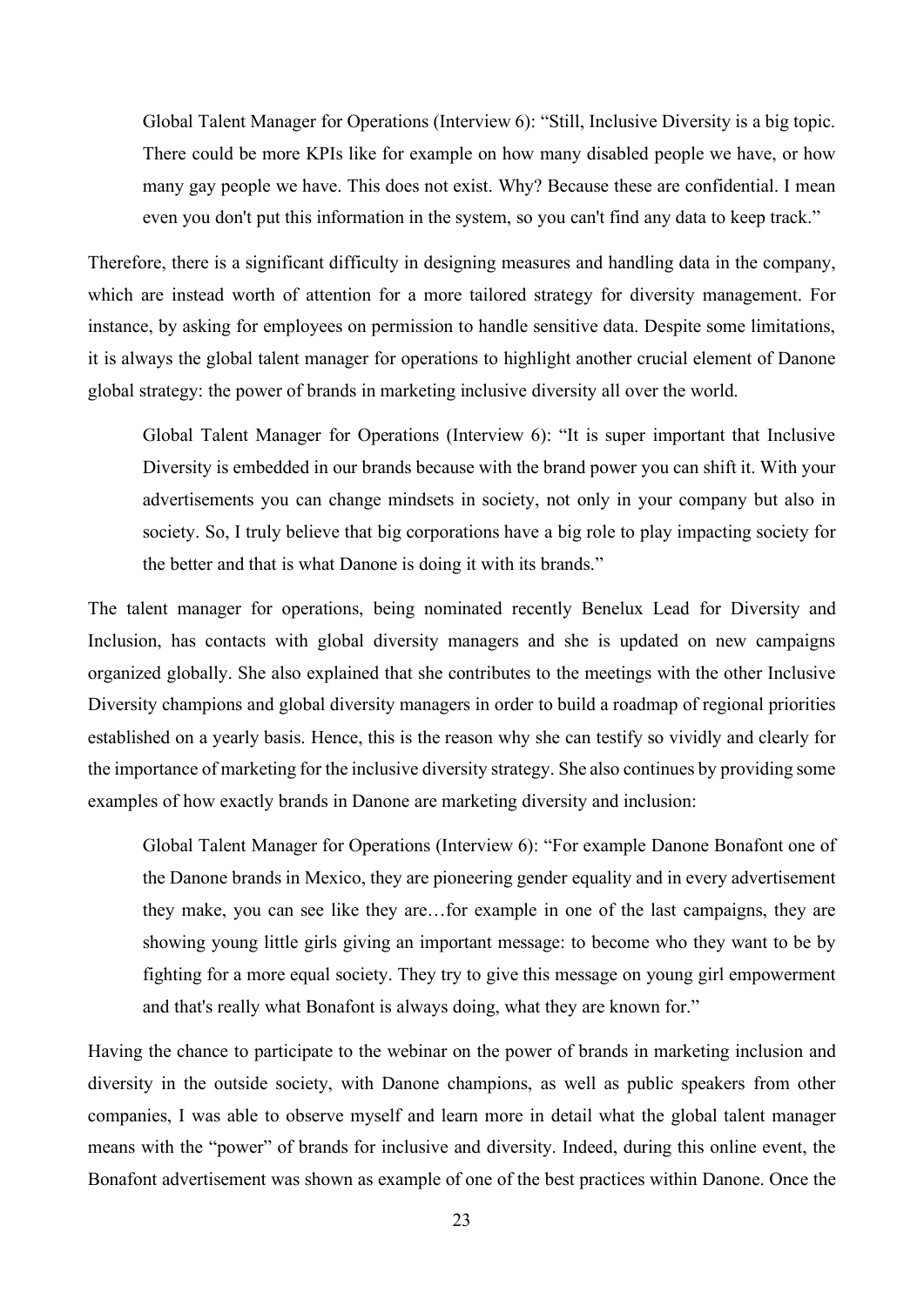video was played it was indeed possible to see that the product, in this case bottled water, is not the main focus of the campaign, rather a powerful scene is depicted with little girls and boys having a lesson with their teacher and they are all being asked what their dream career is. After all the girls have answered, the teacher abruptly tells them that they cannot be what they want, only boys can. The little girls are then sad, and their parents are joining the scene by responding to the teacher that this is not fair, that he should not say this to children, little girls are allowed to be scientists or astronauts. Then the commercial continues with the teacher explaining why they cannot, providing shocking facts and figures on gender-based violence in Mexico and occupational segregation. At the end, hope is given by associating positive images of social change together with the brand, in order to fight against these inequalities. Investigating more in depth on the mission and vision of the brand, I was also able to discover that Bonafont organized different projects throughout the years in order to move consciousness more concretely in Mexican society. For instance, the race for women equality in 2018 allowing more than 5 thousand women to run and manifest against gender inequality in Mexico, as well as the partnering with UN Women to create a special edition water bottle featuring the HeforShe logo("When women perform, companies perform," 2019). All the proceeds from this last project have been leveraged for projects dedicated to women's empowerment, especially in regions affected by the 2017 earthquake ("When women perform, companies perform," 2019).

Another Danone brand publicly committed to diversity and inclusion is Evian who initiated the EVE Program back in 2010 to spread awareness on the importance of balanced leadership ("Developing Women's Access to Decision-Making Positions - Danone," 2019). The program is focused on training a generation of inspired and enlightened managers that can act to transform the organization through their performance valuing diversity ("Developing Women's Access to Decision-Making Positions - Danone," 2019). Since the launch of the project, the EVE program has conquered two regions in particular Asia-Pacific and Africa, where different seminars have been held. For instance, the EVE Africa Seminar held in Dakar from the 27th to the 29th of November 2018 with Danone and L'Oréal as lead partners, and Orange and BNP Paribas as sponsors in order to discuss on gender diversity, empowerment and balance ("Developing Women's Access to Decision-Making Positions - Danone," 2019). Evidently, Danone is taking concrete action in order to advocate for diversity and inclusion, not only within the company, but outside, in the tissue of the social context in which each business is rooted. Such social commitment has been recognized with the GEEIS-DIVERSITY which stands for Gender Equality & Diversity European & International Standard certification for 3 Danone subsidiaries: Italy, Singapore and the Paris headquarters ("When women perform, companies perform," - Danone 2019).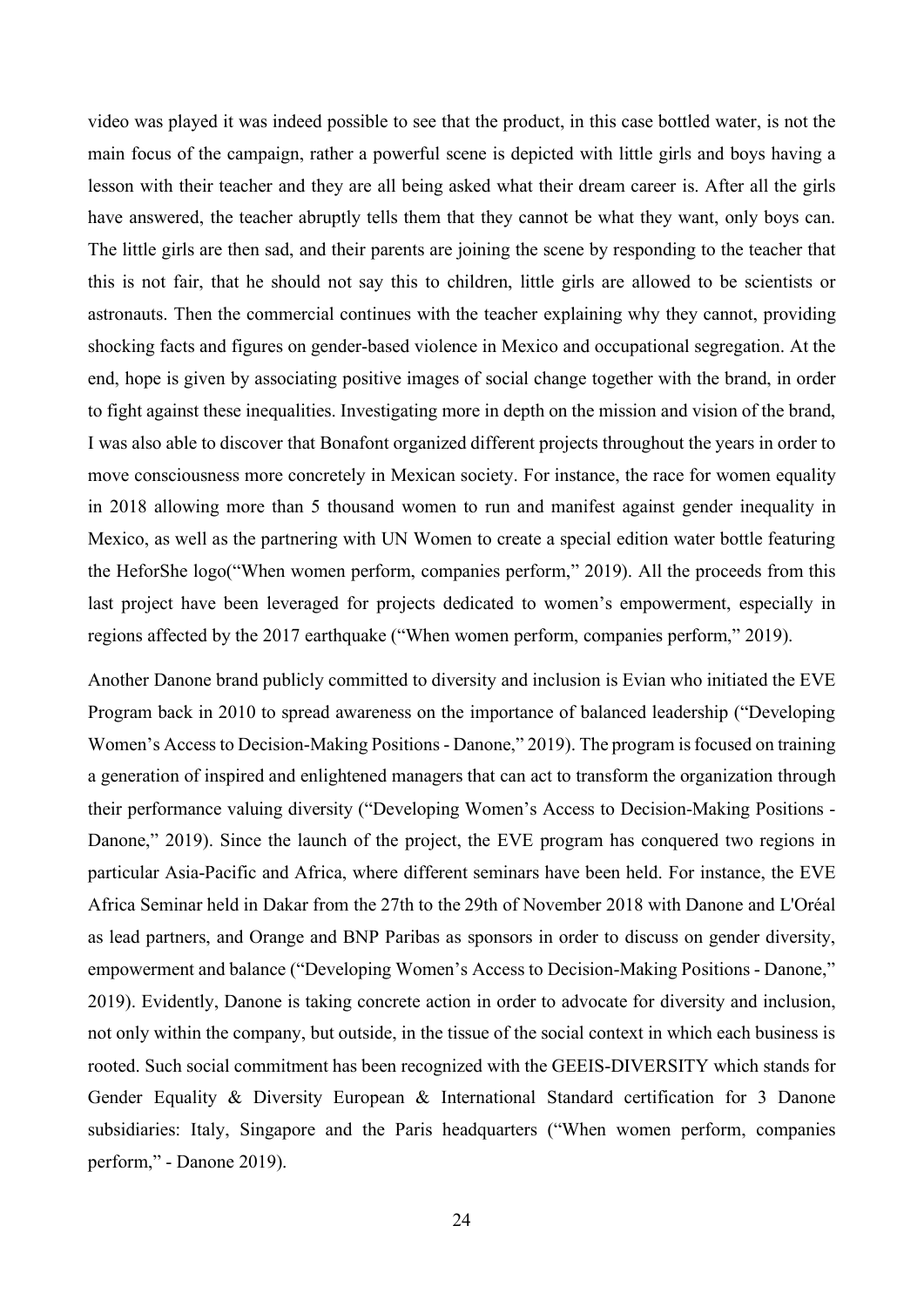Finally, despite the highlighted pitfalls in the very young governance system for diversity and inclusion, it is still possible to recognize the valuable social and human commitment for a business that tries to be sustainable towards communities, hence justifying the B Corp certification for more than 50% of the business ("B Corp" - Danone, 2021). In the next paragraph, I will continue identifying projects, events and initiatives for diversity and inclusion within the Benelux region, in order to have a better view on how the local and global level interact between each other.

#### *4.1.3 Benelux ID initiatives*

The Benelux region, encompassing two countries at the same time, Netherlands and Belgium, is unconventional in its nature and can be considered as the embodiment of diversity. Danone itself is composed by diverse entities and scopes, for instance, as the Talent Manager in Benelux highlights:

Talent Manager (Interview 10): "Just if we look for example at one entity that is Nutricia Worldwide. You have 100 employees with 44 different nationalities, so I think this is feeding into the idea of diversity, diversity management in Danone and how we run ID topics inside."

Clearly, managing such pervasive diversity requires simultaneous and multiple efforts which are being highlighted by the interviewees, each and every one being a local, voluntary initiative. In particular there are 5 employee resource groups, or diversity networks, all focusing on different aspects of diversity separately: "HeForShe Benelux" for gender equality, "Yup" the network for young urban professionals, "Benelux Inclusive Diversity factories", the "Pride" network and finally the brand new "Accessibility" group. Starting with the most popular network in the organization, HeForShe is a solidarity movement initiated by the United Nations in order to create awareness on gender equality in higher positions , and Danone as a group has decided to start a partnership to reach this objective. The activists are reaching these aims by organizing online events and talks, as well as managing a special project, the mentoring program, highlighted by the learning manager later on in the interview, as being the most powerful tool to drive change and allow women to raise up in the ladder of the organization. Explaining further the initiatives within HeForShe, the Talent manager in Benelux and also leader of HeForShe in the Benelux region, highlighted the fact that there are mainly two types of activities in Danone's Inclusive Diversity: events, trainings and projects aimed at increasing awareness and other projects which are instead trying to drive change, referring to her specific claim: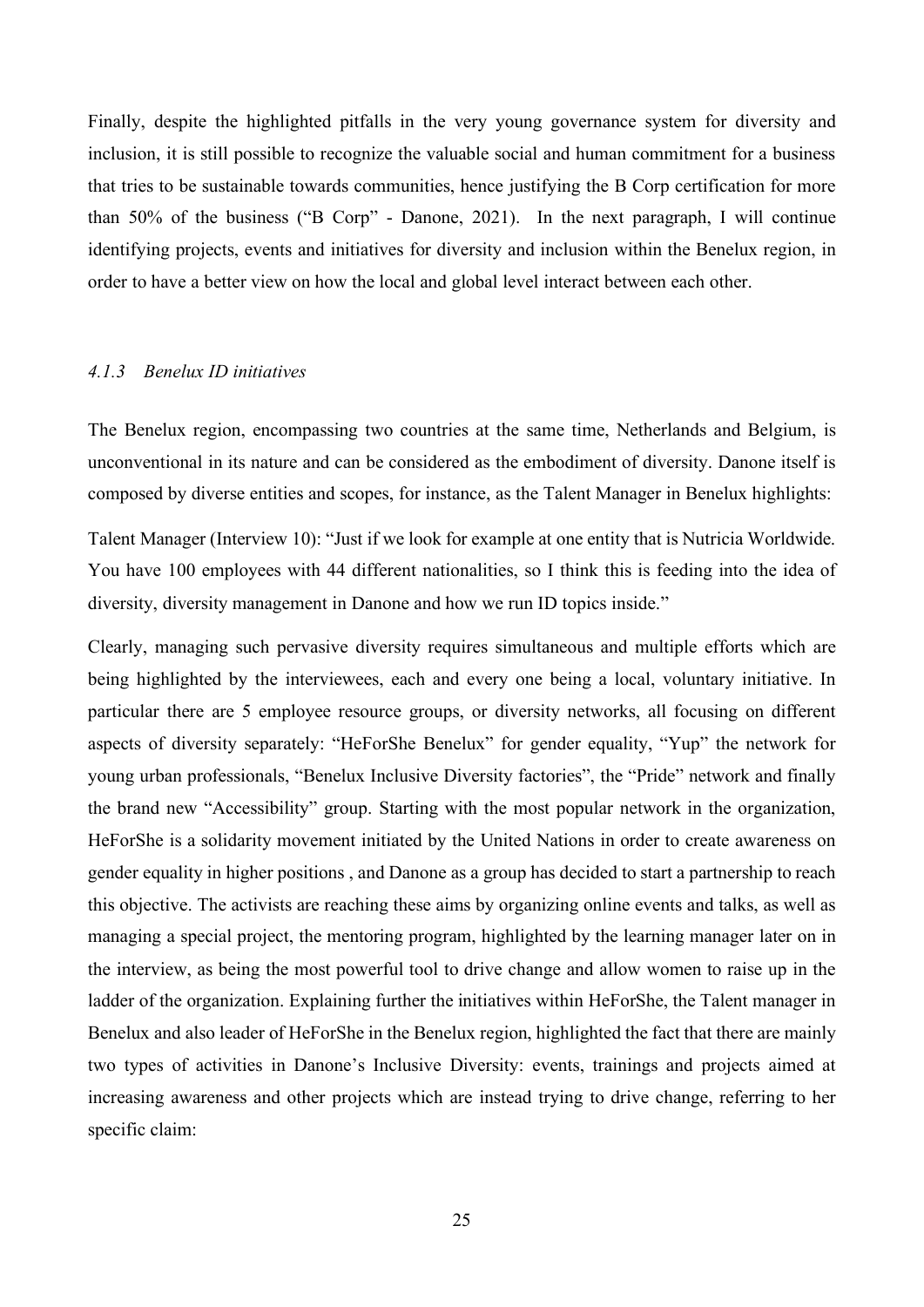Talent Manager Benelux and HeforShe Lead in Benelux (Interview 10): " If for example we have the International Women's Day and we want to activate some videos, then we are sitting in the awareness area and for me what is still missing today is… that awareness, this area, is very big, with all of our activities not only with HeForShe, but driving the change is still so small."

Evidently, projects aimed at driving change are still not many compared to the numerous engaging events whose objective is to increase awareness of minorities and inequalities. Despite this, the mentoring program within HeForShe, together with the ID Nudge on unconscious bias and the recent "Benelux Inclusive Diversity Factories" are initiatives aimed at going further than just creating awareness. As explained by two activists leading these two projects:

Supply Chain Coordinator (Interview 3):" So, I started to bring people together at the supply point and try to convince them of the importance of this topic (diversity and inclusion). And I was able to put together 11 people, from which we made a group in Zoetermeer. Thanks to that, the Benelux team and the global team have kind of named me a Benelux leader for them. So, they officialized the group and now we are called *Inclusive diversity factories Benelux*. The idea is that in the future we can spread these activities that we are doing in Zoetermeer for the whole factories in Benelux and drive change".

Senior scientist and trainer for ID Nudges (Interview 7): "The Inclusive Diversity Nudges, are really intended to do an exercise that allows people to realize bias in themselves, or patterns of behavior that people exhibit, and then it's really something that by experiencing it, you realize that it's, something that you can change for the better, perhaps. Hopefully to create this sort of 'aha!' experience, of having people realize things that they do."

Both initiatives, the ID Nudge and the Inclusive Diversity Factories in Benelux, are projects with a clear intention of influencing and directing people's behavior towards a positive change, without condemning it, rather by making sure to educate, inform and let people reflect on their experiences and behavior. Indeed, especially the ID Nudge on unconscious bias, has the objective of giving people a safe space to share their own experiences and issues in their daily work environment. I was able to attend myself an ID Nudge organized online for the whole Benelux population, I could see that, despite being an online event with a significant number of participants, there was a lot of interaction among participants who were genuinely triggered by the exercise and video chosen for the session. Theory on unconscious bias is kept to the minimum, in order to give more space to discussion in breakout rooms and create trust among participants.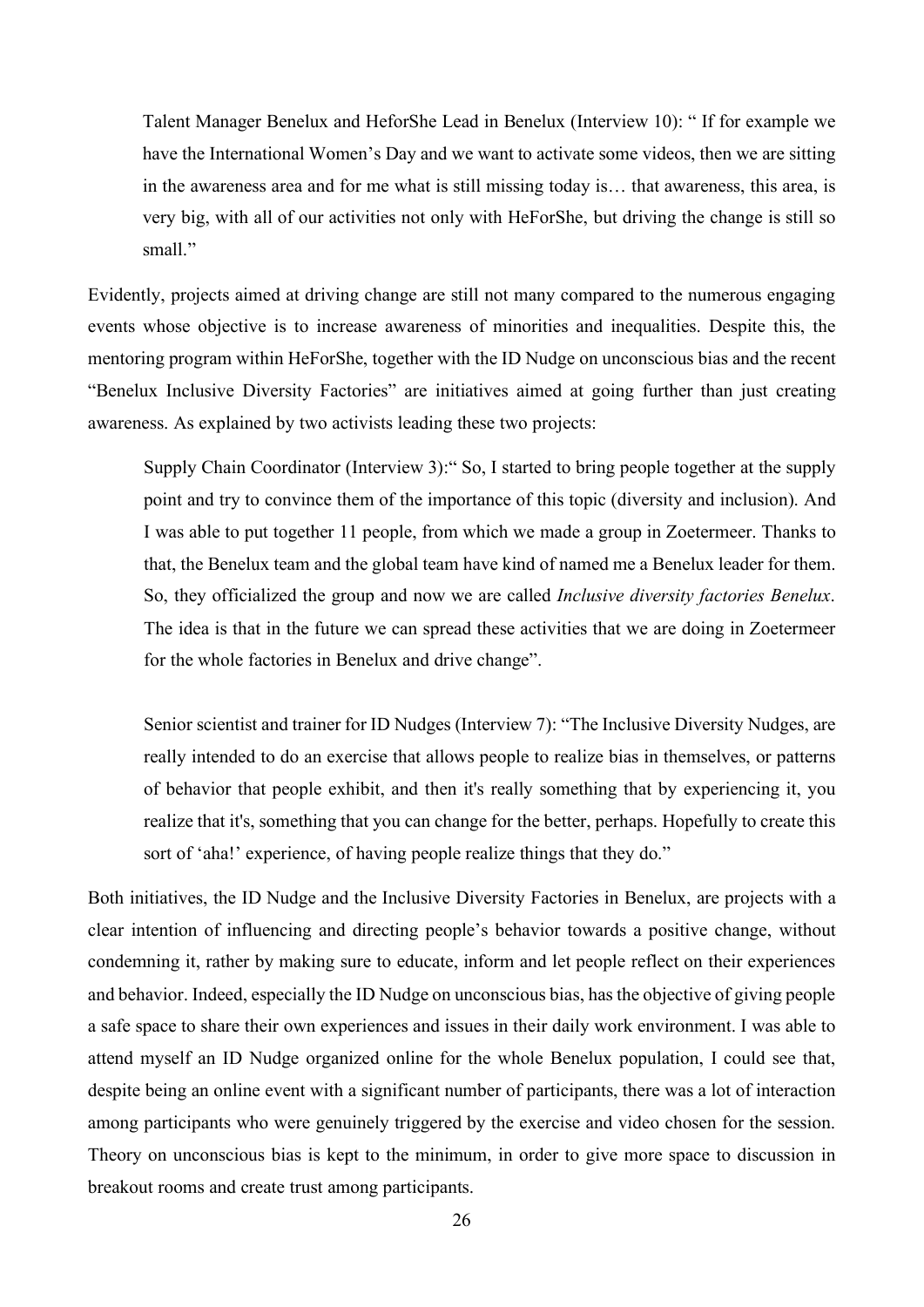Benelux Inclusive Diversity Factories is instead a project confined for the moment to a specific context, the factory in Zoetermeer and a sector, operations, which is described by the interviewees as mainly oriented towards business results, speed and competitiveness, typically manly behavior associated values. Nevertheless, the leader of the project is trying to challenge the status quo:

Inclusive Diversity Factories Benelux Lead and Supply Coordinator (Interview 3): "Yesterday we have started a very ambitious project. We created a survey on inclusive diversity. We asked 18 questions to the people of the Zoetermeer factory on how do you feel? Do you feel happy? Do you feel discriminated? So, 18 different questions. The idea behind this survey is to be able to measure how are we doing, because, what we agreed with the group is that we can do a lot of different things, but maybe we are missing the point of what people really need."

Running a project with the objective of gathering data on what are the actual needs of the workforce, or to understand the level of awareness on diversity and inequalities in the factories, is definitely an important move, which is far from common in the organization, as it was highlighted in many different claims of interviewees, for instance:

Senior manager General Secretary (Interview 11): "Getting data in this organization is not something that is supported, so it's super difficult to get any insights on any type of data. We know data is not all, but not having figures at all does not even allow for instance to spot a pay gap, or to demonstrate that there is bias in recruitment."

Thus, respondents perceive a need for more transparency when it comes to data collection on workforce diversity, certainly a topic of utmost importance, but as well of difficult implementation, especially concerning sensitive information of individuals, for instance related to their sexual orientation.

Continuing mentioning the activations in the Benelux region, the Yup network, or Young Urban professionals is a network whose main objective is to allow young employees to connect between each other, both in a perspective of future career development, and personally to establish meaningful and fun relationships. However, the network does not seem to focus on fighting inequalities that affect the workforce, by using the words of one of the Yup board members:

Yup Board member and Food scientist (Interview 2): "Yup is a group that was created to connect Danoners below 30 years of age, so it excludes Danoners even if we don't check the age. It is mainly because yeah, young Danoners, usually it's their first job for example and they don't know a lot of people, or they don't have a family where they live, so it's also to connect to other colleagues who have similar interests."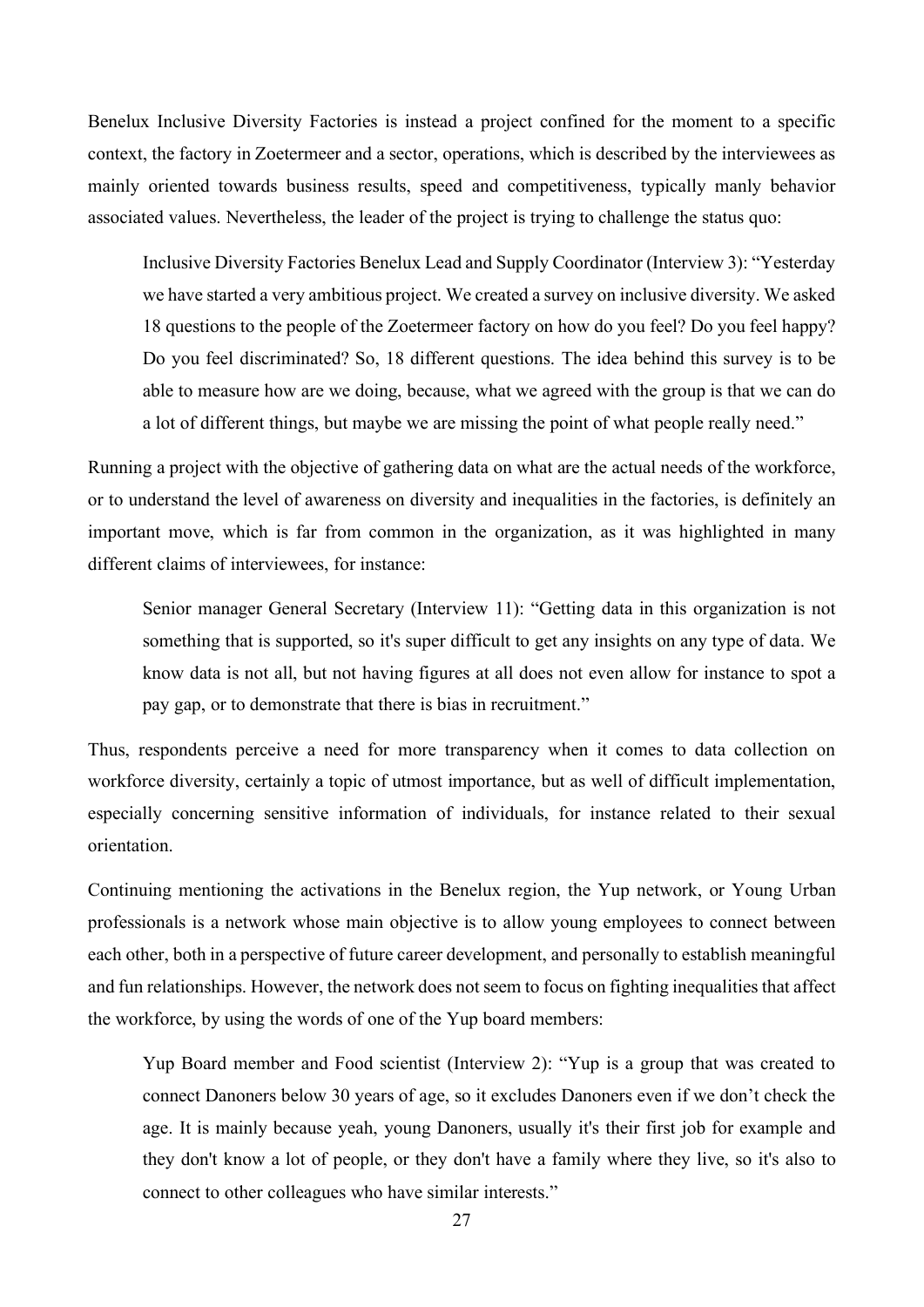Therefore, the aims of the employee resource group are only to give a platform for young Danoners to network. Later on in the interview, however, the food scientist mentioned there is a timid involvement in global inclusive diversity initiatives, in her own words:

Food scientist (Interview 2): "Uh, so last year there was a big event around inclusive diversity where the Yup was also invited. We have within the Yup two people who are representative also for the inclusive diversity movement. For this purpose, we created some posts to raise awareness on what inclusive diversity is and in order to encourage people to think about this topic."

The employee network focuses on building awareness, rather than trying to challenge the status quo or discuss about privileges and inequalities that young people might experience in such a large multinational organization. These findings are not far from what was found in the study by Dennissen et al., (2016), where employee networks from different organizations were analyzed in depth, exposing indeed that majority of diversity networks in organizations are not aiming to challenge structural inequalities. Instead, employee networks find their own purpose in offering networking opportunities, especially the young employee network whose main objective in both Dennissen et al.(2016) and in this research, is about organizing networking opportunities through informal and formal socialization in order for young professionals to expand their network.

Last but not least, it has been recently organized a workplace group called "Accessibility for all", where accessibility stands for a positive connotation of disability, looking not at the impairment, rather on solutions that could solve employees' issues at large. Given it is a very recent project, the objectives are still not exactly defined however, this was mentioned as essential purposes by one of the initiators of the project:

Global Specialized Nutrition Management Lead (Interview 9): "Accessibility group in Benelux that focuses on not only disability, but overall Accessibility topic that means. For example, if you have some issues that makes your work harder. What is it that we can do in Danone to help you to do that better? It can be also ADHD, or even cancer, or it can be physical impairment or color blindness. Yeah, so it's in Benelux the small team and we are just at the beginning, defining what our next steps."

Concluding, we can see that in the Benelux region, as well as globally, there is significant attention on building awareness of inequalities, less on challenging the status quo in more concrete ways and projects. Despite this, there is a proven intention from top management to engage people throughout the entire organization, across levels, functions and regions, in order to let them become activists with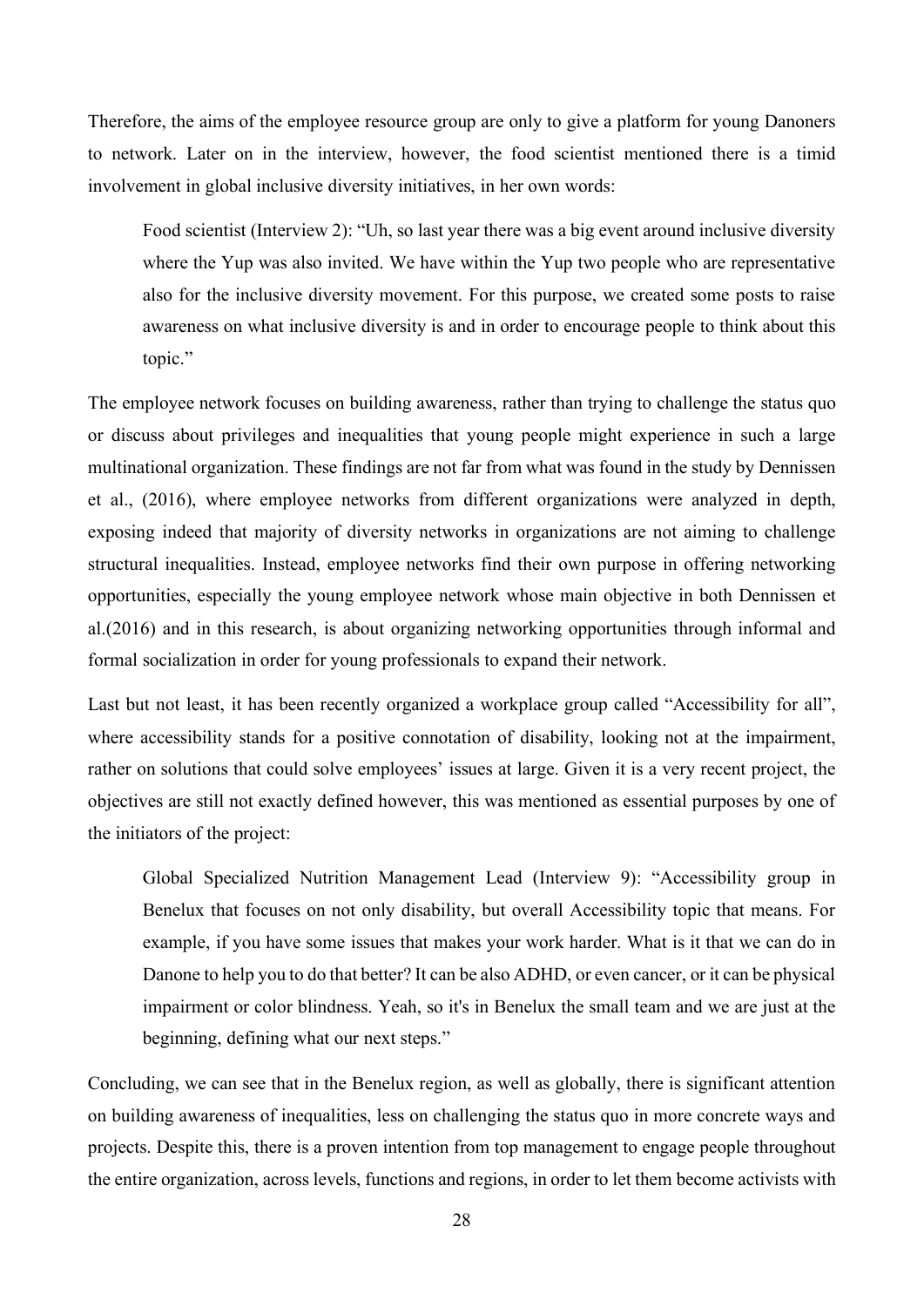the objective of building a more inclusive company for everyone. What it is also possible to notice is that every diversity category is "treated" in isolation with separate workgroups and approaches which rarely come to a synergy, confirming observations coming from much of the critical research around diversity and gender imbalance (e.g., Benschop, Dennissen & Van den Brink, 2016). In the following section, I will dive deeper into workforce diversity, that is to say, trying to understand and picture how differences are being dealt in the everyday life organization, how are these perceived by organizational actors and what are the consequences in terms of self-perceived discrimination, during the ongoing global pandemic.

#### <span id="page-29-0"></span>**4.2 Workforce Diversity**

Diversity is a visible constant in Danone. Starting from the business itself being extremely diversified among 4 categories present in 55 countries around the world: Essential Dairy and Plant-Based products, Early Life Nutrition, Advanced Medical Nutrition and Waters. The workforce too is mirroring this diversity, as denoted in one of the interviews:

Junior internal communications manager Benelux (Interview 4): "What I can see is that in Benelux we have a lot of international teams, multicultural. So, a lot of different people from different cultures, different places. And there is also a lot of diversity in consumers, so I think that's why diversity is so important in Danone."

In this claim, the junior manager reconducts cultural diversity she sees in her surrounding context, to the diversity of consumers Danone is targeting. Hence, workforce diversity is considered as an asset in order to best serve market needs (Inclusive Diversity Position paper, 2019). While so far, I have analyzed mainly formal company's commitment, in the following section, I will dive deeper into how diversity is being defined by the actors within the organization itself and how this relates to the strategies and discourses from top management.

#### *4.2.1 Defining Diversity*

Comparing the official definitions of diversity and inclusion provided by the e-learnings analyzed in the previous chapter, to the ones provided by the respondents and their perception of what actually means diversity within the company, both do not distance themselves shockingly. Especially whenever the interviewee is closer and more involved at top level, then the discourses and definitions closely match, as in the case of the Senior director for Inclusive diversity in North America: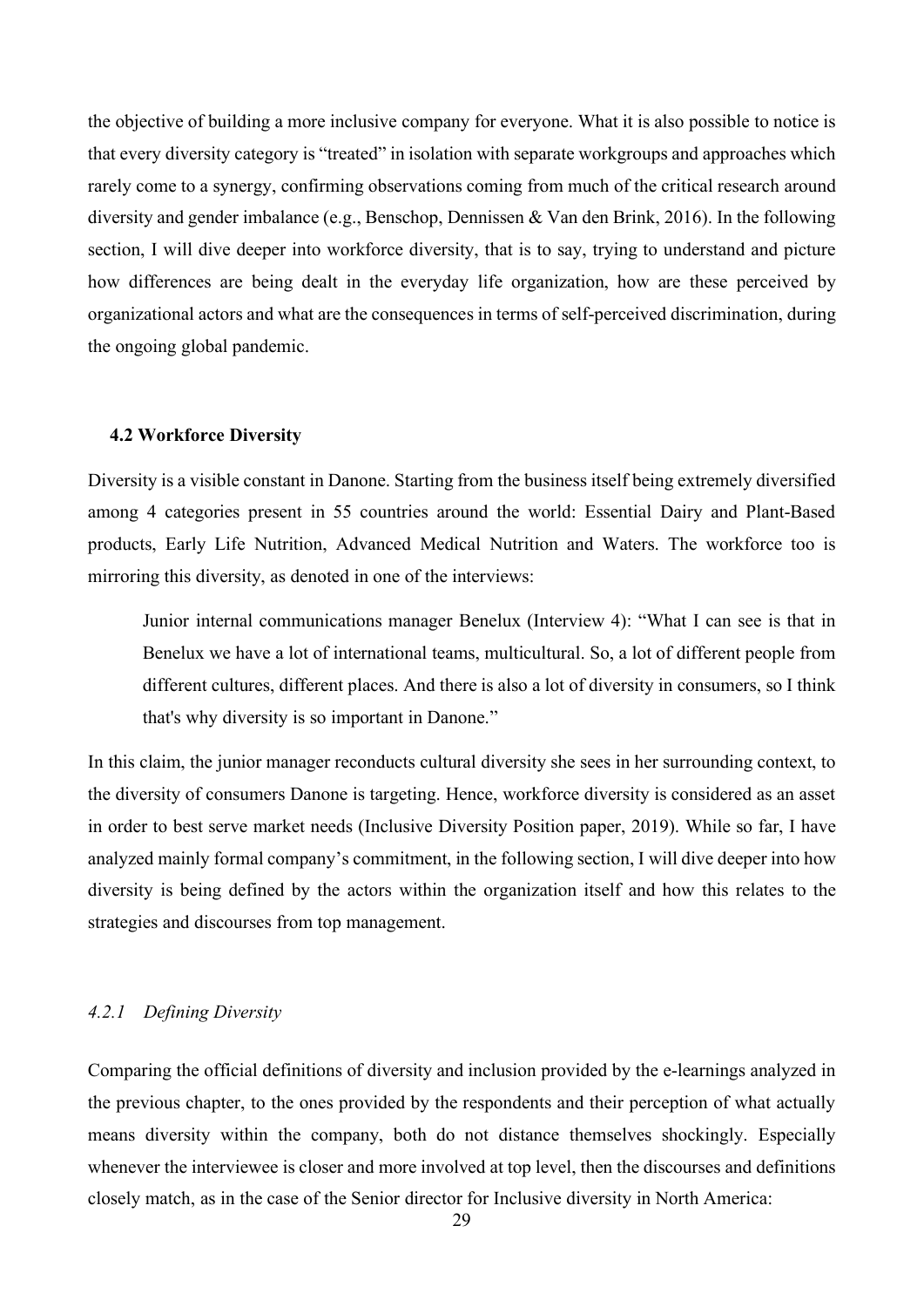Senior Director for Inclusive Diversity (Interview 8): "In North America, as well as globally, though, diversity…it's very broad, you know? So, it's not just about women. It's not just about race. I mean, it's about diversity of thought, diversity of perspective, diversity of culture. But also, you know, like I said, LGBTQ, whether or not you're a US veteran, religious background, whether you're a parent. Yeah, all these things are part of the way we see diversity".

Diversity is therefore broadly considered and reconducted primarily to difference in thought, experiences and culture, aligning with the reasoning for the business case for diversity which considers individual differences as assets for performance (Dixon-Fyle, Dolan, Hunt, & Prince, 2021). Interviewees in lower hierarchical positions confirm the idea of considering diversity as valuable differences which contribute positively to the performance of the organization. However, they also add nuances of meaning which can be reconducted to the discourses they are more often exposed because of their role in the organization. Indeed, we can alternatively see a focus on humanity, creativity and personality when it comes to HR managers describing diversity, while in other more technical positions, the interviewees highlight more objective aspects of diversity. Comparing two illustrative examples:

Learning manager (Interview 5): "So, there are a lot of different ways on how to express yourself, and when I say express, it is also a difference in terms of who we are as human beings; when you talk about diversity as well, is to go beyond the norms, to go beyond the standards and then to really enable people to flourish."

Senior Scientist (Interview 7): "So, I think diversity is sort of the mixture of the fact that you have people from different backgrounds, gender, age, nationality, etc., But also, I think a very important part of it is the fact that there's room for people to be themselves and actually have those differences make the difference because they are to bring themselves to work".

These two slightly different approaches in seeing diversity are still converging into one main premise: workforce diversity is positive, and it will boost business performance whenever employees feel included, and they are able to "bring their whole self to work". In this last aspect, a claim from the junior communication manager shows how eradicated the culture of inclusion is in Danone:

Junior Internal Communications Manager (Interview 4): "I really think we value difference to make change. The main reason for that is that we see differences as a strength to go further, because everyone must feel included. It is also I think about giving the same rights for everyone, same opportunities. So, it's not only about performance, I think it's also a lot about humanity and the fact that we are employees, but we are also human beings."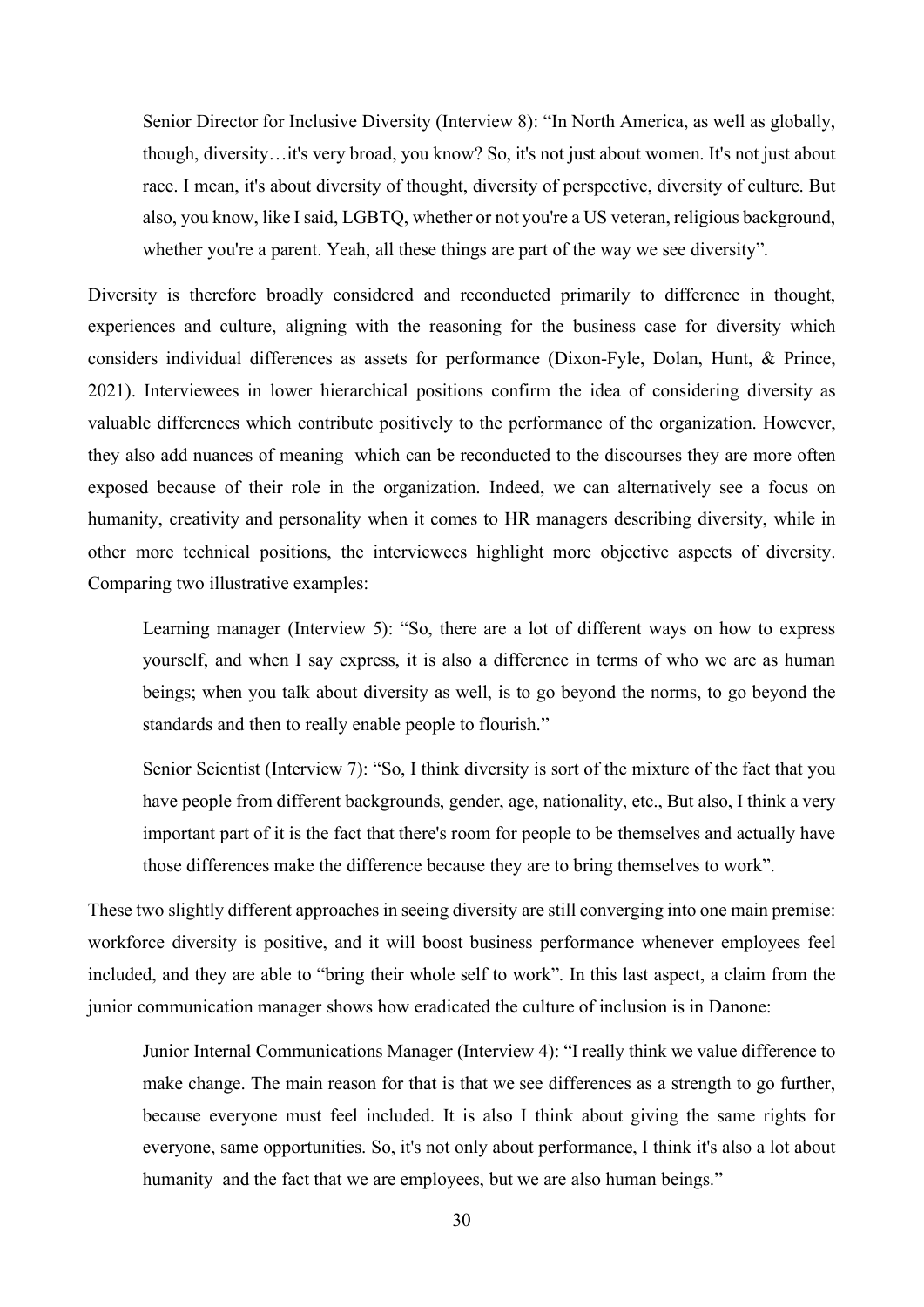These findings confirm the framework introduced in the study by Janssens & Zanoni (2007), which highlighted that organizational practices aimed at inclusion both look at diversity blindly, therefore creating a "sameness feeling", and by valuing individual identities in a perspective of relational inclusion at work. It is very hard to achieve the "perfect" balance between sameness and individualization and most evidently the case organization focuses on sameness feelings, sometimes perhaps neglecting more specific needs. In the next paragraph, I will explore how respondents perceive inequalities in the company and how it is experienced. Indeed, the objective is to go beyond formal statements on inclusive diversity, in order to assess to which degree, the organization is preventing intergroup conflicts, lessening power relations and discrimination which naturally manifest themselves in intergroup dynamics (Stott & Drury, 2004).

#### <span id="page-31-0"></span>**4.3 Inequalities in the organization**

The analysis on organizational inequalities in this case is contextualized to the Benelux region only. In this way it was possible for me as a researcher to compare respondents' claims with observations in a perspective of virtual proximity. Generalizing data, it was possible to notice that there were some inequalities caused by the covid-19 outbreak, which the company tried to contrast by supporting employees materially and spiritually, with different initiatives. Nevertheless, subtle inequalities are identified which are not necessarily connected to the current turbulent environment. Indeed, what emerged clearly from the participants' claims is that direct discrimination in the case organization is not present, because of the eradicated inclusive values and behaviors coming from corporate culture. Despite this gender-based micro aggressions and language-based ones are present. These inequalities are also reconducted only to the lack of awareness and education in individuals who need to fight their "unconscious bias", no mention of social influence and systemic inequalities by organizational actors. This finding is especially important in order to understand that the approach on diversity and inclusion strategies and practices is very much individualized and focused on correcting individuals and making them aware.

#### *4.3.1 Perceived discrimination*

Defining, describing and identifying discrimination is a very difficult task because of the competing theoretical perspectives that aim to detangle such complex social phenomenon (Kohler-Hausmann, 2011). Nevertheless, a comprehensive definition of discrimination could be the following: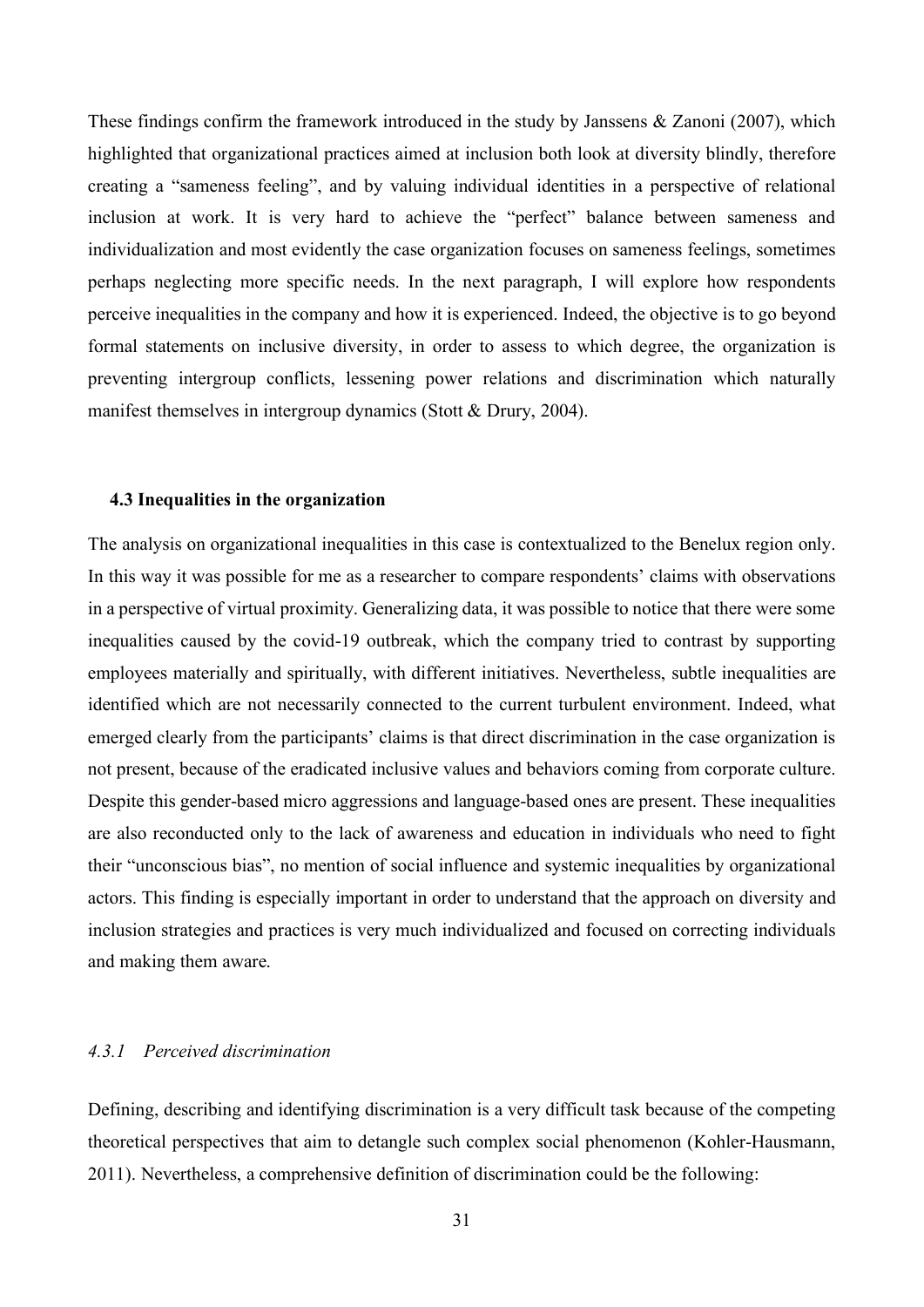"Discrimination is an action or practice that excludes, disadvantages, or merely differentiates between individuals or groups of individuals on the basis of some ascribed or perceived trait"(Kohler-Hausmann, 2011).

This definition is also reflective of interviewees' perception who, when asked if they have ever witnessed or experienced any type of discrimination in the organization, mostly found it difficult to explain or recall, showing signs of perplexity and uncertainty on their facial expression. However, two types of discrimination in particular emerged quite clearly, discrimination based on spoken language and in more subtle everyday actions, gender based micro aggressions and sexual orientation ones. The supply coordinator was the only interviewee being completely open and direct about his perception of discrimination. Being himself part of a minority because of being homosexual and Latin American living in the Netherlands, he has always experienced the feeling of being an outcast, in his own words:

Supply Coordinator (Interview 3): "Absolutely more than once (I have felt discriminated). Especially because I am not a Dutch speaker. Uh, I'm learning, and I must say it's a very difficult language. So yeah, in many times I have arrived in rooms where they were having a meeting in Dutch and I have always said, well, I cannot be part of the meeting if you're not able to do it in English. It's also not my first language, but I'm doing an effort because we work for a multinational."

From this claim, it is quite evident that a direct form of discrimination connected to the language spoken in the workplace is experienced by the employee, which may at times constitute an obstacle if other colleagues are not willing to switch language and talk in English. Nevertheless, he is not the only employee highlighting language discrimination in the company, the learning manager too being a French professional working in Belgium, he perceived and experienced by himself discrimination based on language. More in particular:

Learning manager male (Interview 5): "Mm well there is one in Belgium. It is discrimination about the language. And I say that because we tend to hear very often that in order to have this job in Belgium you need to speak Flemish. And afterwards you notice that Flemish is not mandatory in the role, so this is really a kind of discrimination that is often used by Flemish people to stick together. That is a challenge for now in the Benelux. Dutch people from the Netherlands are by far more inclusive in terms of diversity than Flemish people in general, without generalizing. I mean, this is at least the trends that I saw."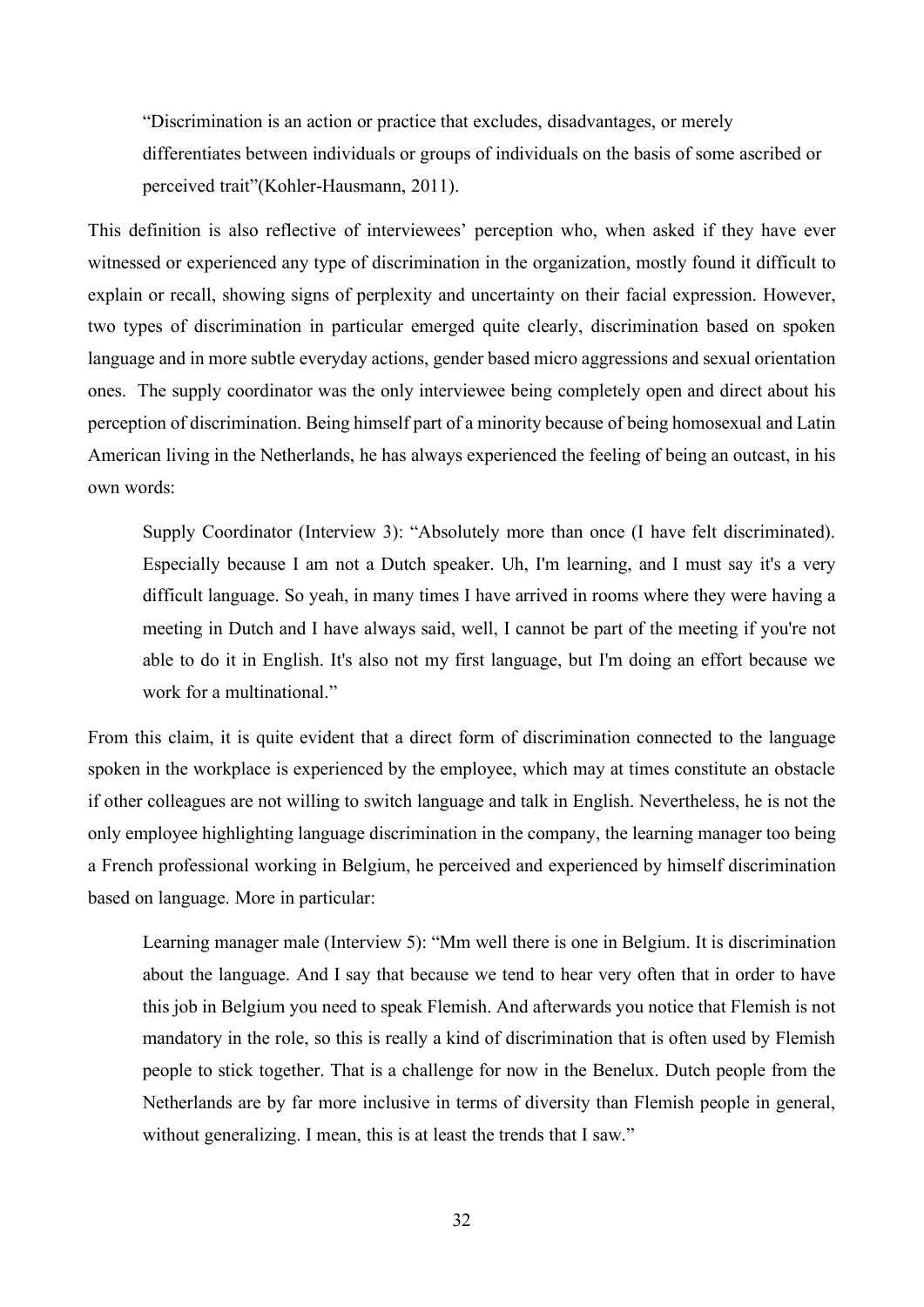Language discrimination in Belgium is described as a defense mechanism for Belgian employees who tend to push back the "other" in order to stick together and protect their ingroup. This finding is definitely confirming results coming from years of studies on intergroup behavior, where laboratory experiments showed how powerful ingroup bias is in triggering alone discriminatory responses and intergroup conflict (Tajfel et al., 1971; Billig & Tajfel, 1973; Tajfel & Billig, 1974; Doise, Csepeli, Dann, Gouge, Larsen & Ostell, 1972; Turner, 1975). It is also very interesting to notice, almost at the end of the claim of the learning manager, how he expects Dutch people to be more willing to accept diversity in the workplace, while in practice in the same organization, a colleague of his, happened to be many times in difficulty in front of colleagues speaking in Dutch despite the official language of the company is English.

Another type of more subtle discrimination is described, again, by the supply Coordinator. Indeed, the employee is not always able to bring his own full identity, given operations is felt and described as a "macho environment", therefore he somehow feels he does not fit into the definition of what is expected by the social context. Nevertheless, given his strong personality, he did not submit to such norms, rather, he is networking with other colleagues both next to him and in a position of power, in order to challenge this preconception by creating the Benelux Inclusive Diversity Factory group and allow other people like him to be able, in the future, to express their own identity according to their own free will. Analyzing his own words:

Supply Coordinator (Interview 3): "That's why I started the group. The idea is that in the future we can spread these activities that we are doing in Zoetermeer for the whole factories in Benelux. Last year we did a campaign with the aim of raising awareness on Unconscious bias and yesterday we have just launched the ambitious project of the Benelux Inclusive Diversity factory survey, in order to build a roadmap and priorities from real needs".

Evidently, proactivity and networking are very powerful in challenging workplace inequalities. Building alliances with stakeholders, with people in position of power, coming up with a concrete project has a significant potential for change (Zanoni, Janssens, Benschop, & Nkomo, 2009) . It is indeed about creating a task force with appointed responsibilities, aiming to create more inclusive operations, where diversity and inclusion are valued and cherished for the wellbeing of people and the business (Dobbin & Kalev, 2012).

Furthermore, as it was shown in the previous paragraph, inclusion and values of sameness are being highlighted by both interviewees and top management as being core part of Danone's culture.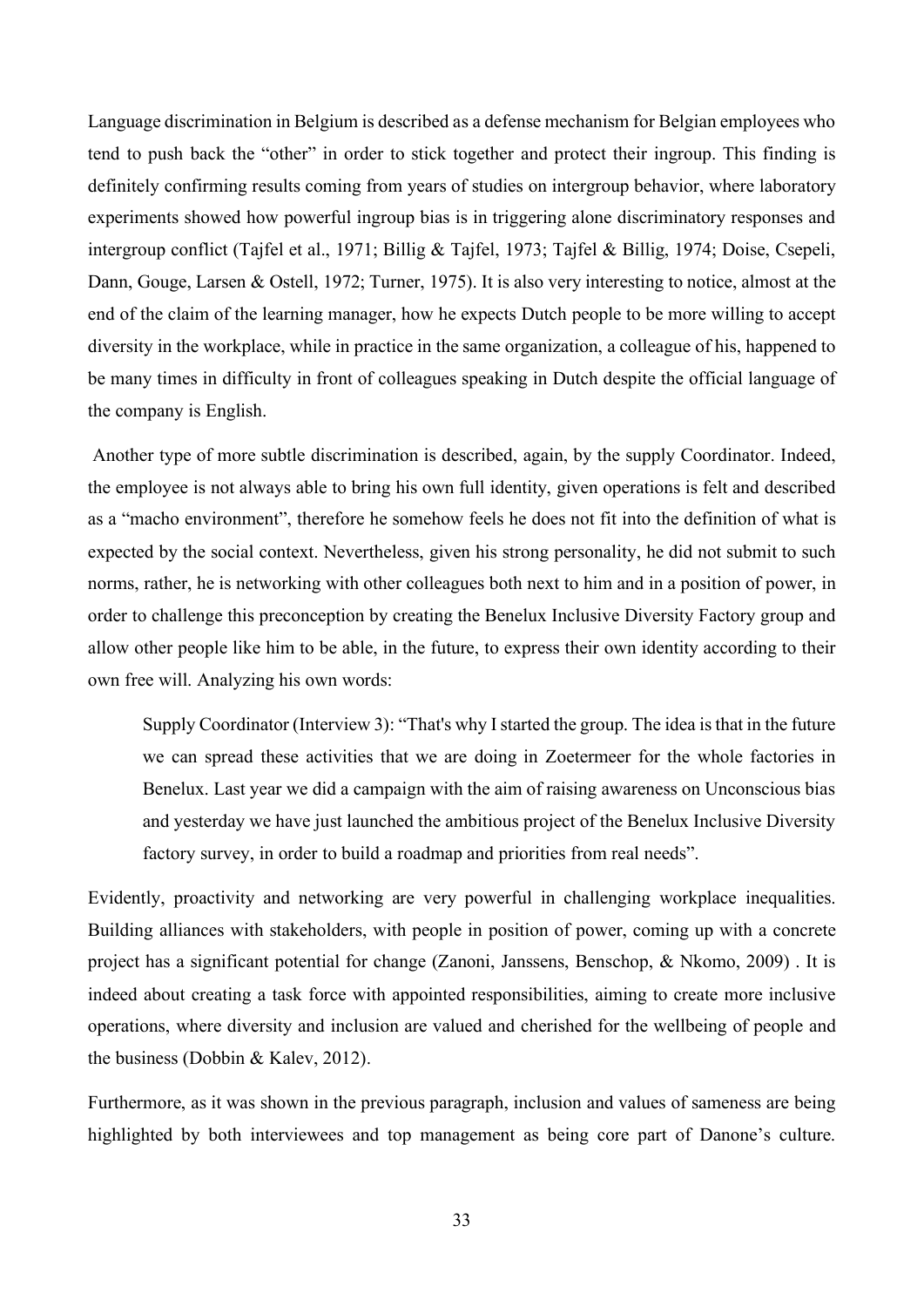However, when looking at internal management processes, the focus is not always on creating transparency, especially in breakdown salary that appears to be a very hard to achieve goal in practice:

Senior Scientist (Interview 7): "HR is not completely transparent about how much people get paid, so it could be that there is a pay gap, for example between men and women within research. And so yeah, I think it is hard to say a definitive yes or no when it comes to discrimination in the company. The breakdown in salary is something that we have been trying to get on the 2025 road map to have transparency about any kind of pay gap that there is. But so far, it's not something that we've succeeded to get openness about."

Not only in the case organization, but many activists also believe that pay transparency could contribute in solving inequalities related to wage setting such as gender pay gap. Nonetheless, management paradoxes, such as pay transparency, are not inscribable into black and white categories, rather, they can be compared to a complicated grey area in which it is not possible to find a right or wrong. As denoted by Zenger (2016), pay transparency has mainly three major drawbacks or downsides which have been already demonstrated in research: firstly, employees who discover they are paid lower than their relative median by unit and occupation, they become automatically more dissatisfied with their employer and they are more likely to leave, generating an increase in turnover (Card, Mas, Moretti, & Saez, 2012); secondly, employees' productivity is consistently reduced in case social comparison results in perceptions of envy and unfairness of rewards (Obloj & Zenger, 2015); thirdly, once employees are made aware of their peers high pay, they take the instance politicking for change (Zenger, 2016). In particular, what Zenger (2016) essentially argues is that unless pay is directly linked to performance in the most quantifiable way possible, transparency may lead to more issues for management than benefits. Indeed, pay transparency complicates and exacerbates social inequalities, provoking even more potential conflicts and losses for the organization. Moreover, even more recent findings from (Gulyas, Seitz, & Sinha, 2020) demonstrated that pay transparency has had no direct effect on gender pay gap. Hence, the question of pay transparency for Danone may be more challenging than what appears to be from the interviewee's claim. It can be the intention of top management to keep things unclear as they are, as this may have the least damaging consequences for the business.

Inequalities are fully entrenched with politics and people in positions of power are the ultimate determinant of social equality or inequality, this is why it is particularly difficult to erase any form of discrimination in organizations, especially if private and driven mainly by profit. In the next section, I will analyze another form of inequality, more subtle but nevertheless particularly harmful for the victims as this can be physical and psychological, or both at the same time.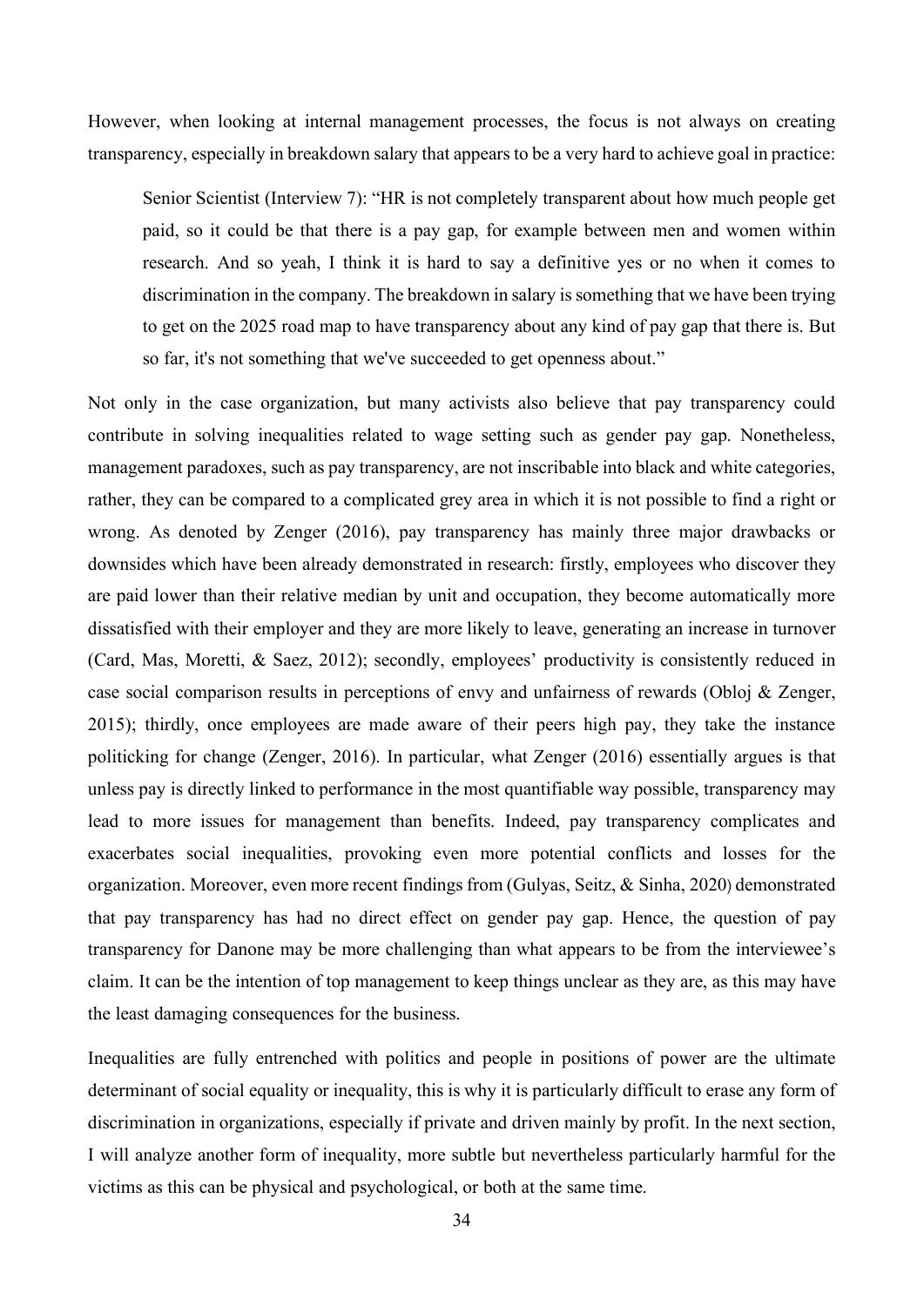#### *4.3.2 Micro aggressions*

Micro aggressions differ from discrimination mainly in the aspect of intentionality. More specifically, micro aggressions can be defined as "subtle insults, verbal, nonverbal or visual directed toward people often automatically or unconsciously" (Moore, Calvin, & Beale, 2015). The definition provided by the American Psychiatric Glossary  $(8<sup>th</sup>$  edition) highlights instead the result of micro-aggressions, which are then to be defined as: "Offensive mechanisms or actions by a person that are designed to keep other individuals in an inferior, dependent or helpless role. These actions (…) are well suited to control space, time, energy, and mobility of an individual (usually non-white or female) while producing feelings of degradation." Along with these definitions, two interviewees in particular, both women, came up with instances of microaggressions that match the description of such acts. In particular, already from the first interview, I had the opportunity to conversate with one of the learning managers for the Benelux region and when asked if she has ever experienced any form of discrimination in the company, after initial perplexity, she remembered one episode happened approximately one year earlier than the interview date.

Learning Manager (female) Interview 2: "It was a meeting with directors where a lot of highly placed people are involved, and I was leading a certain topic and there was this person who really did not take me seriously and who was openly undermining everything that I was saying. And then after I stepped out of the meeting. He spoke to everyone in the room saying, 'oh what is she doing here? What is she paid for?' I know about it because there was another HR person in the room who then addressed this behavior and at least I was told that this was dealt with."

Clearly, the aggressor perpetuated a verbal micro-aggression throughout the entire meeting by discrediting everything the learning manager was presenting and not taking her role as serious. The reasons behind this micro aggression are to be reconnected to sexism, given the learning manager, being a young good-looking woman, must have appeared as easy target for the prejudice against women in business. Sexism is indeed defined as "individuals' attitudes, beliefs, behaviors, and organizational, institutional, and cultural practices that either reflect negative evaluations of individuals based on their gender or support unequal status of women and men" (Swim & Hyers, 2009). Hence, the aggressor with his unfriendly attitude and directly downplaying the learning manager once she left the room, psychologically attacked the victim by implying indirectly his unprofessional behavior, which is undermining her reputation and self-esteem. Luckily, she found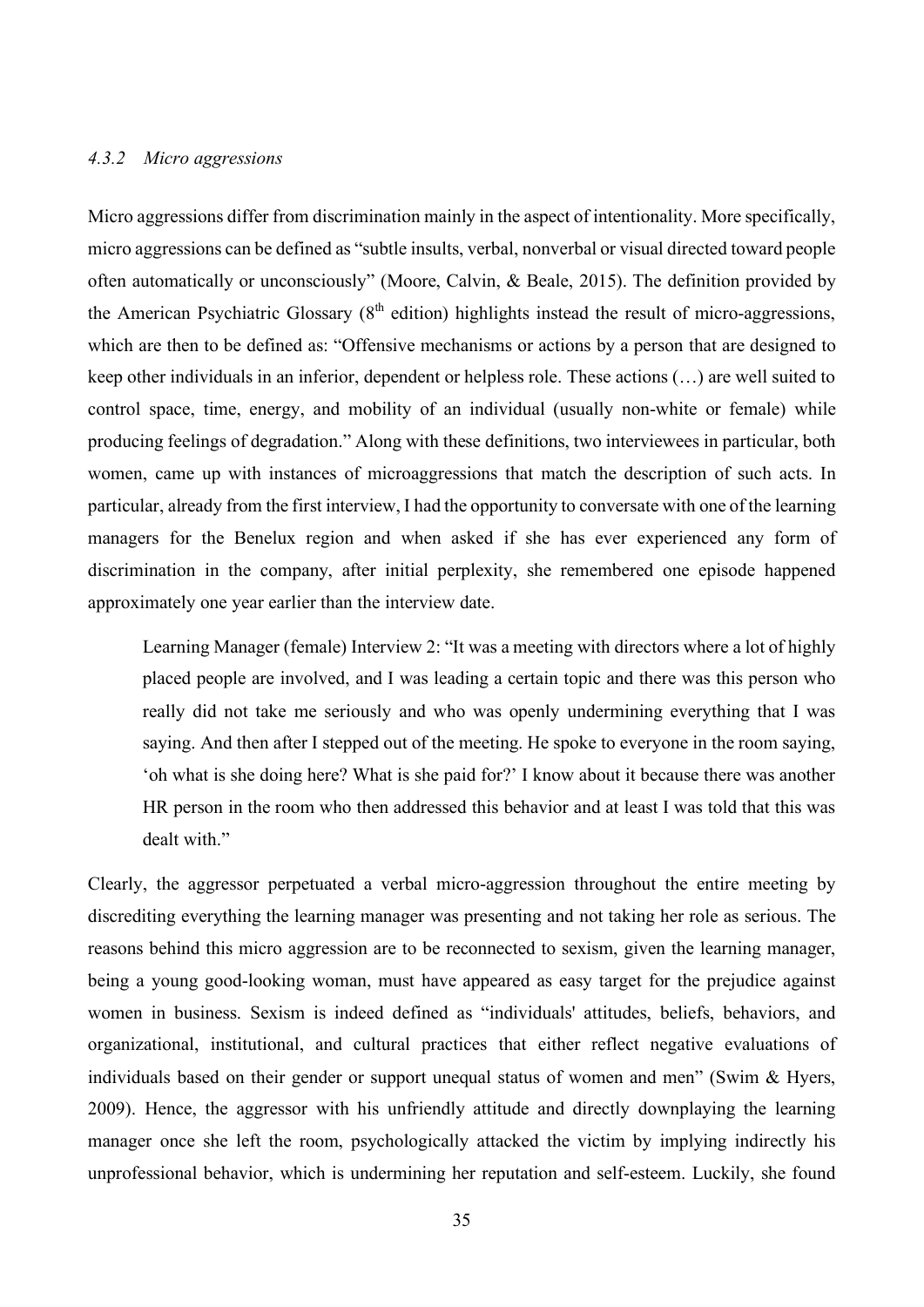support from an HR responsible present in the room who promptly reacted and took measures to prevent the person from doing it again. However, when being asked exactly what type of action was being taken after this episode, the interviewee did not know, as she was not involved in the process. Following up on this confession, I also wanted to understand what her feelings towards this incident were and how did she elaborate such direct attack on her professional figure. Her answer interestingly shows another aspect which is also very often in victims of such type of sexist micro aggressions:

Learning Manager (female) Interview 1: "It has affected me because my first reaction was to think what did I do wrong or say wrong? Or maybe I did not lead the conversation effectively? Or maybe I didn't take the right posture but yeah, I received a lot of support from the team, from my manager, from the HR person who was there in the room. So that really helped."

From this quote, evident is the feeling of being somehow "guilty" of triggering this unfavorable reaction, something which is not new when it comes to victims of gender-based aggressions. For instance, many women victim of abuse rarely denounce their aggressors and they even provide reasons as of why their actions might have triggered the aggressive act (Dutton, 2007). Fortunately, in this case, the learning manager was not left alone, and the behavior has been recognized immediately by her colleagues as illegitimate act. Nevertheless, majority of the time, microaggressions as such are not detected and more than often, they are perpetuated in a very subtle and undetectable way for others to see. Like in the case of the senior scientist, a woman working in the R&I department:

Senior Scientist (female) Interview 7: "Uh, yeah, that's also sort of anecdotal. One of the first months that I worked in Danone there was one of the very senior scientists and at some point, he said something like 'oh, are you the new intern?' And at that point I was well in my 30s with a PhD etc. so I was like, oh is it a joke? Small stuff. But yeah, it does make you realize how some people perceive you. And to me definitely at that point, I still felt that, you know, that it was always a struggle to be taken seriously."

Particularly the last words of the scientist: "I still felt that it was always a struggle to be taken seriously", are summarizing vividly the issue that many women victim of gender-based stereotype at work live every day, especially in organizations. Being discredited for the sole reason of gender identification is still a very concrete reality rooted in societal conventions, despite common sense would exclude it. Clearly, if in the case of two Caucasian women we see this pattern, with the intersections of inequalities, for instance when there is both the conjuncture of ethnicity and gender, like in the case of Black women, or Asian women it is possible to encounter even stronger systemic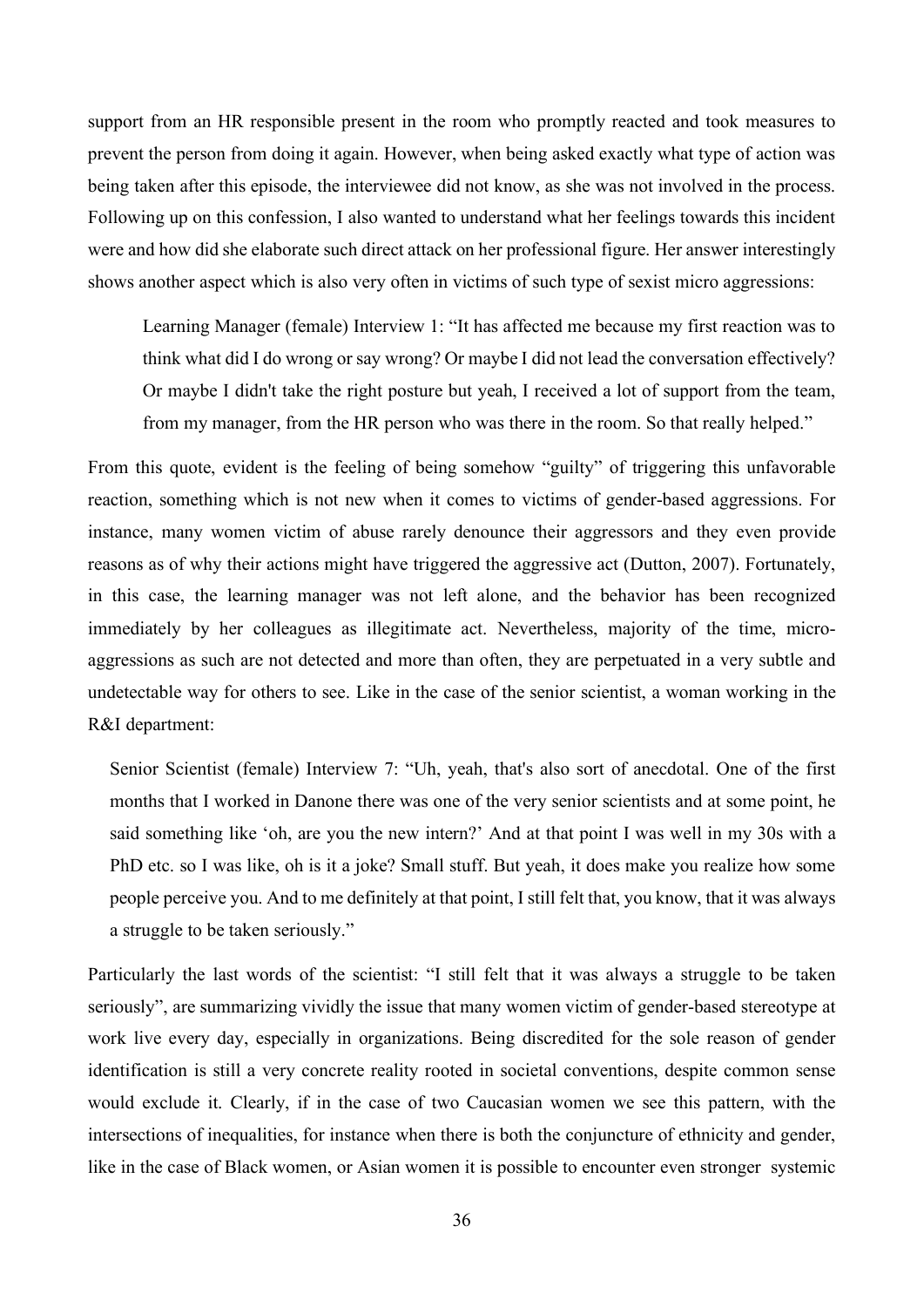patterns of inequality which may lead to entrepreneurship and withdrawal of the organization altogether, as it was shown in recent research (Meléndez & Özkazanç-Pan, 2020). In order to conclude Danone case analysis, in the following chapter I will analyze the consequences of the Covid-19 pandemic in terms of company's support and change in the ways of working for diversity management.

#### <span id="page-37-0"></span>**4.4 Inclusive Diversity post Covid-19 pandemic**

In order to identify and analyze the issues and consequences experienced in the case organization concerning global management of diversity after the Covid-19 outbreak, I wanted to first investigate how the uncertainty of the pandemic has been perceived by the interviewees. Certainly, given the gravity, pervasiveness and lasting duration, the global pandemic caused by the SARS-CoV-2 has challenged individuals and societies at large, all over the world. Not only social relationships were affected because of social distancing measures and isolation, but also, the pandemic challenged the traditional way of working for knowledge workers, allowing for the emergence of a new reality: working from home. The technologies that allow for remote working such as laptops and cloud services were already there before the pandemic, however this event accelerated the digitalization process in many workplaces, normalizing something which was already under the public eye, but was simply not conceived before on such a large scale. Realizing that offices are expensive buildings to pay rent for, companies are now coming up with increasingly creative measures in order to rethink working spaces in smart and efficient ways, allowing employees to choose to work either from home or in the office, or to alternate between the two options according to their own choice (The Economist, 2020). In the same perspective, the case organization is looking for innovative ways on conceiving work schedules and it is also listening to its employees through surveys, however being still a project in inquiry phase it was not possible to assess it further. In the following sections, I will start by reviewing the impressions of the interviewees on the pandemic, how did they perceive the pervasive uncertainty and how are they dealing with it after more than one year. Finally, I will reflect on the traced consequences of the pandemic in the ways of working and implementing diversity and inclusion practices.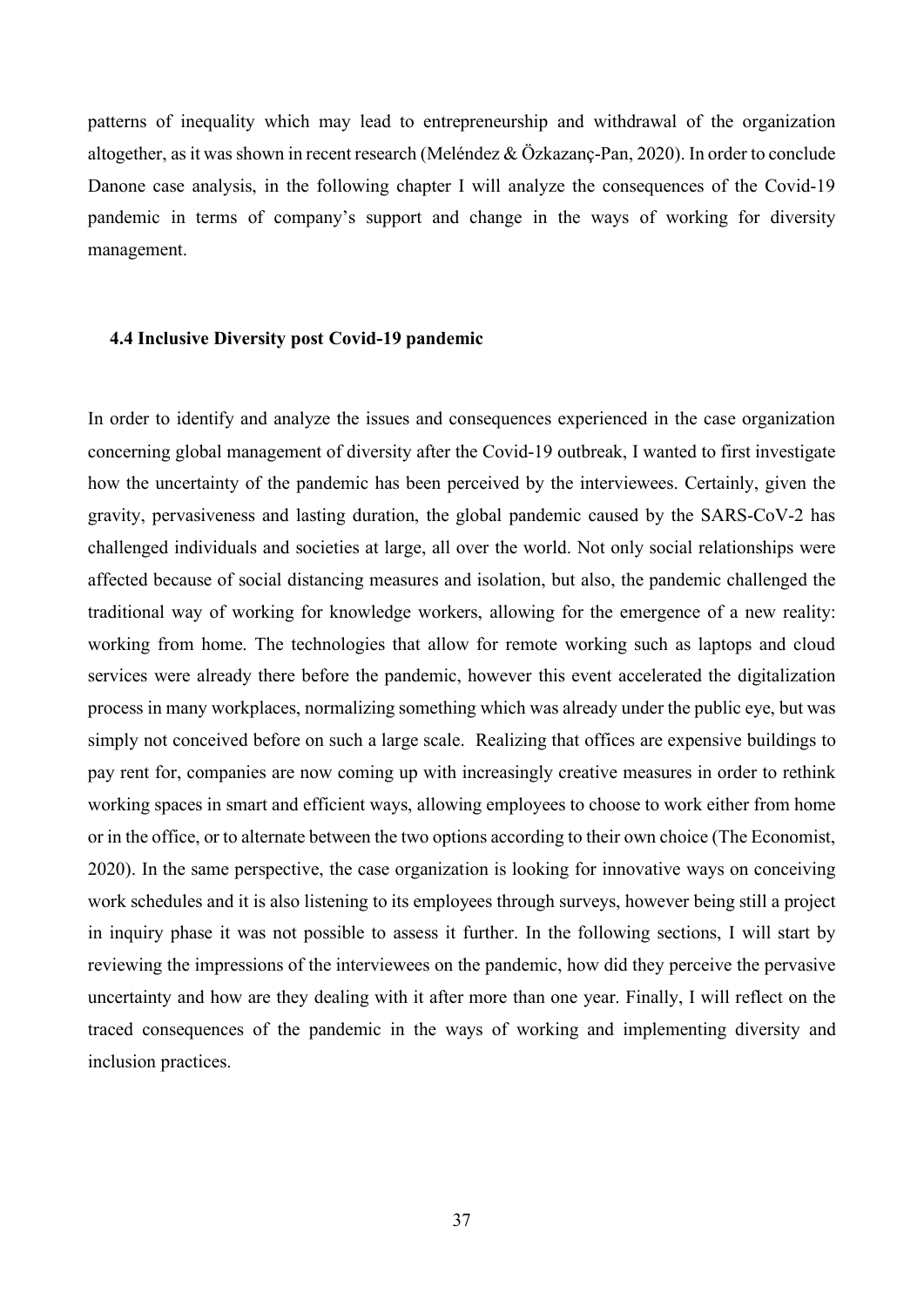#### *4.4.1 Covid-19 perception*

The pandemic has been experienced differently according to each employee and their own personality. When asking the interviewees, they all had various opinions on the topic, which ranged from enjoying having more free time at home, to the extreme opposite of the spectrum feeling fear, sadness and desire to come back to "normal". For instance, the female learning manager mentioned that she went through different stages of emotions, rather than having only one impression altogether, in her own words:

Learning Manager (female, Interview 1): "Yeah, I guess I've been through different stages. In the very beginning, when we went in lockdown last year in March, it was a bit worrying, because you don't know what's happening and it's a bit scary. I think I was also worried because it was not clear what's going to happen with us in terms of the role in the organization. We've always organized classroom trainings and in the first month we just cancelled everything and then of course there is the question 'does the organization need us?' But then we started coming back and being active and moving to virtual".

From this claim, the interviewee firstly experienced a state of intense worry and fear, generated by the very novelty and gravity of the outbreak of the pandemic impacting directly on the ways of working of the learning team, impeding face to face trainings which was the norm. Secondly, together with her team, they brainstormed new solutions and finally, they started being active again with virtual trainings, regaining hope. Therefore, the state of fear and anxiety, which characterized the first months, has been replaced by a feeling of hope, despite the uncertainty in the workplace is still very pervasive due to the ongoing pandemic and a significant process of organizational restructuring threatening the future of teams in the Benelux area. Big life events such as Covid-19 pandemic have been proven to trigger feelings of extreme fear and anxiety whose intensity is depending on the type of personality of the individual perceiving this impact (Anglim & Horwood, 2021). Therefore, each individual had different responses to their wellbeing and psychological functioning after the Covid-19 pandemic, building various degrees of resilience (Zager Kocjan, Kavčič & Avsec, 2021; Anglim & Horwood, 2021). The same was found among the respondents. For instance, a far more positive experience of the pandemic was highlighted by the supply chain coordinator, a strong personality who is introverted enough to enjoy some time on his own, not being extremely affected by the lack of social interaction, like extrovert personalities instead do (Anglim & Horwood, 2021). Analyzing specifically the claim of the interviewee: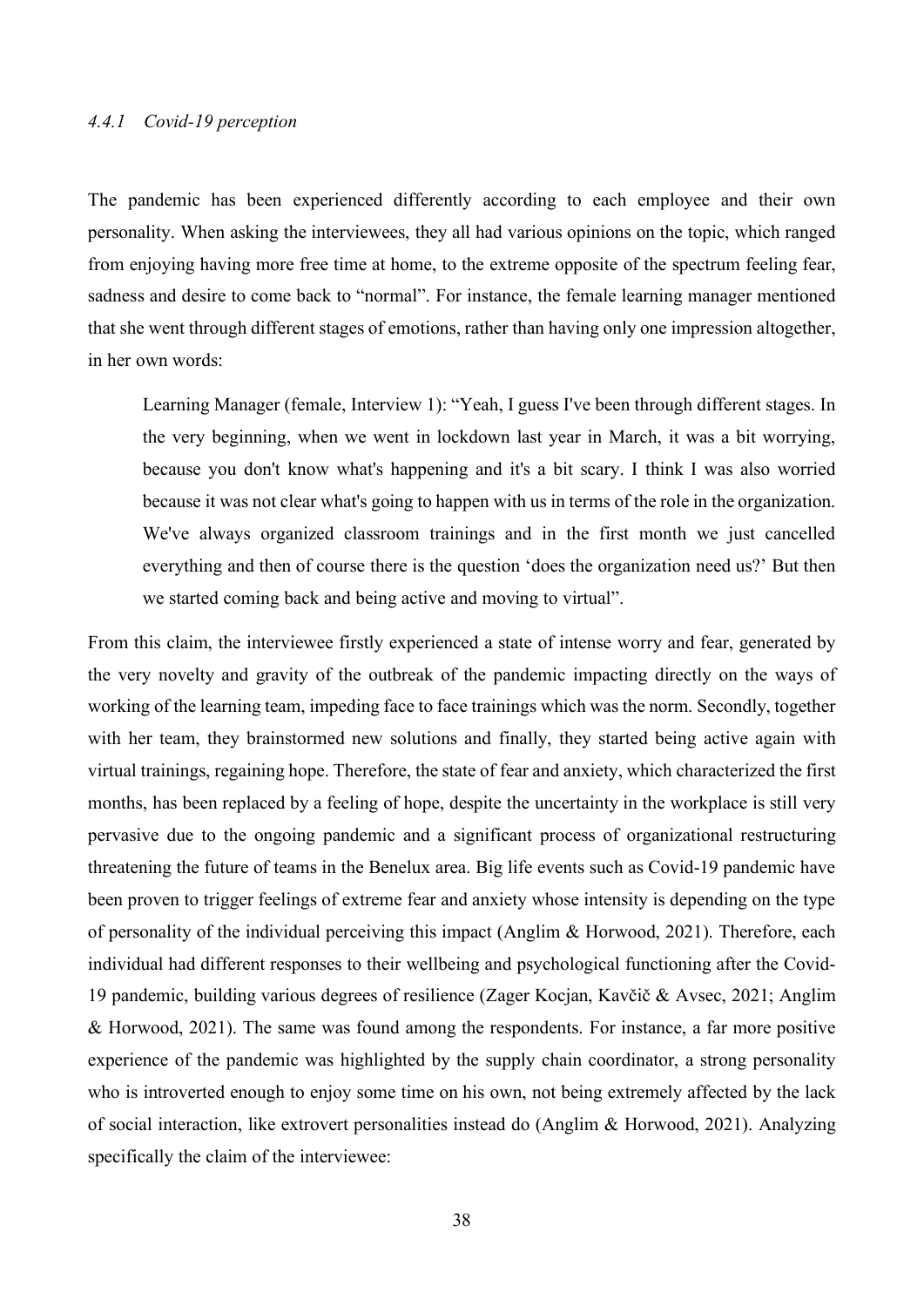Supply Chain Coordinator (Interview 3): "Uhm yeah, for me, it's just such a subjective topic because it depends on how you assume life, on how you are as a person. I myself I'm very, very creative and I'm very comfortable being at home. So, for me it's been a time where I have enjoyed a lot of my own company, let's say. Of course, it's difficult. But I mean, it's ok."

Looking at existing research in order to understand this finding in depth, it has been already proved that the individual's response to a stressful situation is the complex result of the interaction between personal characteristics, available resources and cultural features (Biggs et al., 2017). Some people are simply more likely to adapt and thrive in challenging situations, resulting to be more resilient. Resilience is the capacity of individuals to effectively adapt to stressful situations (Fletcher & Sarkar, 2013). Even more recent research has investigated the relationship between the Big Five dimensions of personality (a self-report measure of basic personality traits) and the effect of covid-19 on stress and wellbeing mediated by resilience (Zager Kocjan, Kavčič & Avsec, 2021). The results have shown that individuals high on the openness dimension, might find more resources to adaptively respond to the adverse situation (Zager Kocjan, Kavčič & Avsec, 2021). Additionally, resilience fully or partially mediated the relationships between all the Big Five dimensions of personality, with neuroticism being the strongest predictor of less adaptive psychological functioning, both directly and through diminished resilience (Zager Kocjan, Kavčič & Avsec, 2021). In the case of the supply chain coordinator, we can imagine that being himself an expat living in the Netherlands, coming from a totally different continent and culture, in this case being Latin American, he might have developed effective coping strategies and resilience. Hence, there is support in predicting the impact of Covid-19 on wellbeing and stress levels will differ according to the personality traits of each individual. The more extrovert a person is, the bigger the negative impact on wellbeing will be (Zager Kocjan, Kavčič & Avsec, 2021). In the next paragraph, I will analyze more practical consequences rather than of mental nature, that impacted more collectively the workplace.

#### *4.4.2 Consequences of the pandemic*

After conversing with the interviewees and observing for six months the reality of the Benelux region, despite being it filtered through virtual means of communication, I was able to assess that there are consequences which stemmed from the global pandemic, and these are four: a negative impact on wellbeing and work life balance; secondly, increased company support; thirdly, there has been a change in interactions and finally, a change in the ways of working for diversity and inclusion practices. Starting with analyzing the impact on wellbeing and work life balance, there is clear evidence to sustain that the pandemic increased stress and uncertainty among workers. This pressure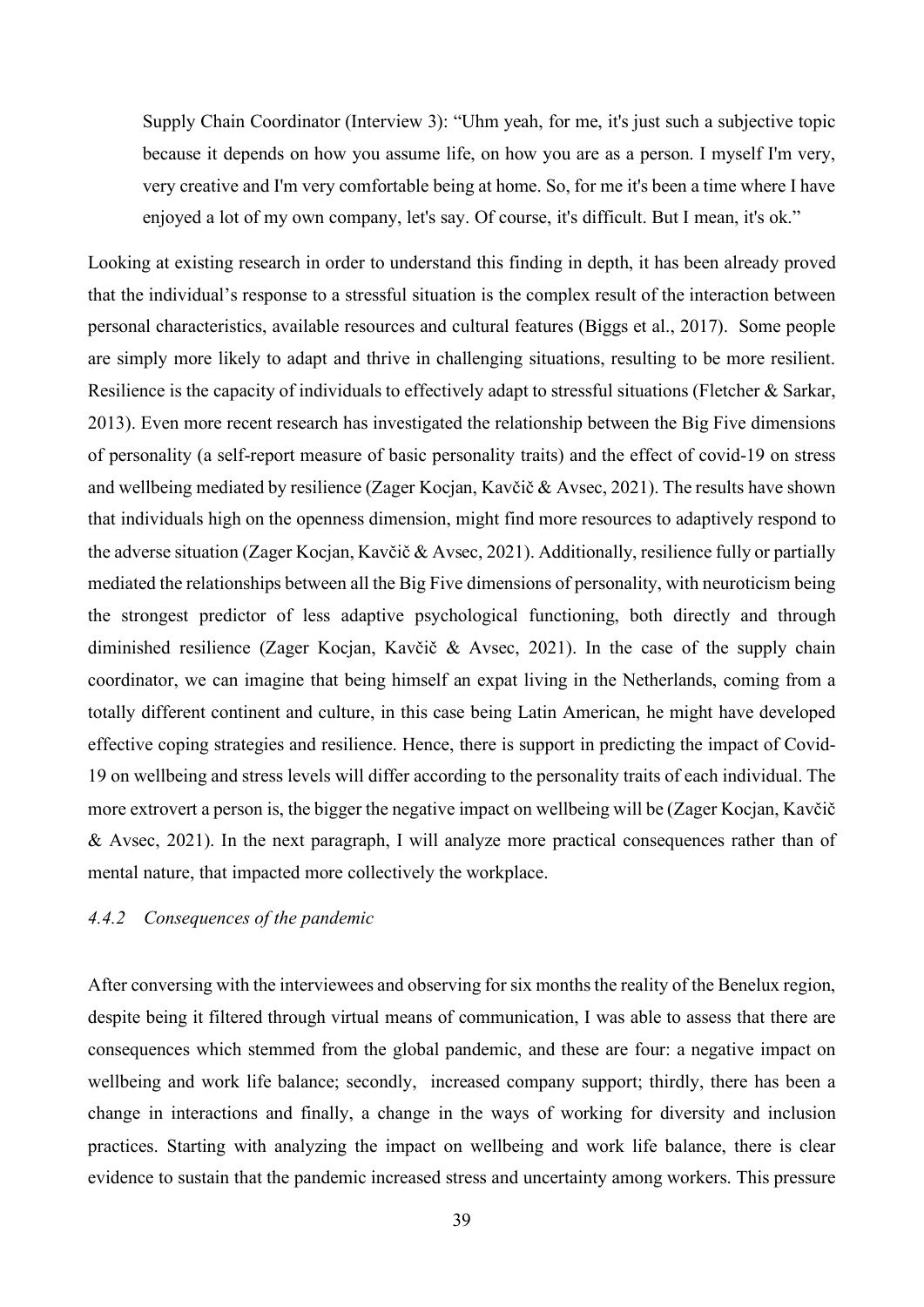was accompanied by an increase in information overload due to virtual communication and resulted in perceived higher workload. It is now up to each individual to set boundaries and make sure it is evenly spread. As explained by the interviewees:

Learning Manager (Interview 1) Female: "So, I do see that workload is first of all uneven. Sometimes I may have days which are rather quiet, and then there are others where I can find myself in front of my screen at eight in the evening or like disconnecting and then connecting again at 9 because something comes to my mind. So, there are less boundaries between professional and private, and the workload is pretty high and very ad hoc. A lot of things just come on top, so the pressure is pretty high."

The learning manager in particular, but also other interviewees believe that working from home has somehow raised the bar for them in terms of expectations. Since working from home there are less boundaries between work and private life, because of the lack of physical separation between the two, it is much easier to reconnect after working hours and constantly checking emails. In this way there is never a real separation from life and work, compared to working from the office and leaving it every day to come back home. Pressure and urgency are also perceived in a starker way because of the lack of proximity with other colleagues and line managers, which is being replaced by the expectation of entire teams to be always reachable and ready to act. The reality is that unfortunately if a person is not able to detach mentally from his/her work, especially if fatigued and in a time pressure, there are serious negative consequences for wellbeing, as showed by the research of Sonnentag & Bayer (2005). It is important to have defined work and free time in order to build up resilience and stay productive even under high pressure environments like many organizations are facing now. In the study by Ivbijaro et al. (2020), feelings of loneliness caused by forced social isolation, working from home and uncertainty connected to the end of the quarantine, resulted in about 90% of respondents around the world to perceive a negative impact of the coronavirus on their mental health and dignity, confirming findings of other authors as well (e.g., Nilima et al., 2020). Another challenge impacting work life balance is combining parenting with home working. For instance, the senior scientist mentioned about her struggle especially at the beginning of the pandemic, to divide herself between the role of mom and scientist, manage significant workloads, while having to work from home and take care of her children. However, thanks to the support of her family and childcare, as well as setting clear rules with colleagues, helped her in understanding how to manage her time efficiently and protect herself from the stress:

Senior Scientist (Interview 7): "Well, it's basically when the schools were closed. That was hard. I do have to say that my ex and I have 50-50 co-parenting, so my kids are with me only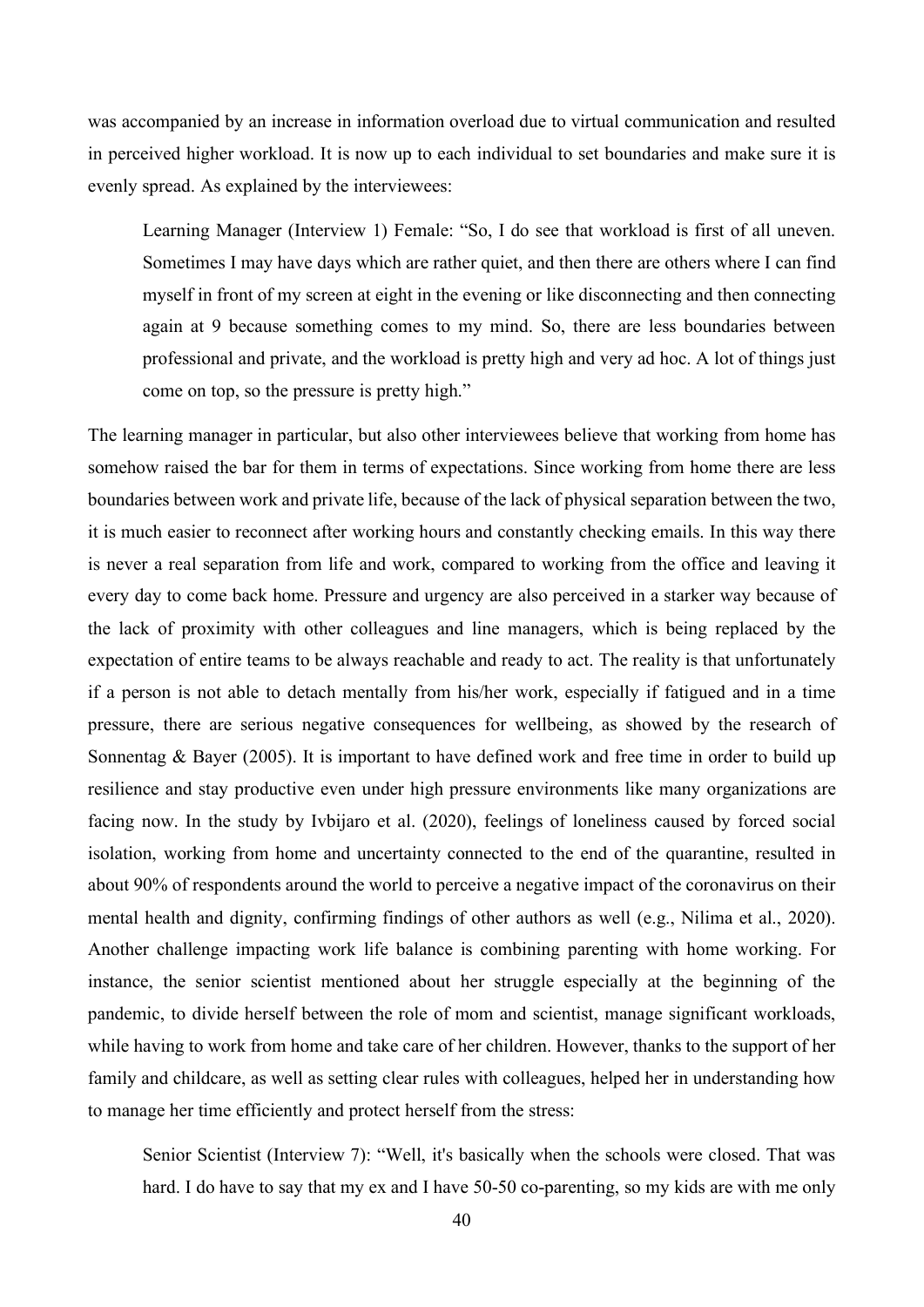half of the time, so that really helps. But yeah, the period when the schools were closed, having meetings, while at the same time helping my kids with schoolwork…after a while I concluded that's just not doable. So, I just had to be very clear to people. If you want my undivided attention in a meeting, we have to do it at these times because otherwise I'm with my kids."

According to some recent studies, women are experiencing the hardest consequences of the pandemic in the aspect of gendered division of labor outside and in their homes, as well as work life balance issues because of the combining effects home care and working, oftentimes resulting in job loss (Hjálmsdóttir & Bjarnadóttir, 2020; Zaki Dajani & Mostafa, 2021; Yildirim & Eslen‐Ziya, 2020; Alon et al., 2020.) Nevertheless, as we can see from the example of the senior scientist, when social support is there, even if just coming from the family, is sufficient enough to make sure that a woman is not obliged to choose between childcare and her own career. I also had the opportunity to hear about more initiatives in Danone focused on supporting women, for instance the re-integration program after parental leave which is part of the Global Parental Policy. Always at global level, during the Covid-19 outbreak, more frequent surveys were launched to all employees in order to monitor their wellbeing, satisfaction and commitment in the attempt to avoid lowering of performance and show support from top management. This initiative in particular, to which I also took part of, was very interesting to observe because the results were shared to everyone on the internal social network sending positive business recovery signals, as well as points for improvement concerning wellbeing and satisfaction. Looking more specifically at forms of support in the Benelux region, the leaders gave more importance to recreating that physical proximity which was not possible during quarantine periods. For instance, the HR directors sent small packages consisting of gifts, and encouraging cards in order to boost commitment among the population. I received myself boxes with either food or other utilities, along with thanking messages addressed to everyone in the HR team, in order to recognize the efforts. Additionally, when the pandemic started, top management had immediately thought of providing more practical support for their employees, in terms of monetary resources in order to set up their own work from home environments:

Global Talent Manager for Operations (Interview 6): "When the Covid situation started, the company supported every employee with some payments. They made payments for your chair, for your desktop. That was provided by the company, and I think that was super helpful. And we were also receiving some letters from the company, you know, saying like, stay safe, stay strong it. Take care of you. Pay attention on your wellbeing these type of things was nice as well, so there were lots of practices that has been done."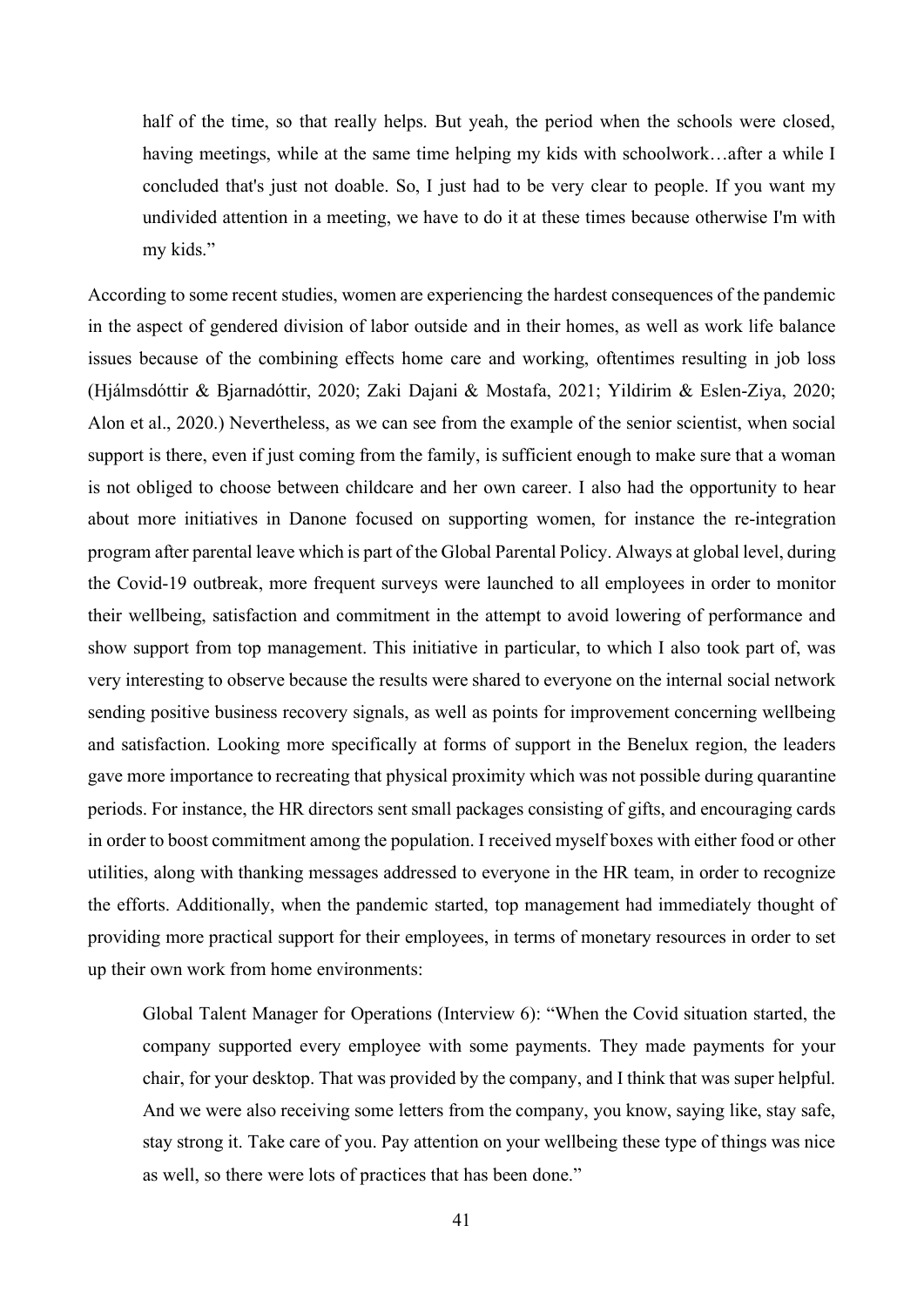Clearly, this statement together with field observations show that Danone as a company made efforts to sustain employees both materially and mentally against the threat of the global pandemic. Unfortunately, despite these actions, difficulties and changes in the ways of working and interactions were inevitable, at all levels of operations. For instance, as noted in this interview excerpt:

Global Talent Manager for Operations (Interview 6): "It's been tough. For lots of people, I guess. Because that required us to change. The way we live. To change the way we interact with people, change the way we work; you know it changed everything. But it also made us to think differently, to approach things in a different way. For example, to learn how to work in virtual environments, how to create a proximity with people in the virtual environment without touching them. So, in every struggle there is opportunity."

The manager mentions a universal need for everyone in the company to revise their ways of working and interacting in order to make it fit to the new virtual environment. Managers are now challenging themselves trying to create proximity in virtual environments, without touching people, and ensuring productivity. In order to do so, communication strategies and media to be used are changing. All interviewees highlighted a shift in the ways of doing inclusive and diversity practices consisting of using exclusively online activations and meetings in order to continue to bring awareness, being complaint with the social distancing rules. Along with this shift to fully virtual, challenges have arisen in the actual implementation of such initiatives. An example of the difficulties of communicating through virtual meeting platforms is provided by the junior manager for internal communications:

Junior Internal Communications Manager, (Interview 2): "Some things take a while to understand. Because it is just going through email. The process can be very slow compared to just having a quick discussion in person and then clarifying everything in the office. Also, communications need to be planned in advance, because you need to organize a meeting online and it's taking much more time than it should."

Despite the online medium of communication is fast and on demand by definition, it does not reflect the reality of daily work in a big matrix organization. Everyone seems to be always busy and there is a need to plan ahead meetings. Much of the spontaneity of communications happening face to face in the office is lost and in case of arising issues is therefore not possible to quickly confront with colleagues. This can cause indeed delays in understanding and execution of tasks. Moreover, another obstacle of online communication is the issue of maintaining the attention of the audience high. The speaker is indeed challenged to find innovative ways to engage with people who are instead hiding behind their cameras, usually on off. This issue is quite known for many leaders who have been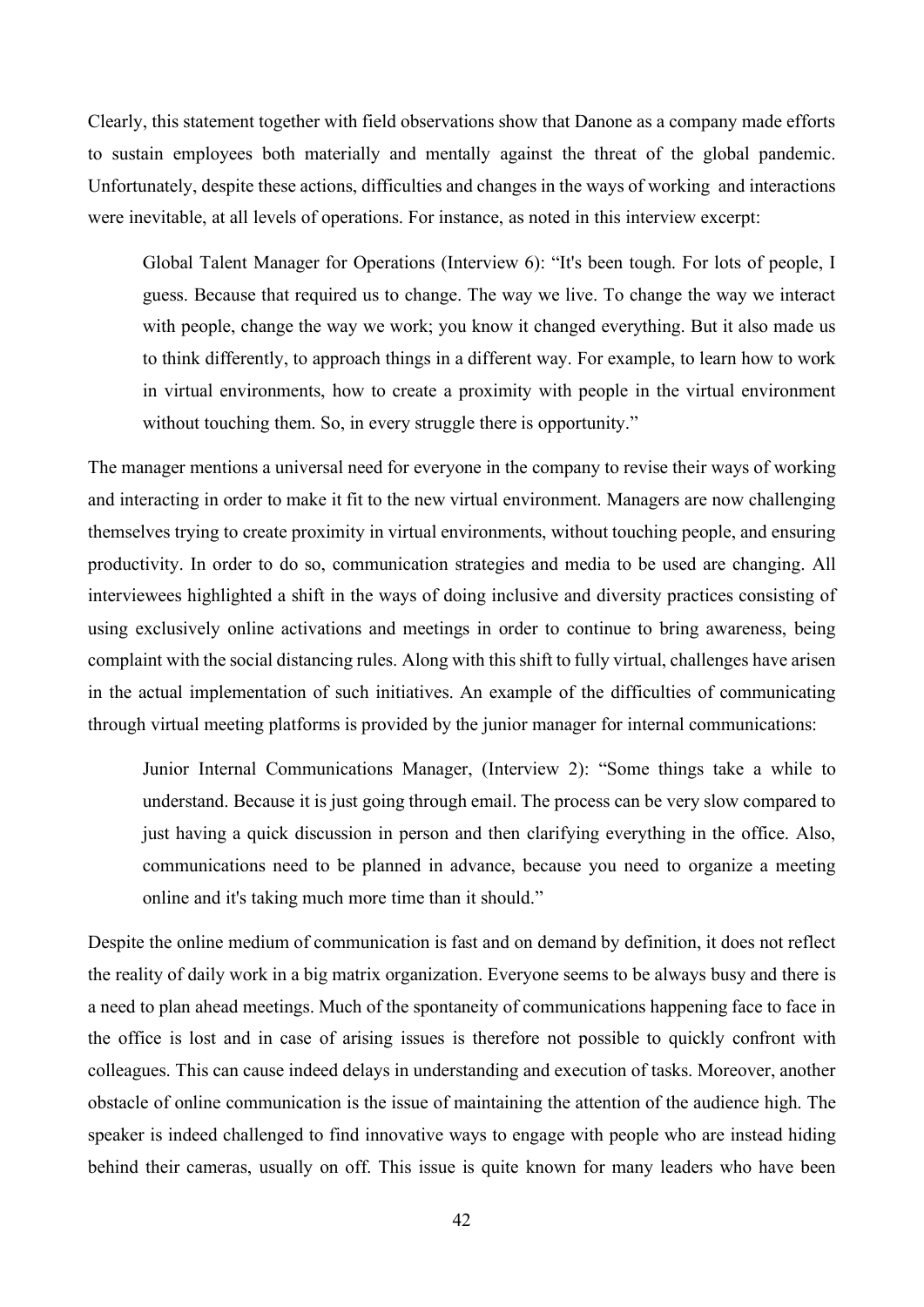holding speeches during virtual meetings and they struggle sometimes to find ways to establish the conversation, as noted by the supply chain coordinator and leader of Benelux Inclusive Diversity Factories project:

Supply Chain Coordinator (Interview 3): "It is difficult, but there are nowadays a lot of different tools that allow people to participate in virtual environments, answering questions and things like that. So, I think we just need to be more creative. It's about finding the way to let them participate and talk between themselves. For example, since few months, when I start monthly meetings, I start asking someone to prepare 5 minutes of inspirational speech. So, these kinds of things so you do the inspirational talking and then you help with that. And then we try to make a conversation instead of just a speech."

Interacting online, especially in case of meetings or online events to raise awareness on diversity and inclusion, require different tools which have never been used before such as online quizzes inside the meeting platform, or planning activities and exercises in breakout rooms in order to make sure that everyone keeps being engaged in the discussion. Communication strategies have changed and will continue to change according to the medium of communication used, however, the strategies for effective public speaking stay essentially the same and are briefly mentioned by the interviewees too. Indeed, the main factor for an effective communication is making it conversational, engaging with the audience rather than delivering a one-directional monotonous speech. Recalling the Aristotelian philosophy of rhetoric (e.g., Beason, 1991; Quinn et al., 1991; Roos, 2013; Baccarani & Bonafanti, 2015) the dimensions of effective public speaking are to be reconducted to logos, ethos and pathos. Logos, refers to the importance of persuading the audience by building strong logical arguments and knowledge of the subject. Ethos is instead relating to the credibility of the speaker, because even if the arguments are based on reasoning, the speaker needs to be perceived as worth of listening, otherwise the whole message of communication is lost (Kenton, 1989). Finally, pathos in this case refers to the importance of persuading the audience by involving it emotionally, arousing emotions by using for instance visual examples, personal stories, metaphors and anecdotes (e.g., Yale, 2014; Murray, 2007; Denning, 2008; Randall and Harms, 2011). The information to be delivered in this way will leave an imprint in the memory of the listeners and will be therefore more effective. Contrasting this theoretical evidence against the communication strategies I was able to observe in some online events aimed at raising awareness on inclusion, the speakers were following these principles and trying to engage as much as possible with the audience despite the virtual medium, which in this case can be seen both as a tool to create proximity, as well as distancing people, making it more difficult to establish a real connection. Nevertheless, exercises, pauses, songs, or more than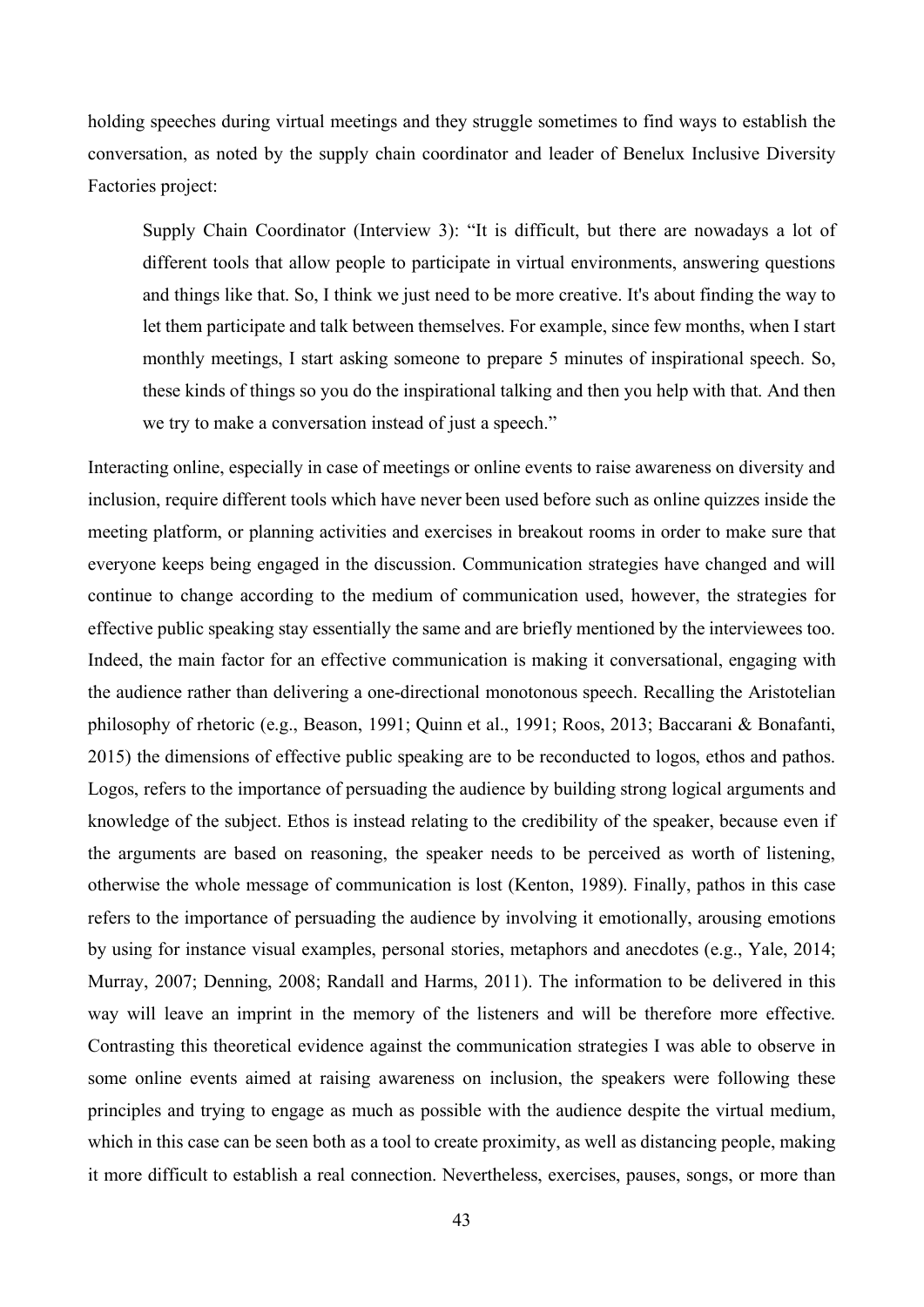one guest intervention with the help of slides and emotional moving videos were tactics used by the facilitators and were quite effective in keeping the interest high even in case of two hours meetings.

Finally, adding on the changes happening to the ways of working, it is also worth mentioning the change in strategizing in the case organization. Indeed, given the pervasive uncertainty coming from both the lasting global pandemic and the announcement of the restructuring of the company, long term planning and strategizing seems almost impossible:

Junior Internal Communications Manager and Yup board member (Interview 2): "So now it's a lot about the short term, and even the plan that we have for the Yup, before it was for the year, while now we have a plan for the semester. Uh, also because of the reorganization that we have internally within Danone, it's not super easy to know what we will be able to do and what scope and how we will be able to reach people."

According to the internal communications manager, when looking at both ways of working in her main role as communication manager and also in her secondary role as Yup network board member, planning is now only possible on the short term. This was confirmed by the claims of other interviewees, and it is indeed a logic reaction in order to ensure business continuity (Spender, 2013). Analyzing more specifically the impact of the pandemic on Inclusive Diversity, other than the switch from face to face to virtual activations, it was also possible to notice that in Benelux pervasive uncertainty has led to a de-prioritization of diversity and inclusion among the activists.

Learning manager male (Interview 5): "I believe that there is definitely an impact unfortunately, negative impact. The first one is in terms of focus. Because now in this setup we are so much in a crisis mode that we need to be even more competent in terms of prioritization. And unfortunately, this may not be the very first topic on which you will be working (Inclusive Diversity) and negative impact is also in terms of engagement, I mean first Covid and also the announcement of the restructuring in the company, I see that in the HeForShe team the level of engagement has significantly dropped."

First of all, prioritization of Inclusive Diversity has significantly dropped as recognized by the interviewee, secondly low engagement levels, in particular in the HeForShe team, have resulted in a freeze of activities which will be difficult to challenge given the current organizational setup. However, when looking at initiatives branded in the workplace group Inclusive Diversity at global level, managers and activists are still active. Initiatives being fully activated online have incredible upsides, as well as of downsides. As explained by the learning manager and activist for HeForShe,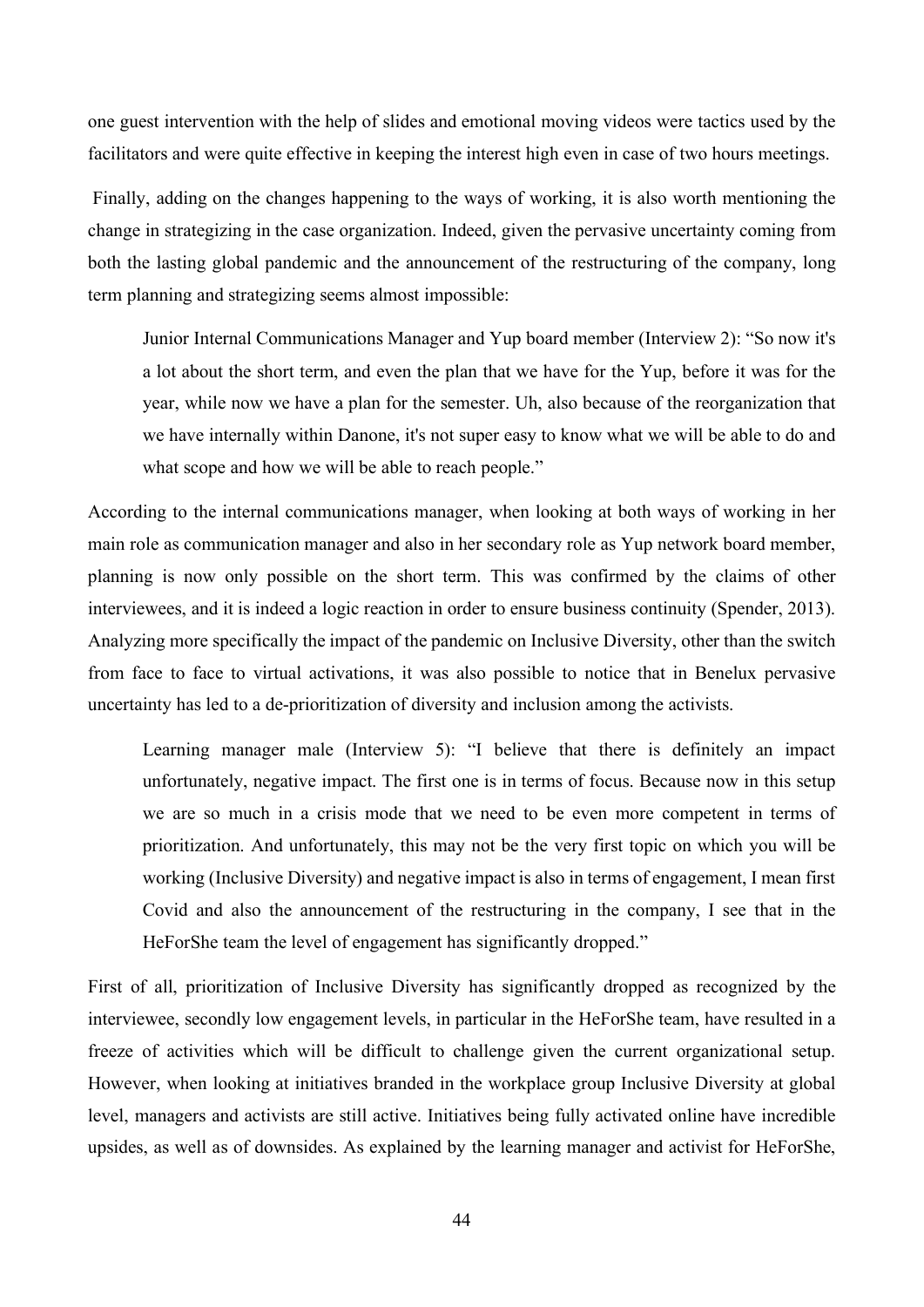the positive consequence of doing virtual events is the increased scope resulting in a higher number of potential participants, more in particular:

Learning manager male (Interview 5): In terms of positive things (of moving to fully online Inclusive Diversity), there is availability, both in terms of scope and interest. I am thinking now about the Ted talk that Sonia Malaspina will be doing soon. Before the pandemic I think that it would have been only 100% face to face, while now we will have all the opportunity to tune in and watch it, from wherever we are. So, I think this is giving more opportunities for people if they are curious and they already have an interest in the topic."

The opportunity to reach larger audiences communicating online did not go unnoticed from the global diversity managers who evidently increased activations addressed to anyone in Danone, however they do not give enough exposure for people who are not already interested to the topic. Their main channel of communication is indeed the group on the internal social media (Inclusive Diversity) that employees need to join in order to be able to see posts and being updated on the latest news and projects. Therefore, if there is not prior interest in diversity and inclusion, a big part of the population might be excluded altogether.

Finally, reflecting on the overall efficacy of this new way of doing diversity and inclusion practices in organizations, I asked the participants what they were thinking about it and what kind of communication was more appropriate according to their own experiences. The responses, even though varying slightly, they all pointed to one conclusion: online inclusive diversity can indeed have a bigger impact and reach people across geographical distances, however, face to face meetings remain the best way in order to establish "the human touch" (Talent Manager, Interview 10) which is so important to create feelings of inclusion. Despite the difficulty of creating a sense of belonging through virtual platforms only, all interviewees agreed that online activations are "here to stay" and most probably even after the pandemic a mixture of both online and face to face events will be the best option to go for. In this way, it will be possible to benefit from the advantages of both options: meeting physically allows to create feelings of proximity, human connection and inclusion which is almost impossible to recreate in virtual environments; online streaming events on the other hand have the advantage of reaching to a wider audience and allow people to flexibly join to the discussion, without committing by commuting to the location of the event. Concluding, diversity management in multinational organizations during the global pandemic discovered the disruptive potential of online conferencing as powerful communication tool. Initially, extensively adopted in order to be compliant to social isolation measures, later on it has been consciously chosen as tool of management and awareness, because more convenient and with higher impact. In the next and last chapter, I will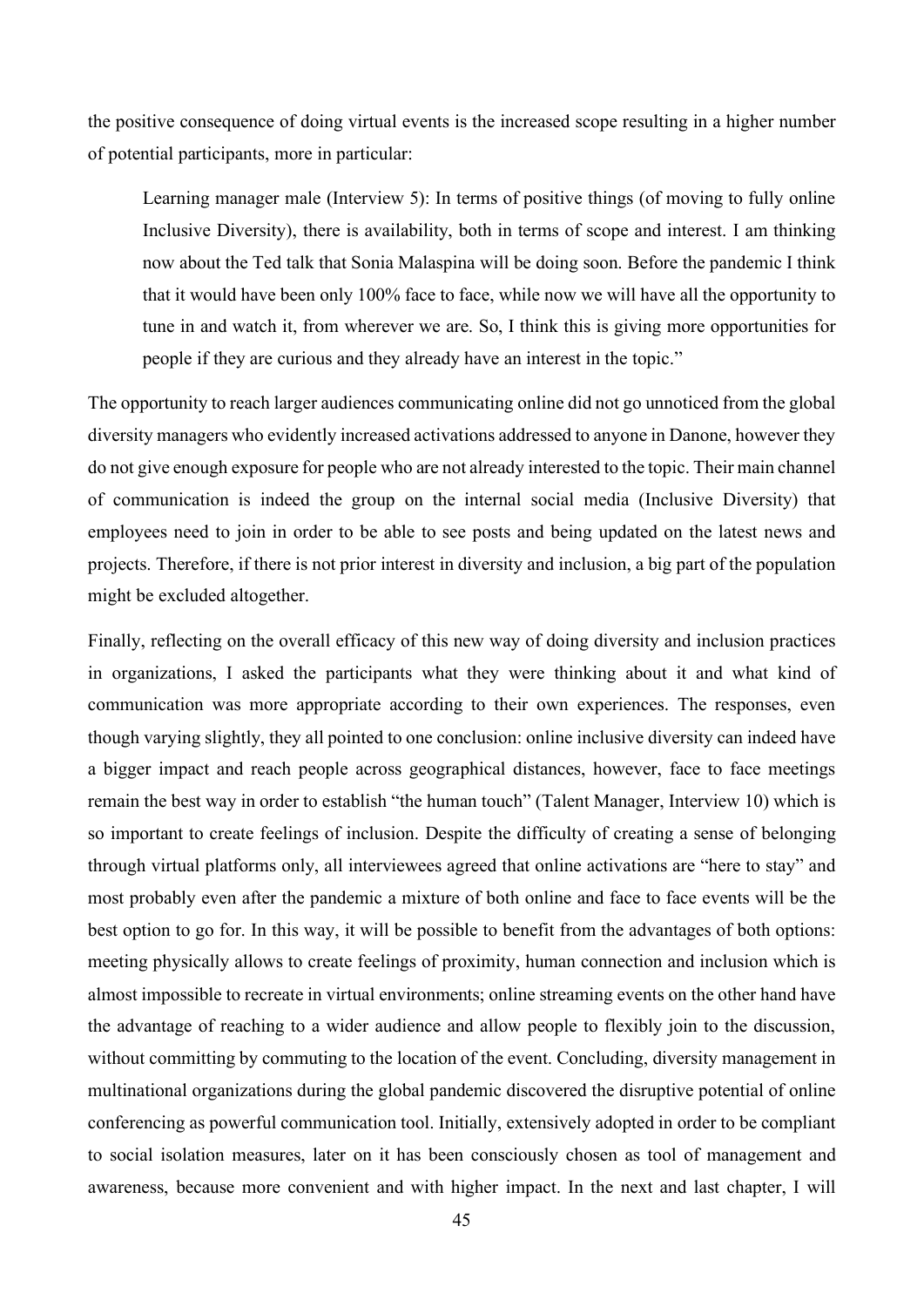provide an overall reflection on all the findings in order to answer the research question and provide managerial recommendations.

#### <span id="page-46-0"></span>**5. Conclusion and discussion**

In this final chapter, I will summarize and discuss the results of this research project against the research question in order to answer it, as well as providing managerial recommendations, limitations and directions for future research.

#### <span id="page-46-1"></span>**5.1 Conclusion**

The aim of this investigation was to contribute both to academic literature and managerial practice by assessing diversity management practices in multinational organizations during the ongoing global pandemic, exploring qualitative changes happening and providing managerial recommendations accordingly. In order to do so, the following research question was formulated: *How to rethink diversity management in multinational organizations after Covid-19 pandemic?* Collecting interviewees' claims, official statements and virtually mediated observations, it was possible to conclude that there have been mainly four consequences affecting diversity management and inclusion in multinational organizations: first of all there was a negative impact on wellbeing and work life balance; secondly, there has been increased company support in order to compensate for inequalities that have stemmed from this exceptional situation; thirdly, there has been a change in ways of communicating and finally, a change in the ways of working for diversity and inclusion.

In particular, the impact on wellbeing and work life balance is evidenced by feelings of loneliness, strong uncertainty and excessive workload, because the boundaries between work and private life are much harder to manage, especially for extroverted people who are energized by social and human contact. The increased company support aimed at sustaining employee wellbeing, as well as compensating for eventual material inequalities such as lack of equipment and resources by providing a working from home allowance. The case organization put particular emphasis on improving mental health of employees, providing messages of support and little gifts to boost the morale. Virtual working has had tangible and intangible consequences both in the ways employees interact between each other and in the ways of working. Interactions, being almost fully online mediated, are not always instant like they could be face to face. There is an information overload experienced by the workers who receive more emails every day, calls and chats and constantly reply may be impossible at times. This constant interaction can cause stress and misinterpretations because nonverbal forms of communication are often hidden, therefore, there is a risk of inefficiency. Concluding, the change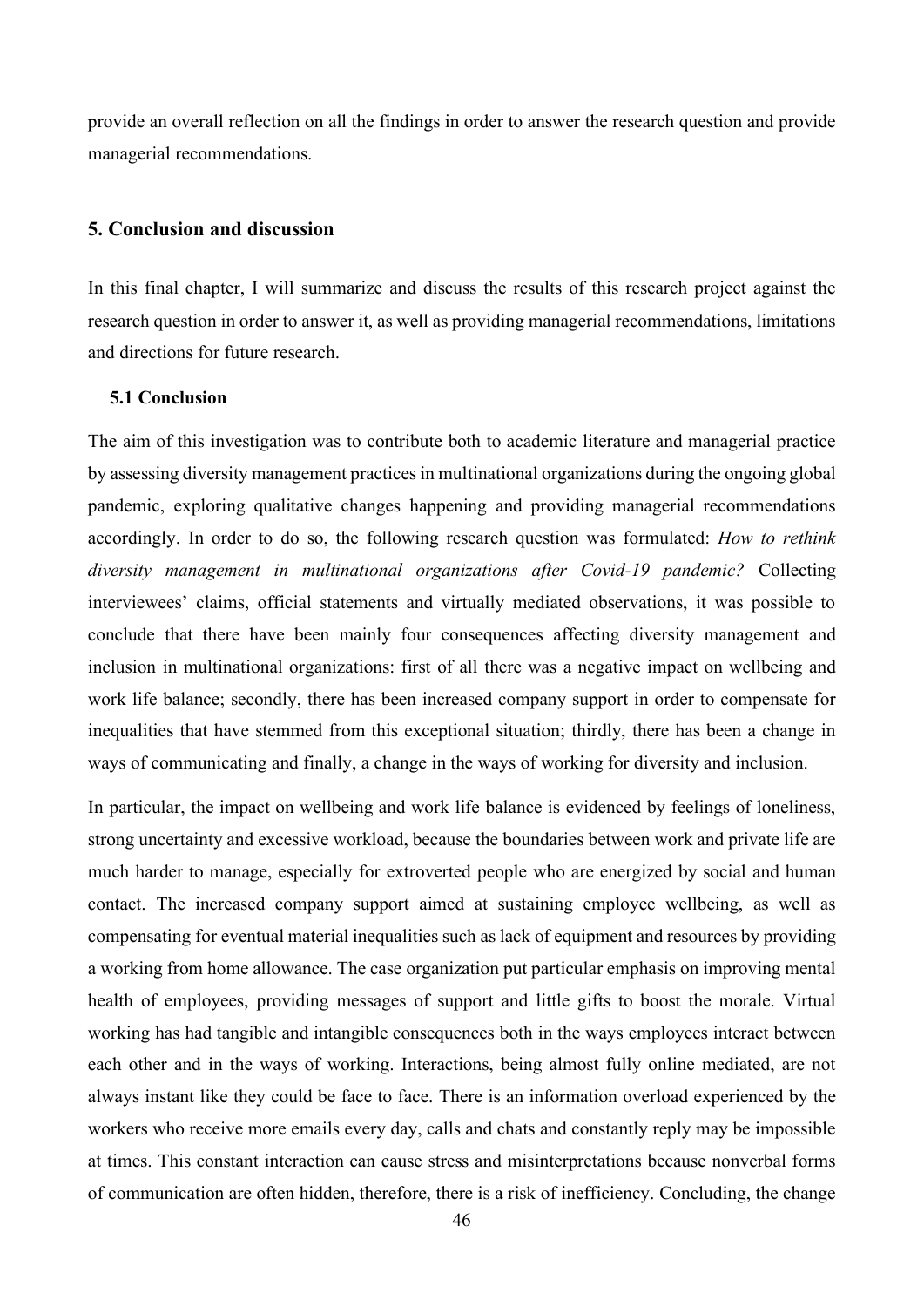in the ways of working for diversity and inclusion in a multinational context, consisted in turning face to face events to fully virtual. Online video conferencing is being perceived by organizational actors as particularly impactful in order to reach to a broader audience, but less effective in building proximity and feelings of inclusion. Indeed, uniting everyone in a room has a bigger impact in order to reach the ideal of inclusion in the organization, because human contact and feelings of belongingness are best build with face-to-face interactions. Hence, diversity and inclusion activists in the case organization believe in a near future where they could use hybrid models of connection. For instance, connecting with a live streaming from a room with a group of people, allowing participants to choose their preference with either online or face-to-face engagement. Overall, diversity and inclusion practices were not de-prioritized because of the pandemic, with the only exception of one employee resource group which slowed down the activities because of the surrounding uncertainty. Practices aimed at raising awareness were the most popular, showing a tendency in the organization which is already known in literature. In particular, the tendency of organizations to focus their efforts on individualizing diversity issues, rather than highlighting dynamics of power and systemic inequalities, in the hope of changing organizational behavior through control of individual behavior, fighting against unconscious bias (Özbilgin, Bartels-Ellis, & Gibbs, 2019). This approach is an impediment to effective global diversity management (Özbilgin, Bartels-Ellis, & Gibbs, 2019), therefore, in the section of managerial recommendations, I will dive deeper into alternative approaches which could better challenge organizational inequalities and contribute to a more equal work environment.

#### <span id="page-47-0"></span>**5.3 Managerial recommendations**

In light of all the findings, different issues in the governance system for diversity management in the case organization have been identified. First of all, a lack of communication and synergy between local diversity activists and global diversity managers, which is causing unclarity in the ways of working and where exactly to stand. Secondly, communications aimed at raising awareness on diversity are numerous, but mainly targeted to internal stakeholders who are already interested to the topic and decide to join the group on the internal social media, excluding in this way people who are not so active on the platform. Thirdly, the organization demonstrated tendency for individualization on global diversity management as theorized and described by Sippola & Smale (2007).

In particular, the focus is mainly on initiatives aimed at changing individual behavior and treating each diversity issue in isolation. There is a timid tentative of establishing a dialogue between the different networks at regional level with global, however such meetings are not regular or clear enough on the ways of working, resulting in confusion for the organizational actors who are given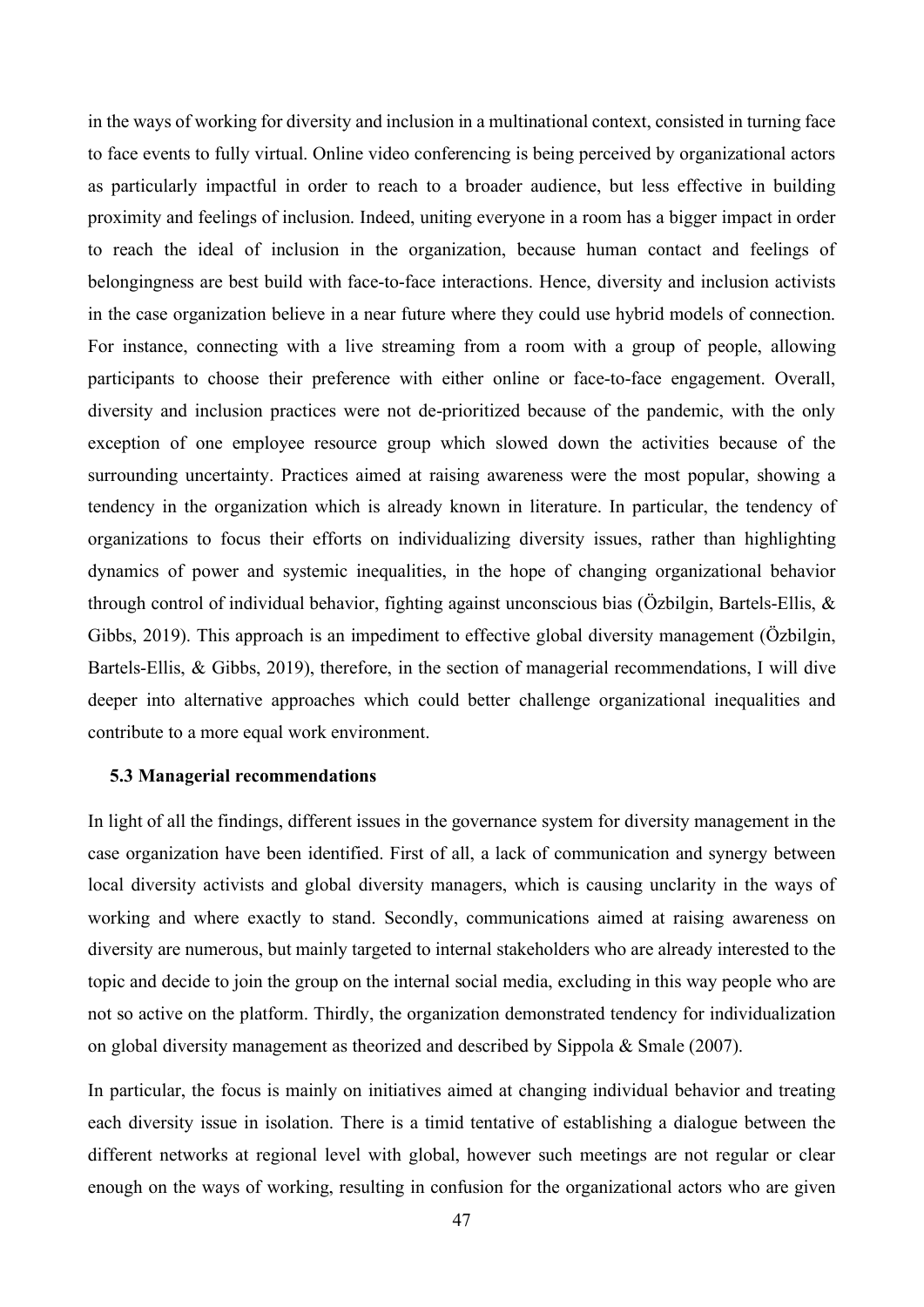almost total freedom on how to manage diversity within their regions. In order to solve such issues, multinational organizations should always strive for clear formalization in policies, procedures and governance system for diversity, making sure that everyone is aware of such documents. Moreover, in order to contrast for individualization and aim to a more effective diversity and inclusion management system, it is beneficial for diversity managers to create intersectionality by connecting diversity networks and external social movements in order to cooperate together on a common agenda, so to galvanize greater support and push for more social and organizational change rather than working at the individual level (Özbilgin, Bartels-Ellis & Gibbs, 2019) . Indeed, if the agenda of each network is left unmanaged and independent from each other, the risk is that conflict could arise among these different objectives, which instead should converge together, in order to better reflect the nature of individuals which is intersectional because composed of different categories altogether in one person: there is not just a woman, without her ethnicity or age for instance. Therefore, regular cross functional cooperation and clarity through formalization and centralization in processes of diversity and inclusion should help in strengthening their effectiveness. At the moment the case organization has already in place people and information-based mechanisms for integration, however formalization and centralization ones are lacking. More specifically, taking as a reference the framework of integration mechanisms proposed by Sippola & Smale (2007), formalization-based mechanisms could be for instance D&I policy framework and diversity criteria on individual balanced scorecards connected to rewards and bonus schemes, equal across all regions. Centralization based integration mechanisms are instead represented by creation of Diversity councils at corporate level, steering groups or Regional Hub centers where diversity coordinators or like in the case organization, activists, can come together share best practices and align on diversity standards and issues. Overall, the case organization has been proven to have a very inclusive culture which reduces perceived inequalities in the workplace, however in order to fully optimize the management of diversity such practical suggestions could help in building an even more impactful governance system.

#### <span id="page-48-0"></span>**5.2 Theoretical Implications**

This study contributes to diversity management literature in mainly two aspects. First of all, it provides rich insights to fill in a very recent and relevant knowledge gap in the academic debate, that is to say, assessing qualitative changes in diversity management and inclusion practices in multinational organizations, during an ongoing pandemic. Secondly, it builds upon the under researched topic of global diversity management, providing a thick description of the challenges faced by organizations and the solutions built in order to overcome it, by critically assessing it against existing literature. Analyzing emerging issues in the case description, it was showed the importance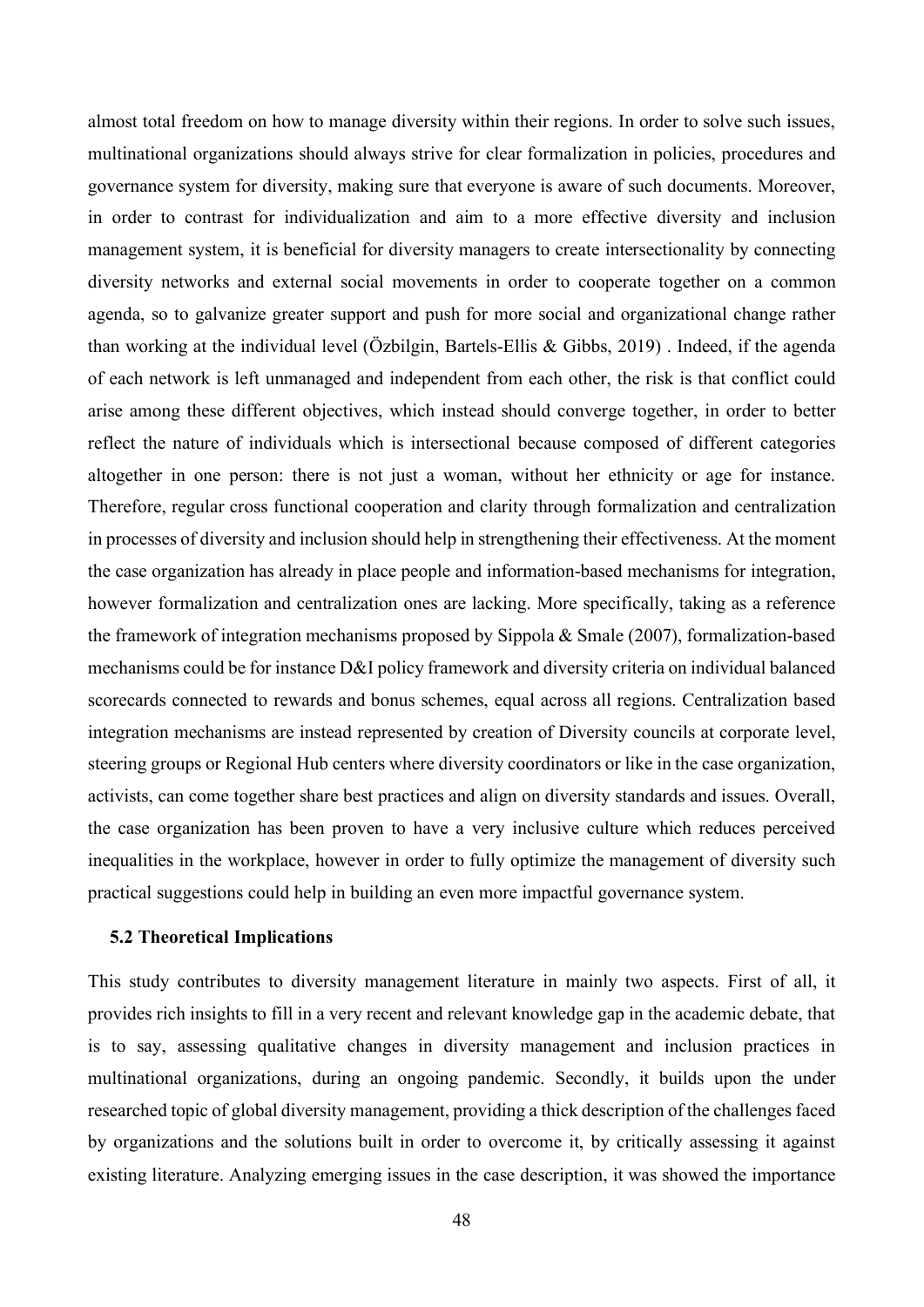of global mechanisms of integration in diversity management, especially in the aspect of formalization and centralization, as fundamental factors which contribute to create an efficient governance system for diversity and inclusion globally. Concluding, this study helps in laying on the foundations for theorizing on Covid-19 effects in the workplaces, by providing evidence for 4 type of consequences and issues which impact the workforce and in particular diversity and inclusion practices. Leading the way for future research exploring the issues experienced by the workforce during the global pandemic which impacted on organization inclusiveness.

#### <span id="page-49-0"></span>**5.4 Limitations and future research**

<span id="page-49-1"></span>This research given its design and context comes inevitably with some limitations and pitfalls. First of all, being focused exclusively on the qualitative changes of diversity management practices perceived by a restricted number of employees in a large multinational organization, transferability of findings can be limited. Additionally, the sample of respondents is not balanced with representatives from all the regions in the company, because of the impressive number of countries involved (more than 55) and because in a virtual environment it was harder to identify key activists from different regions. This resulted in the possibility to reach mainly to employees based in one region, Benelux, with the exception of one interviewee from outside Europe. Also, collecting data and observing the organization completely in a virtual environment may lack additional hidden insights which could have emerged with a closer observation of the physical space in which organizational actors operate in. However, because of the global pandemic which was still ongoing during the investigation, face-to-face interactions and observations of respondents, out of their own private homes was not possible. Finally, the choice of focusing only on employees personally involved in diversity management practices can be disputable, because in this way it was not possible to fully picture how employees not implicated are perceiving such practices. Nevertheless, the choice was made in order to assess qualitative changes in strategies and practices, as this was the main focus of investigation. Concluding, despite the limitations the research contributed to providing rich insights on how multinational organizations are coping with the global pandemic and the ways in which diversity and inclusion are prioritized, contributing significantly to academic literature and managerial practice. Future research on the effects of Covid-19 on inequality in the workplace is needed. Investigating a more quantitative effect of the pandemic on diversity management issues, for instance utilizing a survey, will complement and add on the current study in order to advance literature and managerial practice on global diversity management, which is still an under researched field in business administration (Özbilgin, Bartels-Ellis, & Gibbs, 2019).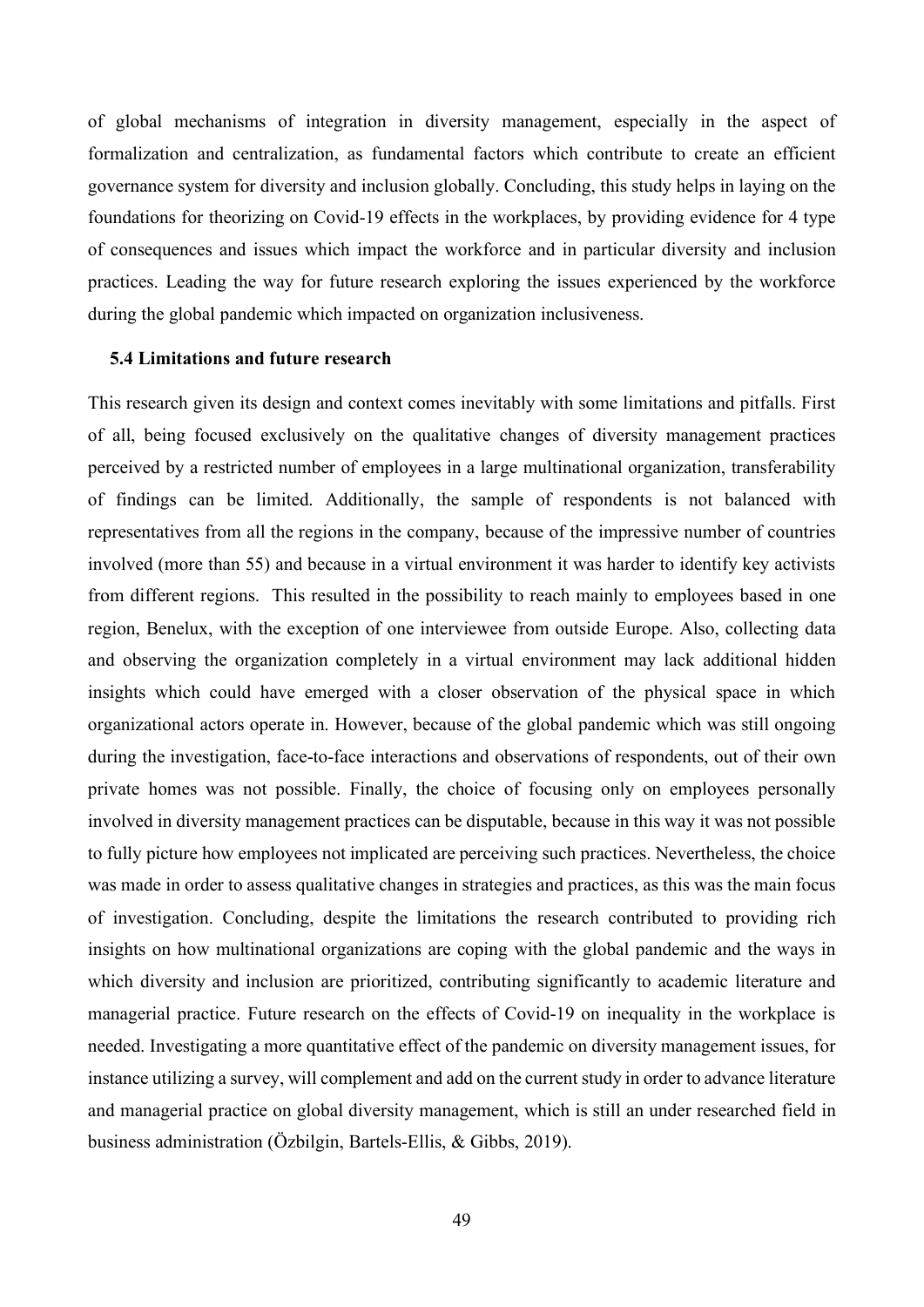## **References:**

- Acker, J. (2006). Inequality Regimes. *Gender & Society*, *20*(4), 441–464. <https://doi.org/10.1177/0891243206289499>
- Agarwal, B. (2021). Reflections on the Less Visible and Less Measured: Gender and COVID-19 in India. *Gender & Society*, 089124322110012.<https://doi.org/10.1177/08912432211001299>
- Alon T, Doepke M, Olmstead-Rumsey J, Tertilt M. National Bureau of Economic Research; Cambridge, MA: 2020. The impact of COVID-19 on gender equality: working paper 26947. NBER Working Paper Series.
- Anglim, J., & Horwood, S. (2021). Effect of the COVID-19 Pandemic and Big Five Personality on Subjective and Psychological Well-Being. *Social Psychological and Personality Science*, 194855062098304.<https://doi.org/10.1177/1948550620983047>
- Baccarani, C., & Bonfanti, A. (2015). Effective public speaking: a conceptual framework in the corporate-communication field. *Corporate Communications: An International Journal*, *20*(3), 375–390.<https://doi.org/10.1108/ccij-04-2014-0025>
- Bae, J., Chen, S. and Lawler, J. (1998) 'Variations in Human Resource Management in Asian Countries: MNC Home-country and Host-country Effects', The International Journal of Human Resource Management, 9(4): 653 – 70.
- Beason, L. (1991), "Strategies for establishing an effective persona: an analysis of appeals to ethos in business speeches", Journal of Business Communication, Vol. 28 No. 4, pp. 326-346.
- Bell, M. P., Özbilgin, M. F., Beauregard, T. A., & Sürgevil, O. (2011). Voice, silence, and diversity in 21st century organizations: Strategies for inclusion of gay, lesbian, bisexual, and transgender employees. Human Resource Management, 50(1), 131-146
- Benschop, Y., Holgersson, C., Van den Brink, M., & Wahl, A. (2015). Future challenges for practices of diversity management in organizations. Handbook for Diversity in Organizations, Oxford University Press, Oxford, 553-574
- Biggs, A., Brough, P., & Drummond, S. (2017). Lazarus and Folkman's psychological stress and coping theory. In C. L. Cooper, & J. C. Quick (Eds.), The handbook of stress and health: A guide to research and practice (pp. 351---364). Wiley-Blackwell.
- Björkman, I. and Lu, Y. (2001) 'Institutionalization and Bargaining Power Explanations of HRM Practices in International Joint Ventures – The Case of Chinese –Western Joint Ventures', Organization Studies, 22(3): 491 – 512.
- Boyer, L., Brunner, B. R., Charles, T., & Coleman, P. (2006). Managing Impressions in a Virtual Environment: Is Ethnic Diversity a Self-Presentation Strategy for Colleges and Universities? *Journal of Computer-Mediated Communication*, *12*(1), 136–154. <https://doi.org/10.1111/j.1083-6101.2006.00318.x>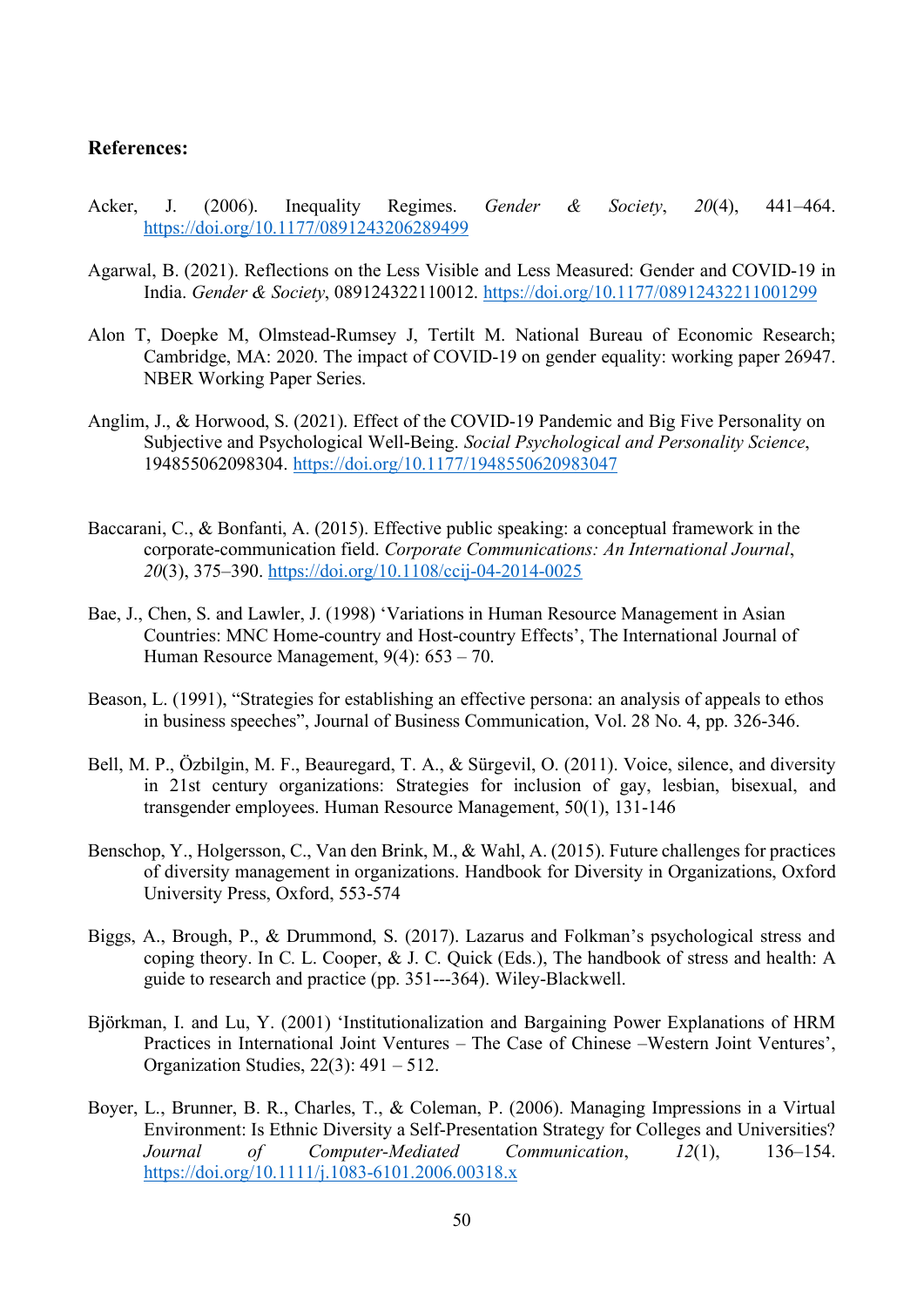Boyd, D. 2008. How can qualitative internet researchers define the boundaries of their projects: A response to Christine Hine in Markham, Annette N. & Nancy K. Baum (eds.) Internet inquiry: Conversations about method. Los Angeles: Sage, 26-32.

- Blumer, H. (1954). What is Wrong with Social Theory? *American Sociological Review*, *19*(1), 3. <https://doi.org/10.2307/2088165>
- Card, D., Mas, A., Moretti, E., & Saez, E. (2012). Inequality at Work: The Effect of Peer Salaries on Job Satisfaction. *American Economic Review*, *102*(6), 2981–3003. <https://doi.org/10.1257/aer.102.6.2981>
- Chung, H., Birkett, H., Forbes, S., & Seo, H. (2021). Covid-19, Flexible Working, and Implications for Gender Equality in the United Kingdom. *Gender & Society*, 089124322110013. https://doi.org/10.1177/08912432211001304
- Creed, W. D., & Scully, M. A. (2000). Songs of Ourselves: Employees' Deployment of Social Identity. Journal of Management Inquiry, 9(4), 391-412
- Daft, R. L., & Weick, K. E. (1984). Toward a Model of Organizations as Interpretation Systems. *The Academy of Management Review*, *9*(2), 284.<https://doi.org/10.2307/258441>
- Danone's company commitment Danone. (2019). Retrieved June 8, 2021, from <https://www.danone.com/impact/policies-and-commitments.html#HEALTH>
- Demsas, J., & Ramirez, R. (2021, March 16). How racism and white supremacy fueled a Black-Asian divide in America. Retrieved July 21, 2021, from <https://www.vox.com/22321234/black-asian-american-tensions-solidarity-history>
- Denning, S. (2008), "How leaders can use powerful narratives as change catalysts", Strategy & Leadership, Vol. 36 No. 2 pp. 11-15.
- Dennissen, M., Benschop, Y., & van den Brink, M. (2016). Diversity Networks: Networking for Equality? *Academy of Management Proceedings*, *2016*(1), 15950. <https://doi.org/10.5465/ambpp.2016.15950abstract>
- *Developing Women's Access to Decision-Making Positions - Danone*. (2019, October 24). World Food Company - Danone. [https://www.danone.com/stories/articles-list/developing-access](https://www.danone.com/stories/articles-list/developing-access-decision-position.html)[decision-position.html](https://www.danone.com/stories/articles-list/developing-access-decision-position.html)
- Dixon-Fyle, S., Dolan, K., Hunt, V., & Prince, S. (2021, May 6). Diversity wins: How inclusion matters. Retrieved July 8, 2021, from [https://www.mckinsey.com/featured-insights/diversity](https://www.mckinsey.com/featured-insights/diversity-and-inclusion/diversity-wins-how-inclusion-matters)[and-inclusion/diversity-wins-how-inclusion-matters](https://www.mckinsey.com/featured-insights/diversity-and-inclusion/diversity-wins-how-inclusion-matters)
- Dobbin, F., & Kalev, A. (2018). Why Doesn't Diversity Training Work? The Challenge for Industry and Academia. *Anthropology Now*, *10*(2), 48–55. <https://doi.org/10.1080/19428200.2018.1493182>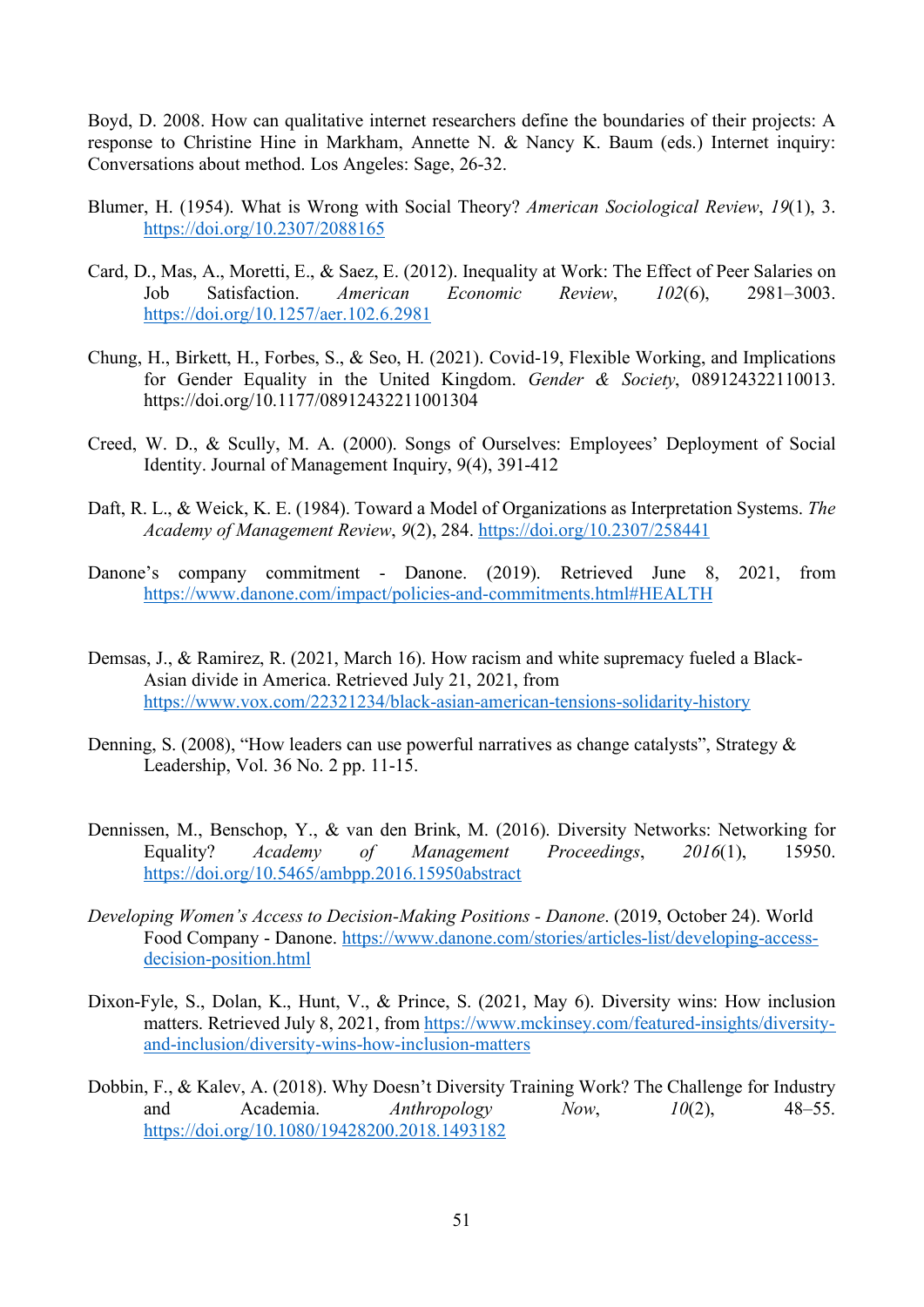Dutton, D. G. (2007). The complexities of domestic violence. *American Psychologist*, *62*(7), 708–

709.<https://doi.org/10.1037/0003-066x.62.7.708>

- Fletcher, D., & Sarkar, M. (2013). Psychological resilience: A review and critique of definitions, concepts, and theory. European Psychologist, 18, 12---23. http://dx.doi. org/10.1027/1016- 9040/a000124
- Friedman, R. A. (1996). Defining the scope and logic of minority and female network groups: Can separation enhance integration? Research in Personnel and Human Resources Management, 14, 307-350.
- Gibson, A. N., Chancellor, R. L., Cooke, N. A., Dahlen, S. P., Patin, B., & Shorish, Y. L. (2020). Struggling to breathe: COVID-19, protest and the LIS response. *Equality, Diversity and Inclusion: An International Journal*, *40*(1), 74–82.<https://doi.org/10.1108/edi-07-2020-0178>
- Gioia, D. A., Corley, K. G., & Hamilton, A. L. (2012). Seeking Qualitative Rigor in Inductive Research. *Organizational Research Methods*, *16*(1), 15–31. <https://doi.org/10.1177/1094428112452151>
- Glaser, B. (1978) Theoretical sensitivity: Advances in the methodology of grounded theory. Sociology Press, Mill Valley.
- Gulyas, A., Seitz, S., & Sinha, S. (2020). Does pay transparency affect the gender wage gap? Evidence from Austria. *Journal Classifications: J08*, *31*(J38), J78.
- Harrison, D.A., Price K.H., and Bell, M.P. (1998) Beyond relational demography: time and the effects of surface and deep-level diversity on work group cohesion. Academy of Management Journal 41(1): 96–107
- Harrison, D.A., Price, K.H., Gavin JH, and Florey, A.T. (2002) Time, teams, and task performance: changing effects of surface- and deep-level diversity on group functioning. Academy of Management Journal 45(5): 1029–45.

Harrison, D.A., Klein, K.J. (2007) What's the difference? Diversity constructs as separation, variety, or disparity in organizations. Academy of Management Review 32(4): 1199–1228.

- Hine, C. (2008). How can qualitative internet researchers define the boundaries of their projects?
- Hjálmsdóttir, A., & Bjarnadóttir, V. S. (2020). "I have turned into a foreman here at home": Families and work–life balance in times of COVID-19 in a gender equality paradise. *Gender, Work & Organization*, *28*(1), 268–283. https://doi.org/10.1111/gwao.12552
- Holck, L., Muhr, S. L., & Villesèche, F. (2016a). Identity, diversity and diversity management. *Equality, Diversity and Inclusion: An International Journal*, *35*(1), 48–64. <https://doi.org/10.1108/edi-08-2014-0061>
- Ivbijaro, G., Brooks, C., Kolkiewicz, L., Sunkel, C., & Long, A. (2020). Psychological impact and psychosocial consequences of the COVID 19 pandemicResilience, mental well-being, and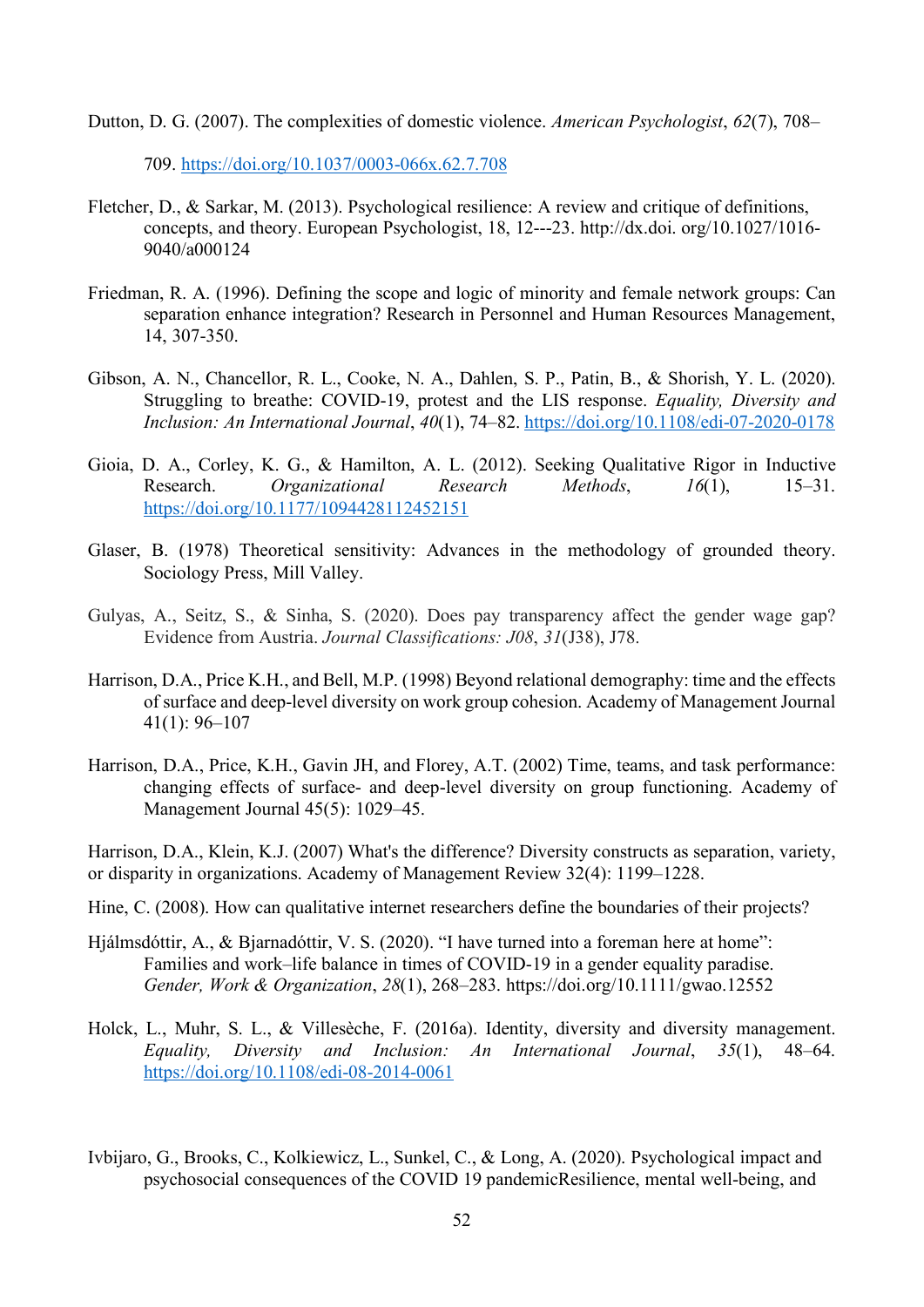the coronavirus pandemic. *Indian Journal of Psychiatry*, *62*(9), 395. [https://doi.org/10.4103/psychiatry.indianjpsychiatry\\_1031\\_20](https://doi.org/10.4103/psychiatry.indianjpsychiatry_1031_20)

Jackson, S.E., Joshi, A., and Erhardt, N.L. (2003) Recent research on team and organizational diversity: swot analysis and implications. Journal of Management 29(6): 801–30.

- Janssens, M., & Zanoni, P. (2008). What Makes an Organization Inclusive? Organizational Practices Favoring the Relational Inclusion of Ethnic Minorities in Operative Jobs. *SSRN Electronic Journal*. Published. https://doi.org/10.2139/ssrn.1298591
- Jehn, K.A., Northcraft, G.B., and Neale ,M.A. (1999) Why differences make a difference: a field study of diversity, conflict, and performance in workgroups. Administrative Science Quarterly 44(4): 741–63.
- Jonsen, K., Maznevski, M. L., & Schneider, S. C. (2011). Special Review Article: Diversity and its not so diverse literature: An international perspective. *International Journal of Cross-Cultural Management*, *11*(1), 35–62.<https://doi.org/10.1177/1470595811398798>
- Kalev, A., Dobbin, F., & Kelly, E. (2006). Best Practices or Best Guesses? Assessing the Efficacy of Corporate Affirmative Action and Diversity Policies. American Sociological Review, 71(4), 589–617.<https://doi.org/10.1177/000312240607100404>
- Kennedy-Macfoy, M. (2020). Through the COVID-19 looking glass: Resisting always already known injustice and shaping a 'new normal.' *European Journal of Women's Studies*, *28*(1), 4–9. <https://doi.org/10.1177/1350506820976908>
- Kenton, S.B. (1989), "Speaker credibility in persuasive business communication: a model which explains gender differences", Journal of Business Communication, Vol. 26 No. 2, pp. 143- 157.

Kniffin, K. M., Narayanan, J., Anseel, F., Antonakis, J., Ashford, S. P., Bakker, A. B.,Vugt, M. (2020). COVID-19 and the workplace: Implications, issues, and insights for future research and action. *American Psychologist*, 1.<https://doi.org/10.1037/amp0000716>

- Kohler-Hausmann, I. (2011). Discrimination. *Sociology*. Published. <https://doi.org/10.1093/obo/9780199756384-0013>
- Kostova, T. (1999) 'Transnational Transfer of Strategic Organizational Practices: A Contextual Perspective', Academy of Management Review, 24(2): 308 –24.
- Legault, L., Green-Demers, I., Grant, P., & Chung, J. (2007). On the Self-Regulation of Implicit and Explicit Prejudice. *Personality and Social Psychology Bulletin*, *33*(5), 732–749. <https://doi.org/10.1177/0146167206298564>
- Lincoln, Y. S., & Guba, E. G. (1985). Naturalistic inquiry. Beverly Hills, CA: Sage
- Madgavkar, A., White, O., Krishnan, M., Mahajan, D., & Azcue, X. (2020, December 14). COVID-19 and gender equality: Countering the regressive effects. Last visited 26/02/2021, Retrieved from [https://www.mckinsey.com/featured-insights/future-of-work/covid-19-and-gender](https://www.mckinsey.com/featured-insights/future-of-work/covid-19-and-gender-equality-countering-the-regressive-effects)[equality-countering-the-regressive-effects#](https://www.mckinsey.com/featured-insights/future-of-work/covid-19-and-gender-equality-countering-the-regressive-effects)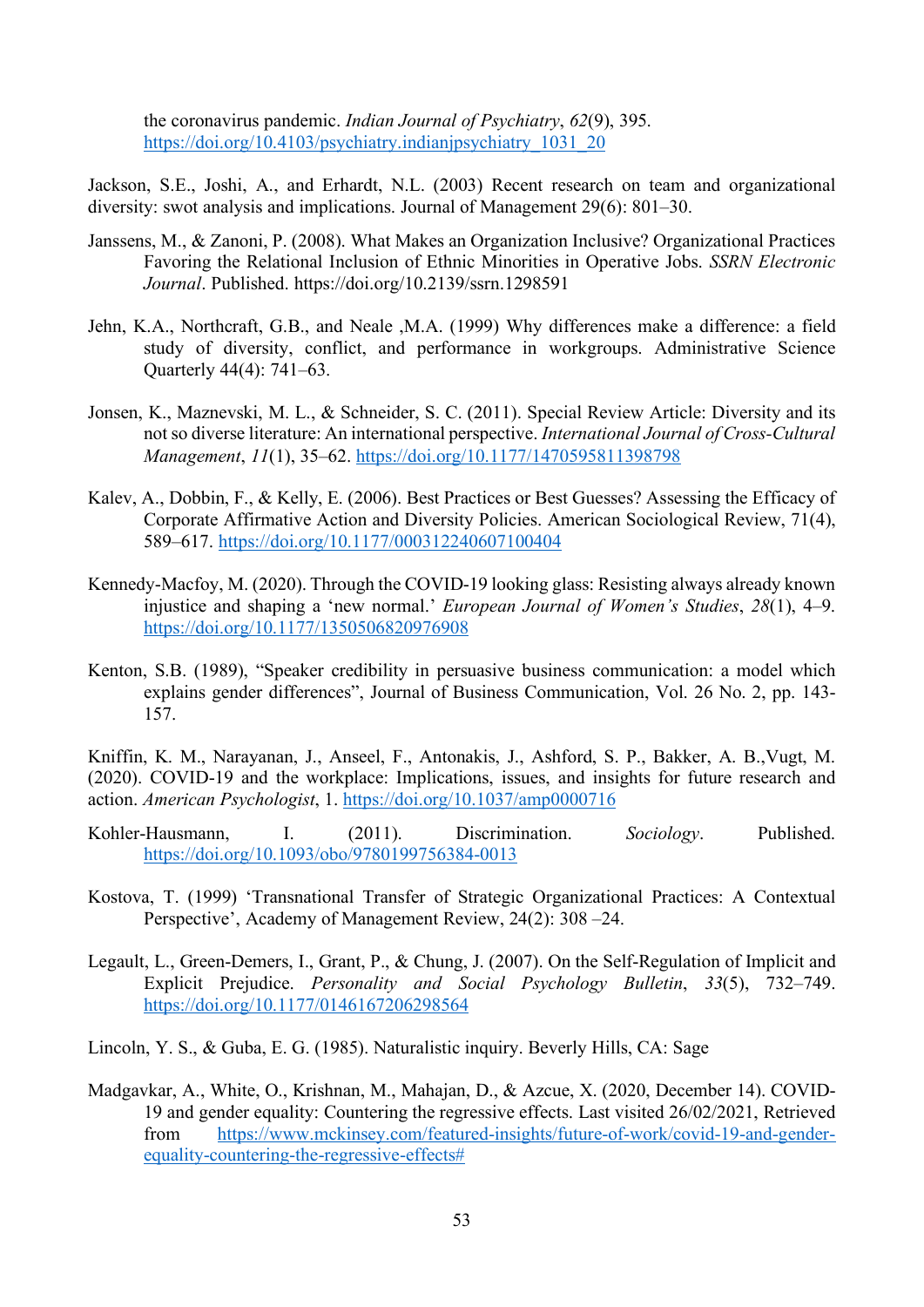- Madgavkar, A., Manyika, J., Krishnan, M., Ellingrud, K., Yee, L., Woetzel, J., … Balakrishnan, S. (2020, February 28). The future of women at work: Transitions in the age of automation. Last visited 26/02/2021, Retrieved from [https://www.mckinsey.com/featured-insights/gender](https://www.mckinsey.com/featured-insights/gender-equality/the-future-of-women-at-work-transitions-in-the-age-of-automation)[equality/the-future-of-women-at-work-transitions-in-the-age-of-automation](https://www.mckinsey.com/featured-insights/gender-equality/the-future-of-women-at-work-transitions-in-the-age-of-automation)
- Meléndez, G., & Özkazanç-Pan, B. (2020). Gender, race and power: an intersectional reading of "opting out." *Qualitative Research in Organizations and Management: An International Journal*, *ahead-of*(ahead-of-print).<https://doi.org/10.1108/qrom-02-2019-1724>

McNulty, Y., McPhail, R., Inversi, C., Dundon, T., & Nechanska, E. (2018). Employee voice mechanisms for lesbian, gay, bisexual and transgender expatriation: the role of Employee-Resource Groups (ERGs) and allies. The International Journal of Human Resource Management, 29(5), 829- 856

Moore, K., Calvin, J. R., & Beale, R. L. (2015). A Global Imperative for Achieving Managerial Strength and Synergy through the Mitigation of Micro-Aggression Workplace Behavior. *SSRN Electronic Journal*. Published.<https://doi.org/10.2139/ssrn.2627743>

Mor Barak ME (2005) Managing Diversity: Toward a Globally Inclusive Workplace. Thousand Oaks, CA: SAGE.

Morgeson, F. P., & Hofmann, D. A. (1999). The structure and function of collective constructs: Implications for multilevel research and theory development. Academy of Management Review, 24, 249-265

- Murray, W. (2007), "What's your story? Corporate messages to touch the soul", Strategic Direction, Vol. 23 No. 5, pp. 3-4.
- Nicola, M., Alsafi, Z., Sohrabi, C., Kerwan, A., Al-Jabir, A., Iosifidis, C., … Agha, R. (2020). The socio-economic implications of the coronavirus pandemic (COVID-19): A review. *International Journal of Surgery*, *78*, 185–193.<https://doi.org/10.1016/j.ijsu.2020.04.018>
- Nilima N, Kaushik S, Tiwary B, Pandey PK. Psycho-social factors assocaited with the nationwide lockdown in India during COVID-19 pandemic. *Clinical Epidemiology and Global Health.* 2020 Jun 30; [doi: 101016/jcegh202006010](doi:%20101016/jcegh202006010) Online ahead of print.
- Nishii, L. H., & Özbilgin, M. F. (2007). Global diversity management: towards a conceptual framework. *The International Journal of Human Resource Management*, *18*(11), 1883–1894. <https://doi.org/10.1080/09585190701638077>
- Obloj, T., & Zenger, T. (2015). Incentives, Social Comparison Costs, and the Proximity of Envy's Object. *SSRN Electronic Journal*. Published. https://doi.org/10.2139/ssrn.2574248
- O'Neil, D. A., Hopkins, M. M., & Sullivan, S. E. (2011). Do women's networks help advance women's careers? Differences in perceptions of female workers and top leadership. Career Development International, 16(7), 733-754.
- Özbilgin, M. F., Bartels-Ellis, F., & Gibbs, P. (Eds.). (2019). Global Diversity Management. *Management for Professionals*. Published.<https://doi.org/10.1007/978-3-030-19523-6>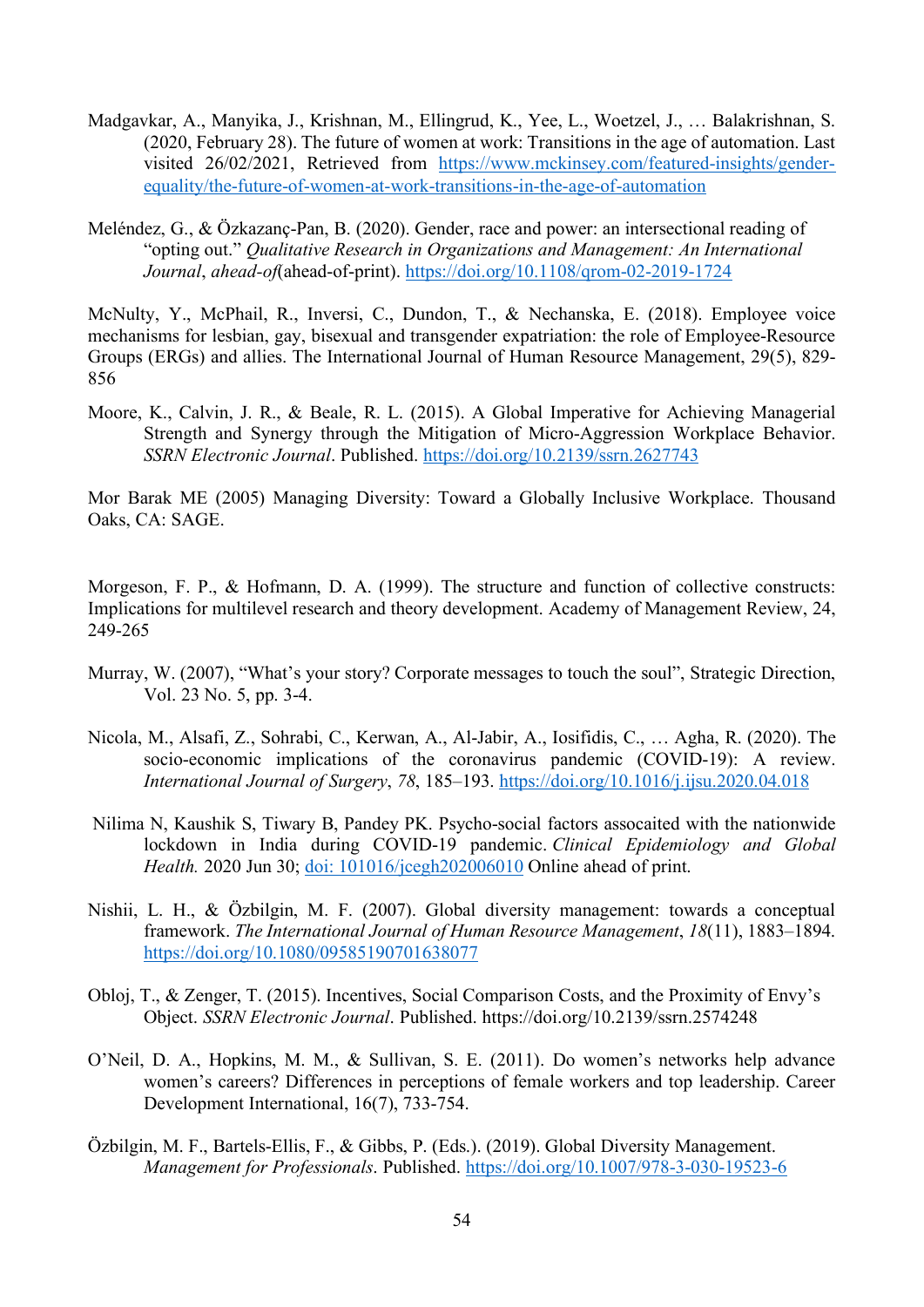- Özkazanç‐Pan, B., & Pullen, A. (2020). Gendered labour and work, even in pandemic times. *Gender, Work & Organization*, *27*(5), 675–676.<https://doi.org/10.1111/gwao.12516>
- Paauwe, J., Guest, D.E., & Wright, P.M. (Eds.) (2013). *HRM & Performance. Achievements & Challenges*. Chichester: John Wiley & Sons.
- Padgett, D. K. (2004). *Qualitative Research Experience* (1st ed.). Wadsworth Thomson Learning.
- Patton, M. Q. (2002). Two Decades of Developments in Qualitative Inquiry. *Qualitative Social Work*, *1*(3), 261–283.<https://doi.org/10.1177/1473325002001003636>
- Pelled, L.H. (1996) Demographic diversity, conflict, and work group outcomes: an intervening process theory. Organization Science 7(6): 615–31.
- People & communities Danone. (2021, February 5). Retrieved July 8, 2021, from <https://www.danone.com/impact/people-communities.html>
- Peter L. Berger: *The Social Construction of Reality : A Treatise in the Sociology of Knowledge* (Paperback); 1966 Edition. (1672): Peter L. Berger.
- Pfeffer, J. (1983) Organizational demography. Research in Organizational Behavior 5: 299–357
- Pini, B., Brown, K., & Ryan, C. (2004). Women-only networks as a strategy for change? A case study from local government. Women in Management Review, 19(6), 286-292
- Pitts, D. W., Hicklin, A. K., Hawes, D. P., & Melton, E. (2010). What Drives the Implementation of Diversity Management Programs? Evidence from Public Organizations. *Journal of Public Administration Research and Theory*, *20*(4), 867–886. <https://doi.org/10.1093/jopart/mup044>
- Quinn, R.E., Hildebrandt, H.W., Rogers, P.S. and Thompson, M.P. (1991), "A competing values framework for analyzing presentational communication in management contexts", Journal of Business Communication, Vol. 28 No. 3, pp. 213-232.
- Rabinow, P., & Sullivan, W. M. (1988). *Interpretive Social Science: A Second Look* (First ed.). Los Angeles, California: University of California Press.
- Randall, D. and Harms, A. (2011), "Using stories for advantage: the art and process of narrative", Strategy & Leadership, Vol. 40 No. 1, pp. 21-26.
- Randel, A. E., Galvin, B. M., Shore, L. M., Ehrhart, K. H., Chung, B. G., Dean, M. A., & Kedharnath, U. (2018). Inclusive leadership: Realizing positive outcomes through belongingness and being valued for uniqueness. *Human Resource Management Review*, *28*(2), 190–203. <https://doi.org/10.1016/j.hrmr.2017.07.002>
- Roos, J. (2013), "The benefits and limitations of leadership speeches in change initiatives", Journal of Management Development, Vol. 32 No. 5, pp. 548-559
- Rosenzweig, P. and Nohria, N. (1994) 'Influences on Human Resource Management Practices in Multinational Corporations', Journal of International Business Studies, 25(2): 229 – 51.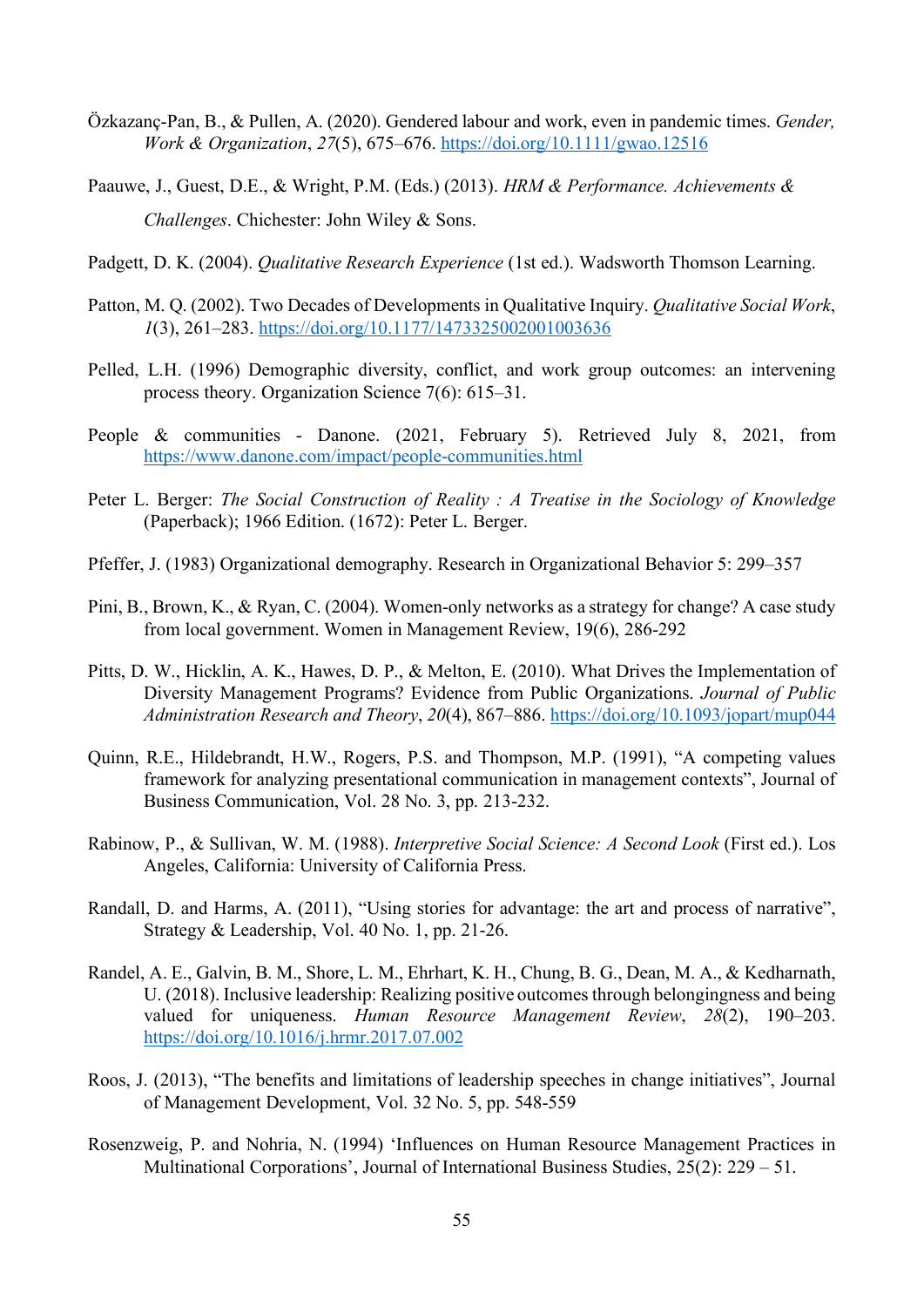- The Economist. (2020, June 25). Covid-19: is working from home really the new normal? | The Economist. The extension of Retrieved from the set of the set of the set of the set of the set of the set of the set of the set of the set of the set of the set of the set of the set of the set of the set of the set of the [https://www.youtube.com/watch?v=MxDVucUZCnc&feature=emb\\_logo.](https://www.youtube.com/watch?v=MxDVucUZCnc&feature=emb_logo)
- Sine, W. D., & David, R. J. (2003). Environmental jolts, institutional change, and the creation of entrepreneurial opportunity in the US electric power industry. Research Policy, 32(2), 185 207.
- Sippola, A., & Smale, A. (2007). The global integration of diversity management: a longitudinal case study. *The International Journal of Human Resource Management*, *18*(11), 1895–1916. <https://doi.org/10.1080/09585190701638101>
- Shen, J., & Edwards, V. (2006). *International Human Resource Management in Chinese Multinationals*. Abingdon, United Kingdom: Taylor & Francis.
- Shen, J., Chanda, A., D'Netto, B., & Monga, M. (2009). Managing diversity through human resource management: an international perspective and conceptual framework. *The International Journal of Human Resource Management*, *20*(2), 235–251. <https://doi.org/10.1080/09585190802670516>
- Smith, S. (2021, May 28). A People-Powered 'Inclusive Diversity' Approach. Retrieved June 6, 2021, from<https://www.wequal.com/building-roadmaps/>
- Sonnentag, S., & Bayer, U.-V. (2005). Switching Off Mentally: Predictors and Consequences of Psychological Detachment from Work During Off-Job Time. *Journal of Occupational Health Psychology, 10*(4), 393–414. [https://doi.org/10.1037/1076-8998.10.4.393](https://psycnet.apa.org/doi/10.1037/1076-8998.10.4.393)
- Spender, J.-C., Strategizing Under Uncertainty (October 25, 2013). ESADE Business School Research Paper No. 252, Available at SSRN: <https://ssrn.com/abstract=2368805>
- Strauss, A., & Corbin, J. (1997). Basics of qualitative research: Techniques and procedures for developing grounded theory (2nd ed.). Thousand Oaks, CA: Sage
- Stott, C., & Drury, J. (2004). The importance of social structure and social interaction in stereotype consensus and content: is the whole greater than the sum of its parts? *European Journal of Social Psychology*, *34*(1), 11–23.<https://doi.org/10.1002/ejsp.183>
- Swim, J. K., & Hyers, L. L. (2009). Sexism. In T. D. Nelson (Ed.), Handbook of prejudice, stereotyping, and discrimination (pp. 407–430). Psychology Press.
- Tajfel, H., Billig, M.G., Bundy, R. P., & Flament, C. Social categorization and intergroup behavior. *European Journal of Social Psychology* (1971) 1, 149-178.
- Webb, J. (1997), 'The Politics of Equal Opportunity,' Gender, Work and Organization, 4, 3, 159–169
- When women perform, companies perform. (2019, October 24). Retrieved July 21, 2021, from <https://www.danone.com/stories/articles-list/women-perform-companies-perform.html>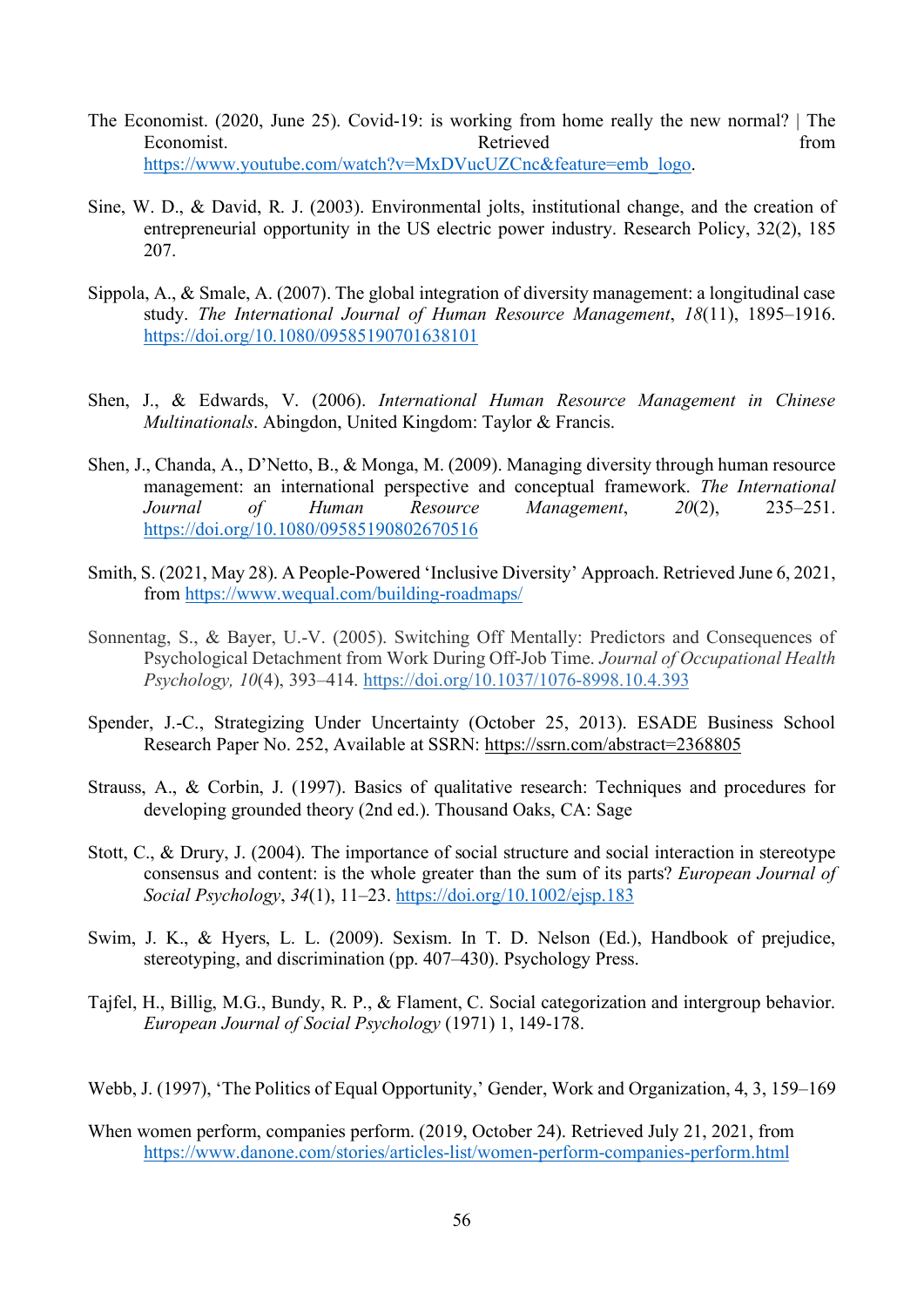- Yang, Y. & Konrad, A. M. (2011). Understanding Diversity Management Practices: Implications of Institutional Theory and Resource-Based Theory. *Group & Organization Management*, *36*(1), 6–38.<https://doi.org/10.1177/1059601110390997>
- Yale, R.N. (2014), "The impromptu gauntlet: an experiential strategy for developing lasting communication skills", Business and Professional Communication Quarterly, Vol. 77 No. 3, pp. 281-296.
- Yearby, R., & Mohapatra, S. (2020). Law, structural racism, and the COVID-19 pandemic. *Journal of Law and the Biosciences*, *7*(1), 1.<https://doi.org/10.1093/jlb/lsaa036>
- Yildirim, T. M., & Eslen-Ziya, H. (2020). The differential impact of COVID-19 on the work conditions of women and men academics during the lockdown. *Gender, Work & Organization*, *28*(S1), 243–249.<https://doi.org/10.1111/gwao.12529>
- Zager Kocjan, G., Kavčič, T., & Avsec, A. (2021). Resilience matters: Explaining the association between personality and psychological functioning during the COVID-19 pandemic. *International Journal of Clinical and Health Psychology*, *21*(1), 100198. <https://doi.org/10.1016/j.ijchp.2020.08.002>
- Zaki Dajani, M. A., & Mostafa, B. A. (2021). The Impact of COVID-19 Pandemic on Egyptian Women Psychological Empowerment and Work-Life Balance. *Journal of Business Administration Research*, *10*(1), 20.<https://doi.org/10.5430/jbar.v10n1p20>
- Zanoni P and Janssens M (2004) Deconstructing difference: the rhetoric of human resource managers' diversity discourses. Organization Studies 25(1): 55–74
- Zanoni, P., Janssens, M., Benschop, Y., & Nkomo, S. (2009). Guest Editorial: Unpacking Diversity, Grasping Inequality: Rethinking Difference Through Critical Perspectives. *Organization*, *17*(1), 9–29.<https://doi.org/10.1177/1350508409350344>
- Zenger, T. (2016, September 30). The Case Against Pay Transparency. Retrieved July 15, 2021, from

<https://hbr.org/2016/09/the-case-against-pay-transparency>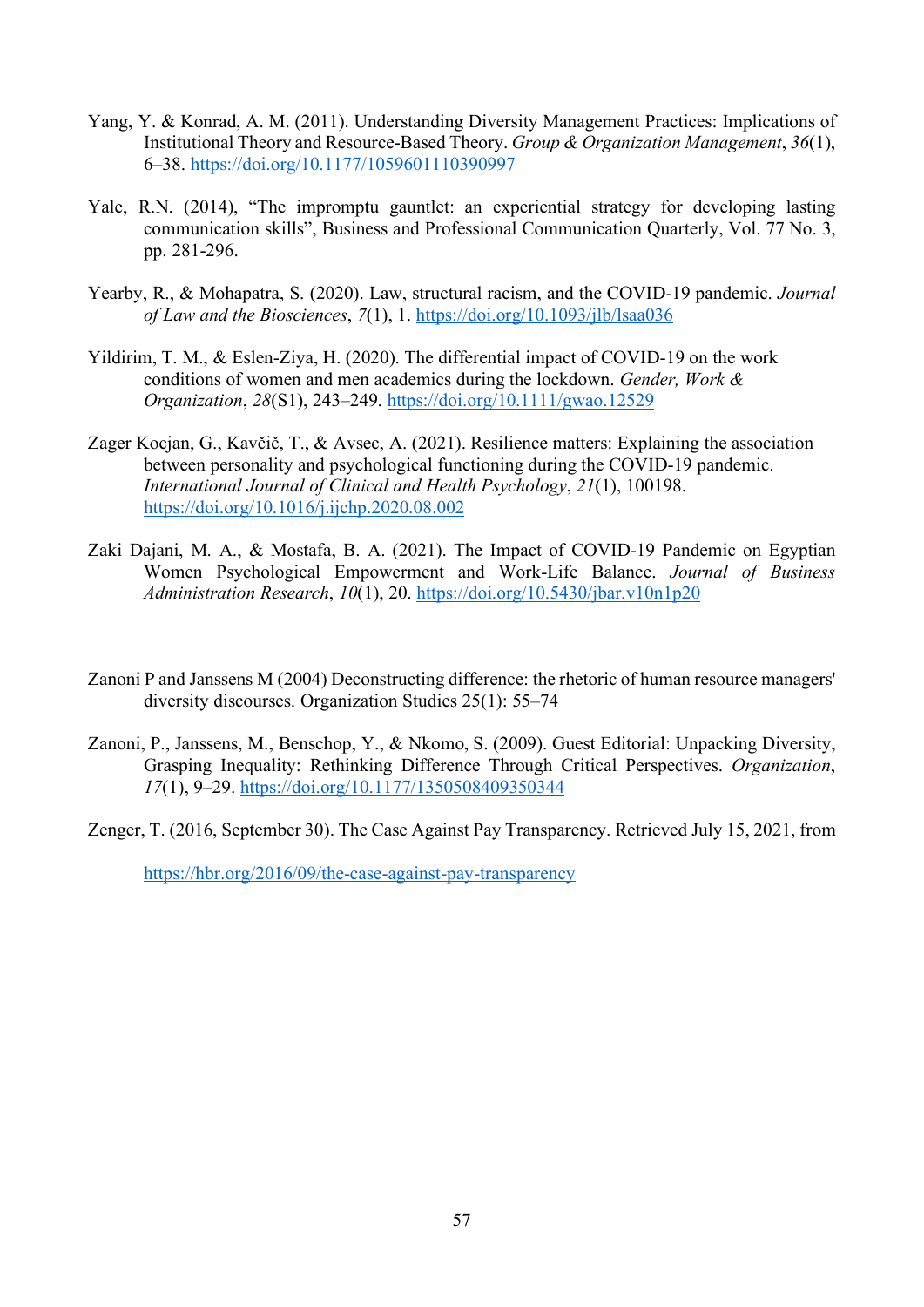#### <span id="page-58-0"></span>**Appendix A: Interview guide**

First of all, I want to thank you for your cooperation and your willingness to participate to this research project. I am a master student from the department of Business Administration at Radboud University in Nijmegen. I am conducting this research for my master thesis, and I would like to investigate the impact of Covid-19 pandemic on diversity management in multinational organizations. The investigation is supervised by Dr. Caroline Essers, Business Administration, Faculty of Management at Radboud University.

The interview will last approximately one hour. If you do not have any objections, I would like to record the interview. This recording is to prevent information from being misunderstood and it will help me to achieve a better analysis. The information will be reported anonymously and only the job function will be mentioned. Unless you agree to have also your name cited.

After the interview, I will offer you the opportunity to check the interview on paper and if necessary, adapt quotes. The result will be dealt with confidentiality and will remain the possession of Radboud University and not available for third parties. The research report will be sent to you by July. With the results of the interview, together with documents and observations, I will write a paper that will be assessed by the Master thesis commission.

Do you have any questions about this interview at this moment? If not, I will start with the interview right now.

# >>>> INTERVIEWER STARTS RECORDER

## AND

#### WRITES DOWN THE FOLLOWING INFORMATION<<<<

Number interview: 2

Date interview: ...../04/2021 Time of the interview:

Location of the interview: Online on WebEx

Name interviewer: Alessia Luciana Faiola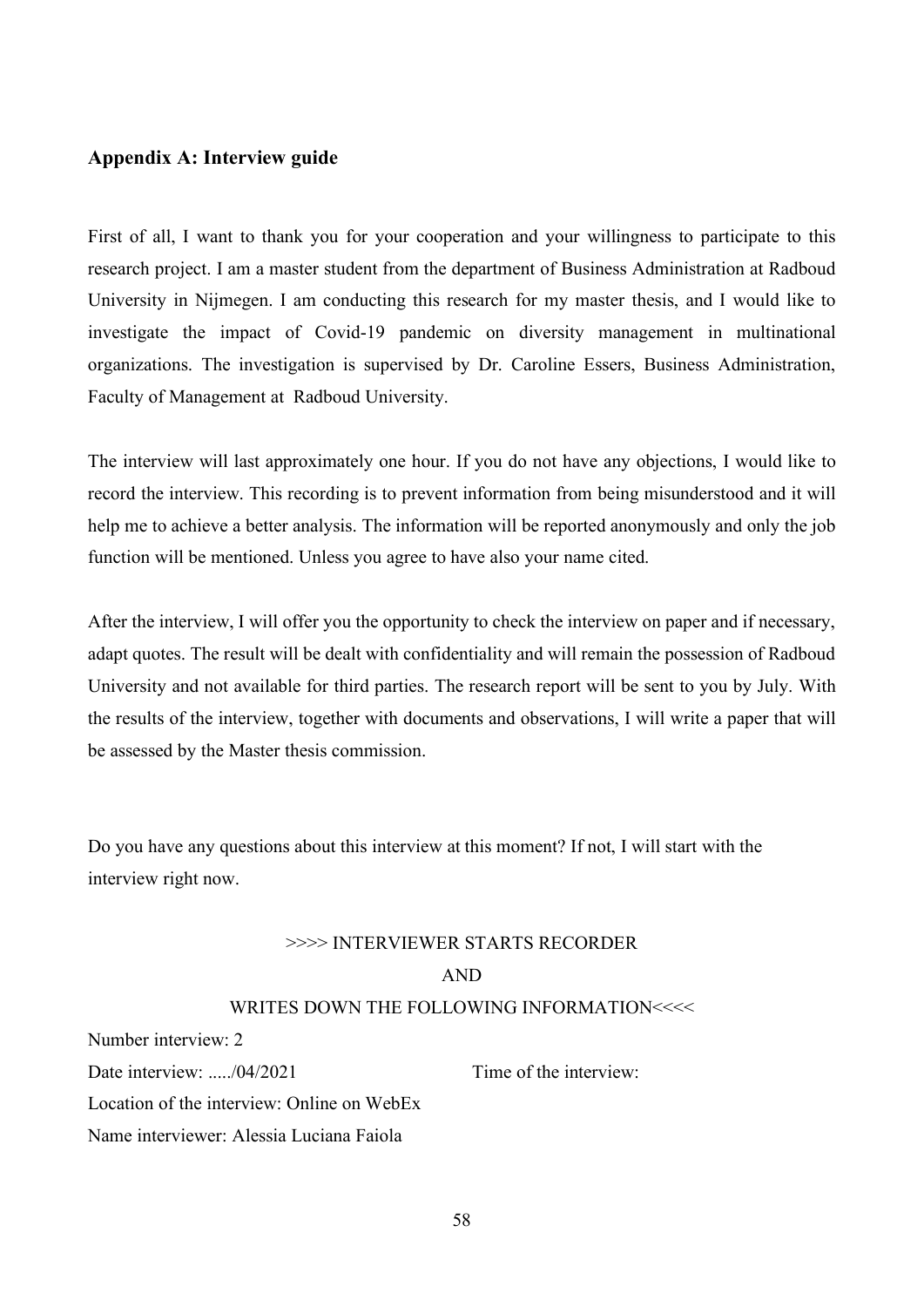# **Interview questions**

# **Ice breaker:**

- 1. Can you tell me about yourself?
- 2. Can you describe your position in Danone?
- 3. Why are you passionate about diversity management?
- 4. How would you describe diversity?

# **Theme 1 diversity management in Danone:**

- 1. How would you describe diversity management policies and practices in Danone?
- 2. Could you please elaborate providing some examples?
- 3. Are there official global policies or is it managed locally?
- 4. Does HR support the efforts of including and managing diversity? If yes, in which ways? (Question especially for ID managers and HR managers)
- 5. What do you think is the role of management and the role of people in enacting such processes?
- 6. What is the role of KPIs ? How do you think it helps in reaching the ideal of inclusion in the workplace?
- 7. What do you think is the most influential cause of discrimination in the workplace?
- 8. How could it be prevented in organizations?

# **Theme 2: The impact of Covid-19 pandemic**

- 9. How are you experiencing this global situation of uncertainty?
- 10. How do you think Covid-19 impacted on workplace inequalities?
- 11. What is instead the impact on diversity management policies and practices ?
- 12. How do virtual and flexible work play a role in the transformation of diversity management ?
- 13. What do you think are currently the biggest obstacles in achieving equality in the workplace?
- 14. Do these relate to structural issues in the companies?
- 15. How do you think structural discrimination in society is impacting diversity management in the organization?
- 16. What is the role of a multinational organization like Danone?
- 17. What is the future of inclusion according to you? What has been achieved and what still needs to be done?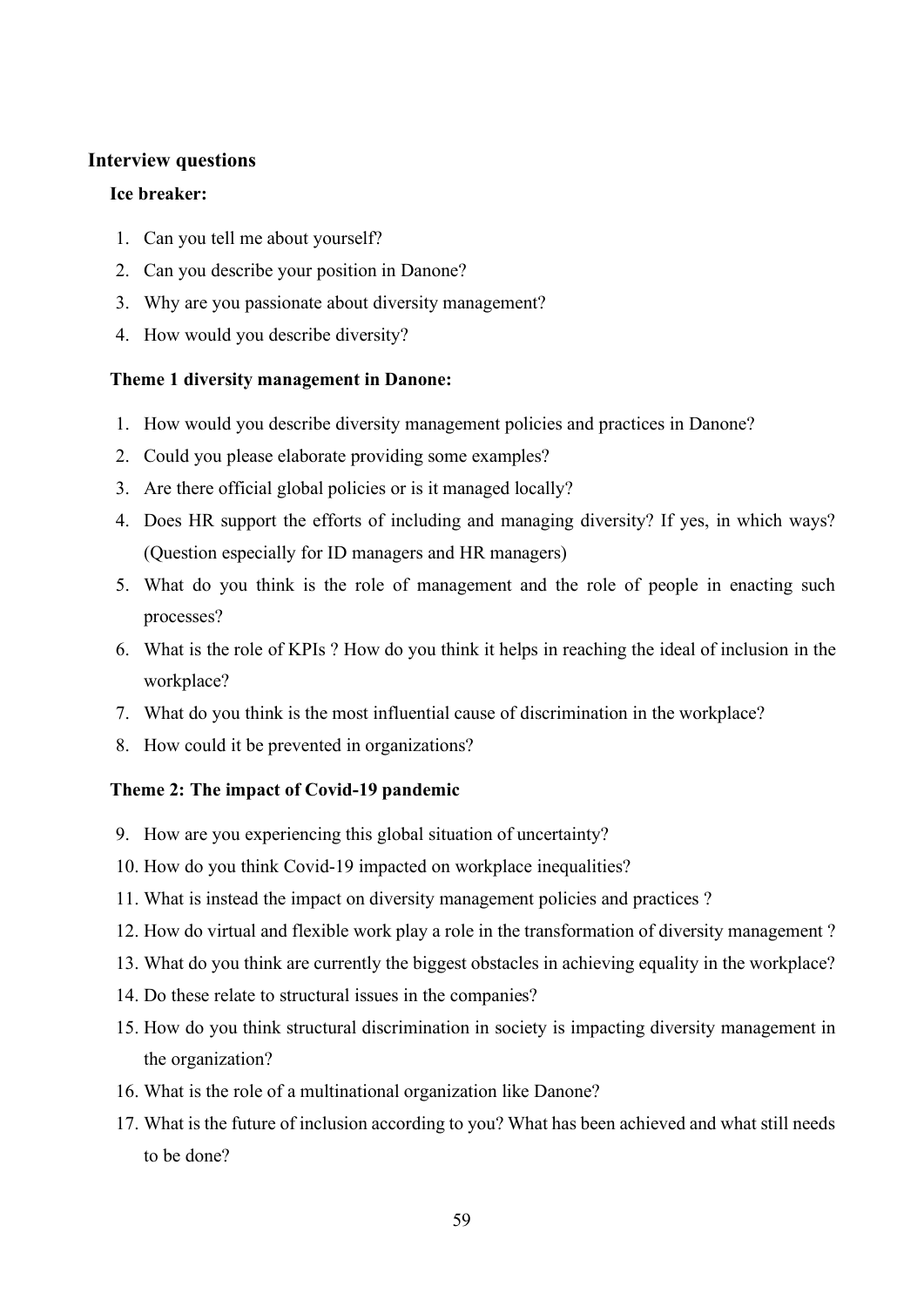# <span id="page-60-0"></span>**Appendix B: Gioia method Coding Template**

|  |  |  | Figure 1.1: Data structure from interviews, observations and official websites |  |  |
|--|--|--|--------------------------------------------------------------------------------|--|--|
|  |  |  |                                                                                |  |  |

| <b>1st Order Concepts</b> |                                                                                                                                                                                                                                                                                                                                                                                                                         | <b>2nd Order Themes</b>                                                                     | Aggregate<br>Dimensions 1.0                      | Aggregate<br><b>Dimensions</b><br>2.0 |
|---------------------------|-------------------------------------------------------------------------------------------------------------------------------------------------------------------------------------------------------------------------------------------------------------------------------------------------------------------------------------------------------------------------------------------------------------------------|---------------------------------------------------------------------------------------------|--------------------------------------------------|---------------------------------------|
| $\overline{\phantom{a}}$  | I/W*: B-Corp certification in Benelux<br>and many other countries is making<br>sure that there are actions to support<br>communities and environment.<br>I/W*: Human values are the core of<br>corporate culture.<br>I*: Human element is embodied in<br>corporate values, Codes.<br>I*: Inclusion and Diversity are<br>important topics because of team<br>innovation, team engagement, young<br>generations retention | Diversity brings value both to<br>the business, as well as being<br>a social responsibility |                                                  |                                       |
| $\blacksquare$            | -I*: No clarity and lack of<br>communication in the integration<br>global-local as it is still a baby 2/3<br>years old<br>-I*: At the moment there are a lot of                                                                                                                                                                                                                                                         | Ineffectiveness of the current<br>system                                                    | Strategies and<br>discourses around<br>diversity |                                       |
|                           | initiatives sitting in the area of<br>awareness creation, still little is done in<br>the area of driving change                                                                                                                                                                                                                                                                                                         |                                                                                             |                                                  |                                       |
|                           | -I*: Inclusive diversity is not taken<br>seriously enough, only because other<br>competitors do it and it is considered as<br>a must                                                                                                                                                                                                                                                                                    |                                                                                             |                                                  | Inclusive<br>Diversity in<br>Danone   |
|                           | -I*:No real benefit in stepping in or<br>they cannot find enough time to<br>dedicate it                                                                                                                                                                                                                                                                                                                                 |                                                                                             |                                                  |                                       |
|                           | I*:Global policies and guidelines are<br>cascaded                                                                                                                                                                                                                                                                                                                                                                       | Diversity management<br>governance                                                          |                                                  |                                       |
|                           | I*: initiatives lead locally, which are<br>bottom up and they are encouraged by<br>the company.                                                                                                                                                                                                                                                                                                                         |                                                                                             |                                                  |                                       |
|                           | I*: Governance at higher level is<br>perceived as blurry, more clarity on<br>roles is needed                                                                                                                                                                                                                                                                                                                            |                                                                                             |                                                  |                                       |
|                           | I/W/O*: New Global Parental policy.                                                                                                                                                                                                                                                                                                                                                                                     | Global ID achievements                                                                      |                                                  |                                       |
|                           | I*: ID champions, a network of 400<br>people who voluntarily works for<br>diversity and inclusion on top of their<br>jobs                                                                                                                                                                                                                                                                                               |                                                                                             | Initiatives in place<br>globally                 |                                       |
|                           | W*: 3 global e-learnings on inclusive<br>diversity                                                                                                                                                                                                                                                                                                                                                                      |                                                                                             |                                                  |                                       |
|                           | O*: Global trainings managed locally<br>on Unconscious Bias and Cross-<br>cultural competence                                                                                                                                                                                                                                                                                                                           |                                                                                             |                                                  |                                       |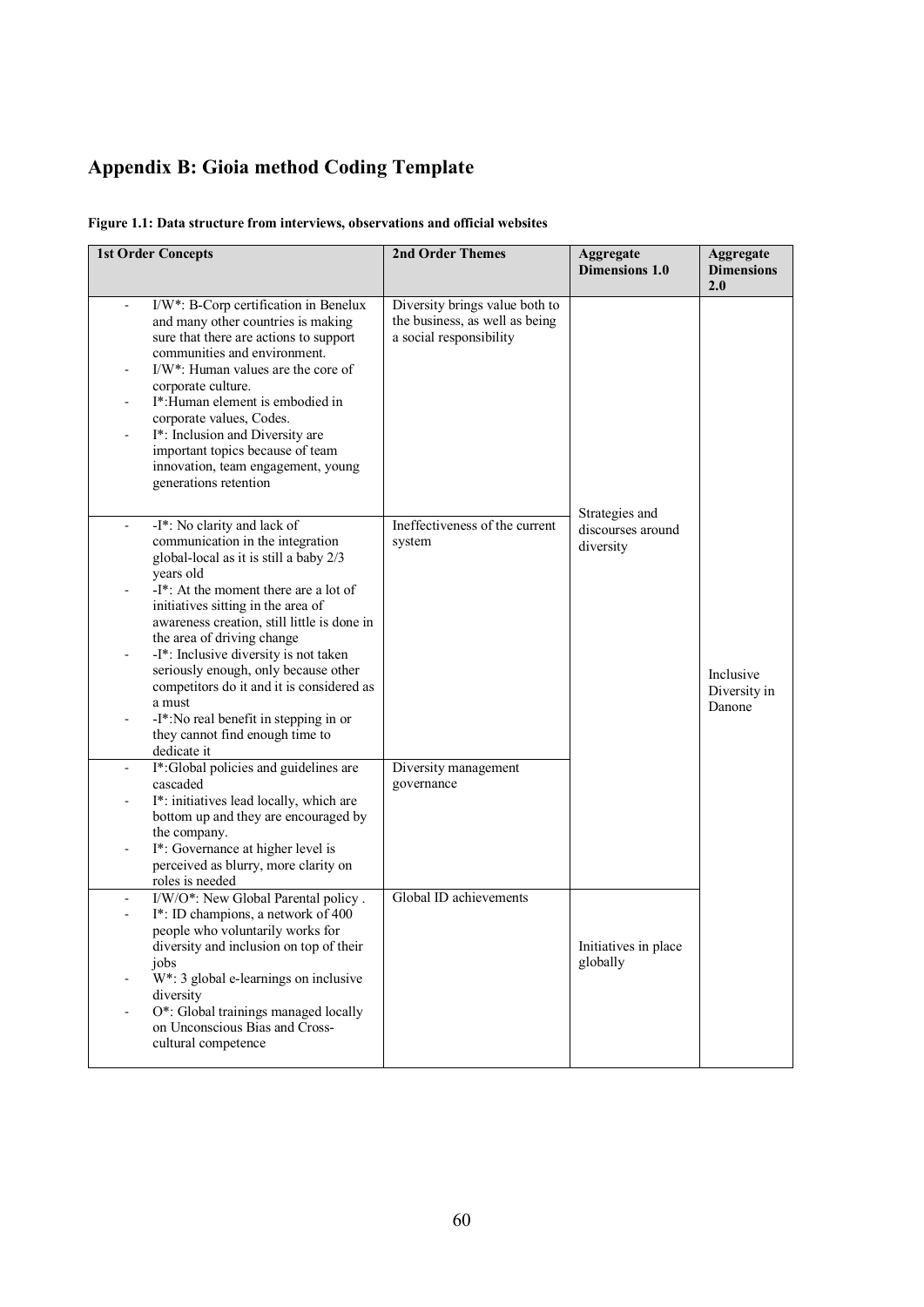|                | I*: Inclusive Diversity is now<br>integrated in brands because in this<br>way it can have an impact on society<br>-O/W*: Brands such as Activia,<br>Bonafont and Evian market inclusive<br>diversity<br>Role of brands in sending important<br>social messages                                                                                                                                                                                                             | Marketing for ID                                |                      |                           |
|----------------|----------------------------------------------------------------------------------------------------------------------------------------------------------------------------------------------------------------------------------------------------------------------------------------------------------------------------------------------------------------------------------------------------------------------------------------------------------------------------|-------------------------------------------------|----------------------|---------------------------|
| $\blacksquare$ | I <sup>*</sup> : HeForShe is a network aims at<br>promoting gender equality<br>I*: In Danone, the crocodile mouth<br>phenomenon is quite evident<br>W*: UN mujeres partnered with<br><b>Bonafont Mexico</b>                                                                                                                                                                                                                                                                | HeForShe Benelux                                |                      |                           |
| $\blacksquare$ | I*: Yup is the network for employees<br>under 30s. It excludes Danoners even<br>though age is not checked<br>I*: The main purpose of the Yup is to<br>help young Danoners to connect with                                                                                                                                                                                                                                                                                  | Yup Benelux                                     | Initiatives in place |                           |
| ÷,             | colleagues and socialize.<br>I/O*: The Inclusive Diversity Nudge is<br>a behavior changing initiative where<br>people group together and share<br>experiences around bias<br>I*: The inclusive Diversity Nudge has                                                                                                                                                                                                                                                         | ID Nudges Benelux                               | in Benelux           |                           |
| $\blacksquare$ | been virtualized and exposed to the<br>whole Benelux as a consequence<br>I*: Accessibility group in Benelux<br>which just started, and they are                                                                                                                                                                                                                                                                                                                            | Accessibility Group Benelux                     |                      |                           |
| $\blacksquare$ | establishing the priorities<br>W*: Accessibility for all not just<br>physical disabilities                                                                                                                                                                                                                                                                                                                                                                                 |                                                 |                      | Inclusive<br>Diversity in |
|                | I/W*: Pride Group has the aim to give<br>people the opportunity to express their<br>sexual orientation or identity without<br>fear                                                                                                                                                                                                                                                                                                                                         | Pride Group Benelux                             |                      | Danone                    |
|                | I*: Unconscious Bias training is<br>organized to help teams reflect more on<br>themselves, but it is not an expert<br>initiative.                                                                                                                                                                                                                                                                                                                                          | Global Unconscious Bias<br>Training             |                      |                           |
|                | I*: It is managed locally by volunteers                                                                                                                                                                                                                                                                                                                                                                                                                                    |                                                 |                      |                           |
| ÷.             | I*: I was able to put together 11 people,<br>from which we made a group in<br>Zoetermeer. Thanks to that, the<br>Benelux team and the global team have<br>kind of named me a Benelux leader for<br>them. So, they kind of officialized the<br>group and now we are called "Inclusive<br>diversity factories Benelux".<br>I*: So, the idea is that in the future we<br>can spread these activities that we are<br>doing in Zoetermeer for the whole<br>factories in Benelux | <b>Inclusive Diversity Factories</b><br>Benelux |                      |                           |